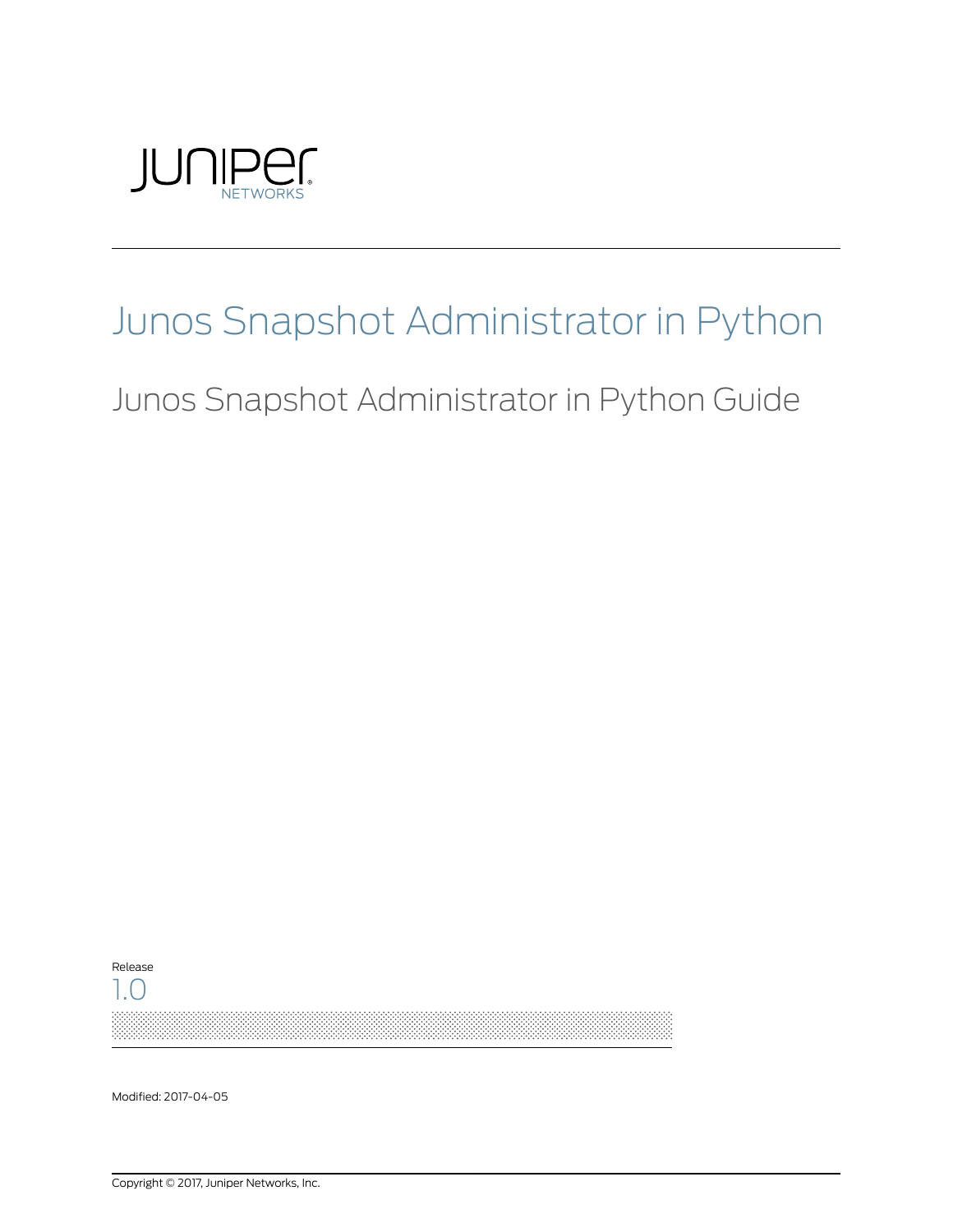Juniper Networks, Inc. 1133 Innovation Way Sunnyvale, California 94089 USA 408-745-2000 www.juniper.net

Copyright © 2017, Juniper Networks, Inc. All rights reserved.

Juniper Networks, Junos, Steel-Belted Radius, NetScreen, and ScreenOS are registered trademarks of Juniper Networks, Inc. in the United States and other countries. The Juniper Networks Logo, the Junos logo, and JunosE are trademarks of Juniper Networks, Inc. All other trademarks, service marks, registered trademarks, or registered service marks are the property of their respective owners.

Juniper Networks assumes no responsibility for any inaccuracies in this document. Juniper Networks reserves the right to change, modify, transfer, or otherwise revise this publication without notice.

*Junos Snapshot Administrator in Python Junos Snapshot Administrator in Python Guide* 1.0 Copyright © 2017, Juniper Networks, Inc. All rights reserved.

The information in this document is current as of the date on the title page.

#### YEAR 2000 NOTICE

Juniper Networks hardware and software products are Year 2000 compliant. Junos OS has no known time-related limitations through the year 2038. However, the NTP application is known to have some difficulty in the year 2036.

#### END USER LICENSE AGREEMENT

The Juniper Networks product that is the subject of this technical documentation consists of (or is intended for use with) Juniper Networks software. Use of such software is subject to the terms and conditions of the End User License Agreement ("EULA") posted at <http://www.juniper.net/support/eula.html>. By downloading, installing or using such software, you agree to the terms and conditions of that EULA.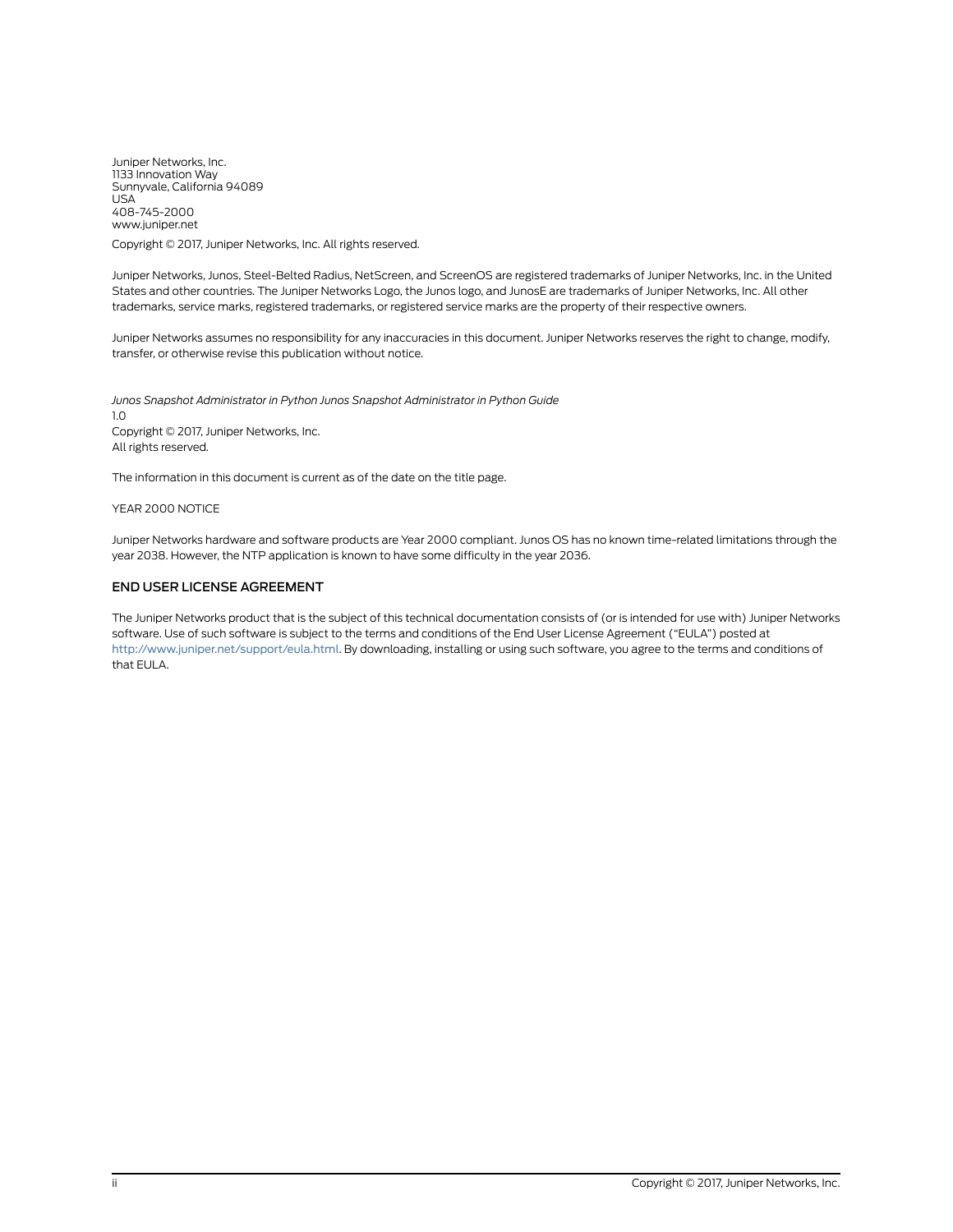# Table of Contents

| Part 1           | <b>Overview</b>                                                                                                                                                                                                                                                                                                                                                                                                                            |
|------------------|--------------------------------------------------------------------------------------------------------------------------------------------------------------------------------------------------------------------------------------------------------------------------------------------------------------------------------------------------------------------------------------------------------------------------------------------|
| Chapter 1        |                                                                                                                                                                                                                                                                                                                                                                                                                                            |
|                  | Understanding Junos Snapshot Administrator in Python when Running as a                                                                                                                                                                                                                                                                                                                                                                     |
| <b>Chapter 2</b> | Junos Snapshot Administrator in Python Configuration Files Overview 7                                                                                                                                                                                                                                                                                                                                                                      |
|                  | Understanding Junos Snapshot Administrator in Python Configuration Files 7<br>Understanding Junos Snapshot Administrator in Python Test Files 10<br>Understanding Junos Snapshot Administrator in Python Device Files 13<br>Junos Snapshot Administrator in Python Device File Elements 13<br>Understanding Junos Snapshot Administrator in Python Mail Files 15<br>Understanding Junos Snapshot Administrator in Python Test Operators 16 |
| Part 2           | <b>Installation</b>                                                                                                                                                                                                                                                                                                                                                                                                                        |
| <b>Chapter 3</b> | Installing Junos Snapshot Administrator in Python  21                                                                                                                                                                                                                                                                                                                                                                                      |
|                  |                                                                                                                                                                                                                                                                                                                                                                                                                                            |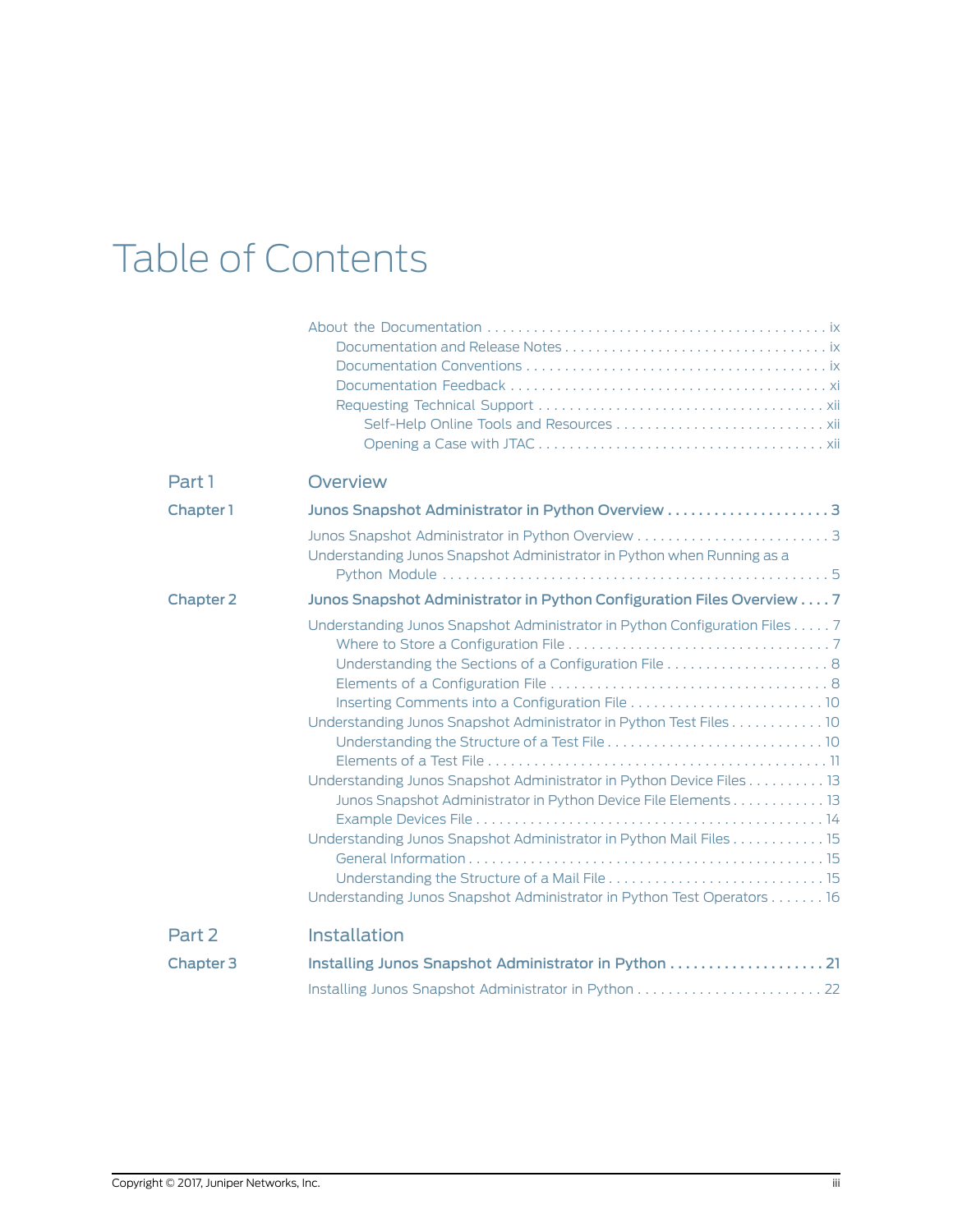| Part 3               | Configuration                                                              |
|----------------------|----------------------------------------------------------------------------|
| Chapter 4            | Creating Junos Snapshot Administrator in Python Configuration Files 29     |
|                      | Example: Creating the Junos Snapshot Administrator in Python Configuration |
|                      | Example: Creating the Junos Snapshot Administrator in Python Test Files 32 |
| <b>Chapter 5</b>     | Junos Snapshot Administrator in Python Test Operators 37                   |
|                      | Junos Snapshot Administrator in Python Test Operators Summary 37           |
| Part 4               | Administration                                                             |
| Chapter <sub>6</sub> |                                                                            |
|                      |                                                                            |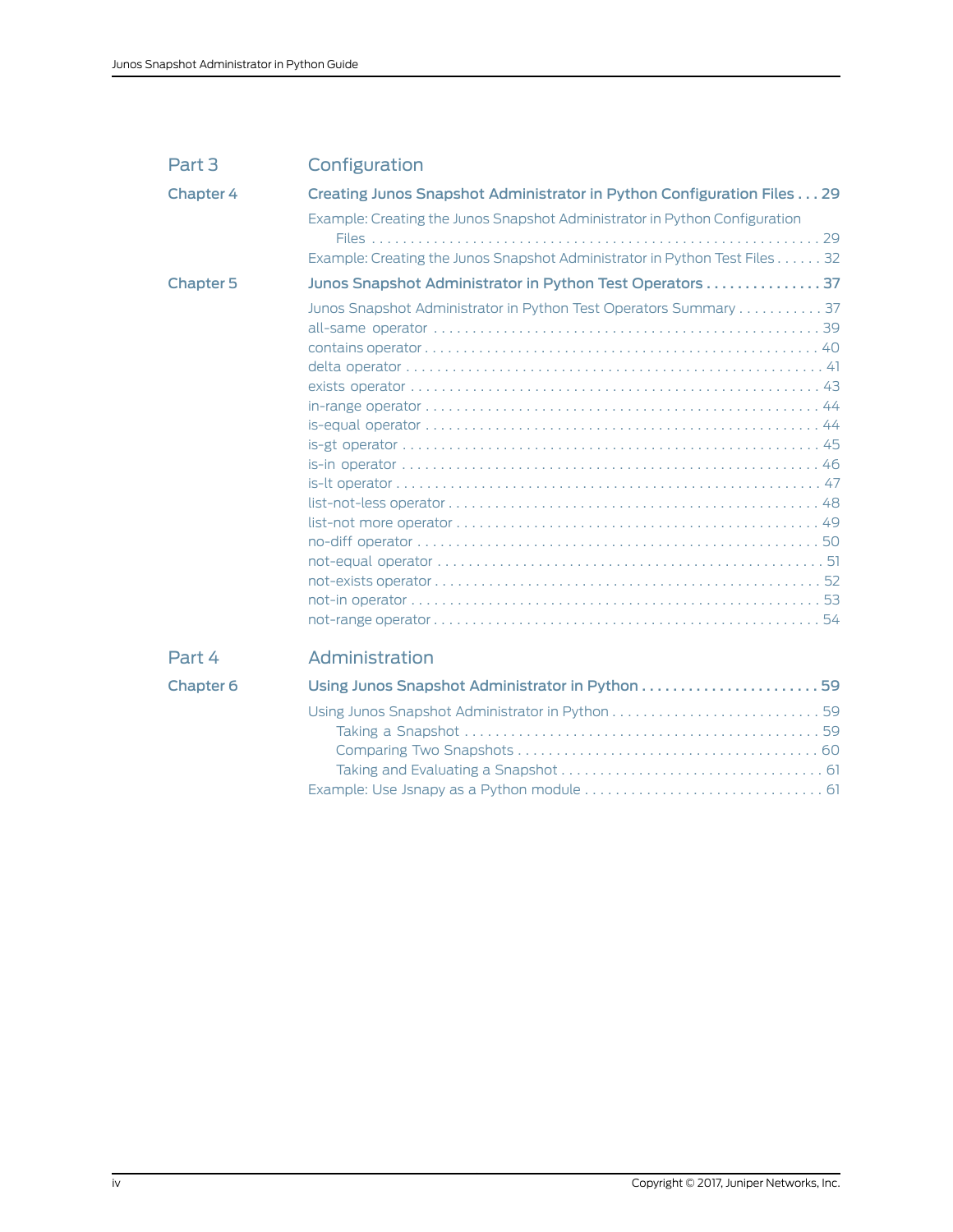# List of Figures

| Part 1    | Overview                                                                |  |
|-----------|-------------------------------------------------------------------------|--|
| Chapter 1 |                                                                         |  |
|           | Figure 1: Junos Snapshot Administrator in Python Operational Overview 4 |  |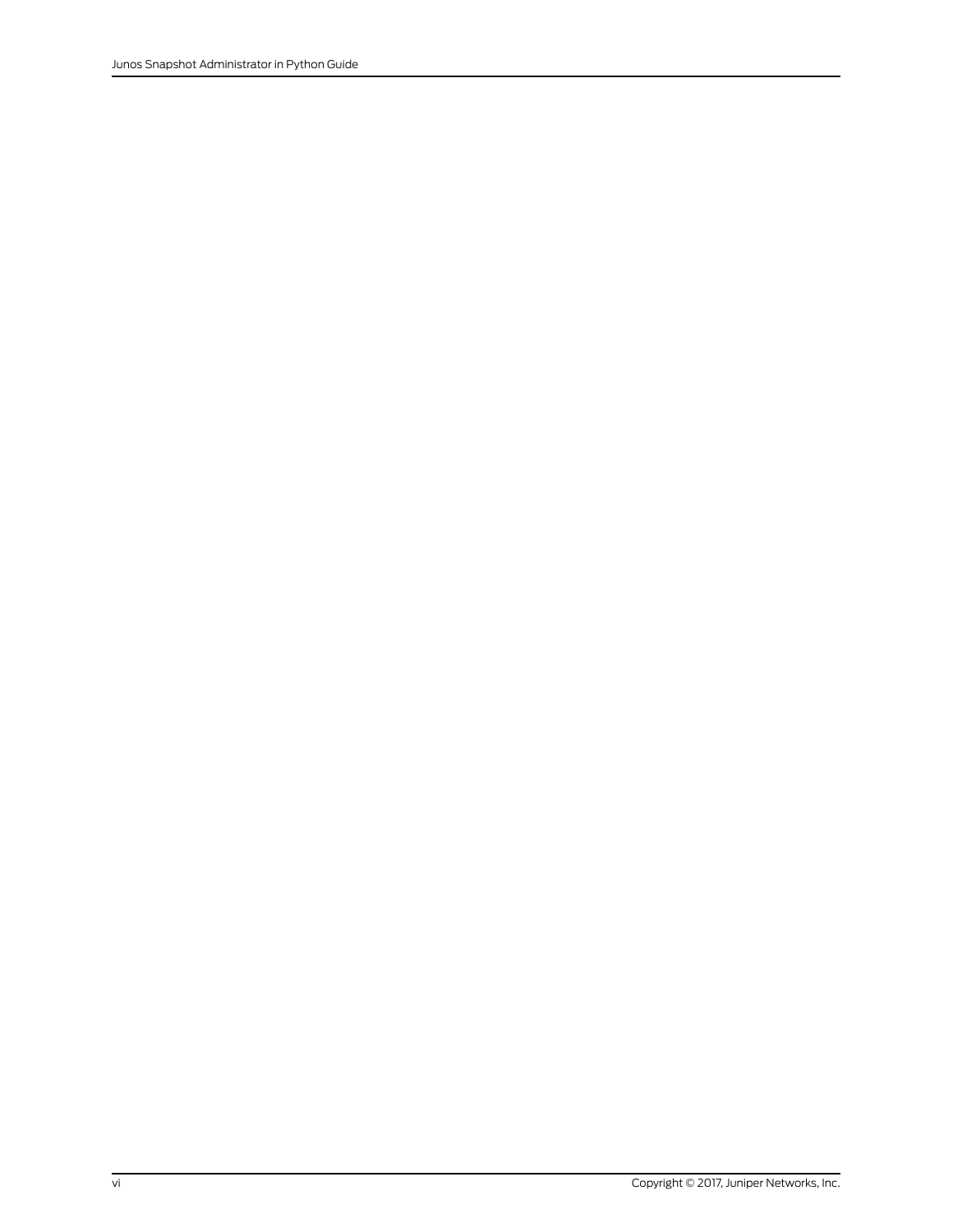# List of Tables

| Part 1           | Overview                                                              |
|------------------|-----------------------------------------------------------------------|
| <b>Chapter 2</b> | Junos Snapshot Administrator in Python Configuration Files Overview 7 |
|                  |                                                                       |
|                  |                                                                       |
|                  |                                                                       |
|                  |                                                                       |
| Part 2           | <b>Installation</b>                                                   |
| Chapter 3        |                                                                       |
|                  |                                                                       |
|                  |                                                                       |
| Part 3           | Configuration                                                         |
| <b>Chapter 5</b> | Junos Snapshot Administrator in Python Test Operators  37             |
|                  |                                                                       |
|                  |                                                                       |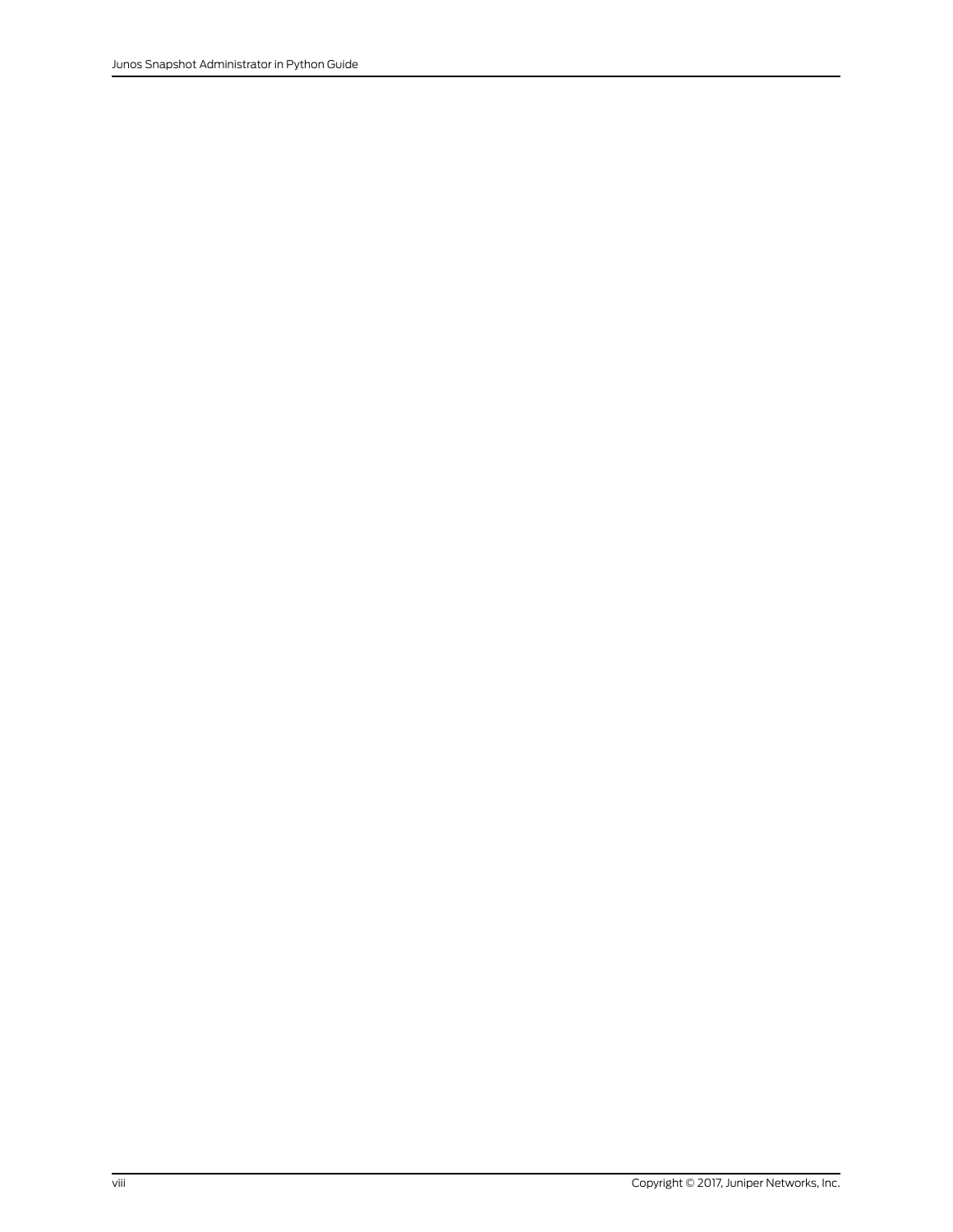# <span id="page-8-0"></span>About the Documentation

- [Documentation](#page-8-1) and Release Notes on [page](#page-8-1) ix
- [Documentation](#page-8-2) Conventions on [page](#page-8-2) ix
- [Documentation](#page-10-0) Feedback on [page](#page-10-0) xi
- [Requesting](#page-11-0) Technical Support on [page](#page-11-0) xii

### <span id="page-8-1"></span>Documentation and Release Notes

To obtain the most current version of all Juniper Networks ® technical documentation, see the product documentation page on the Juniper Networks website at <http://www.juniper.net/techpubs/>.

If the information in the latest release notes differs from the information in the documentation, follow the product Release Notes.

Juniper Networks Books publishes books by Juniper Networks engineers and subject matter experts. These books go beyond the technical documentation to explore the nuances of network architecture, deployment, and administration. The current list can be viewed at <http://www.juniper.net/books>.

## <span id="page-8-2"></span>Documentation Conventions

[Table](#page-9-0) 1 on page x defines notice icons used in this guide.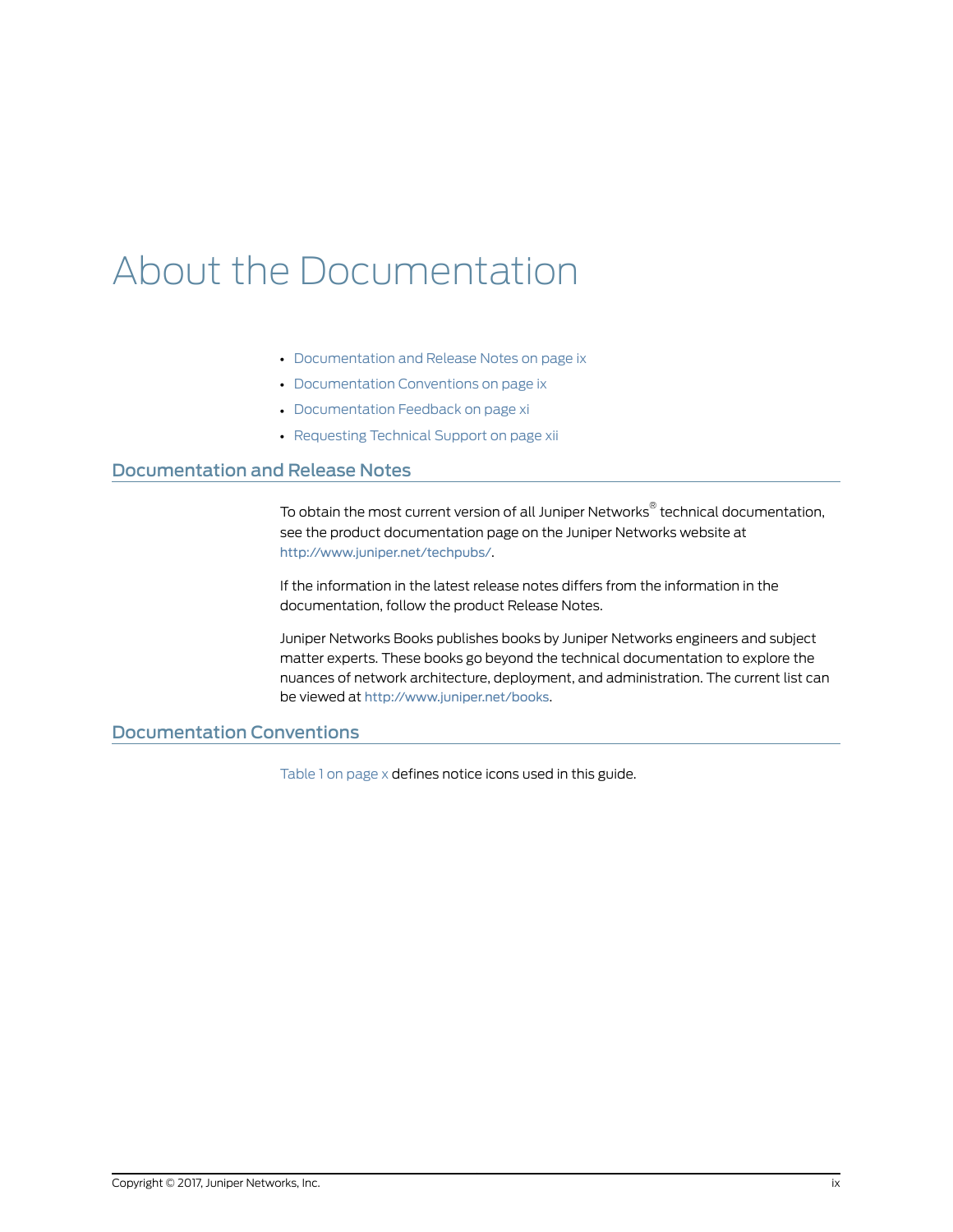## <span id="page-9-0"></span>Table 1: Notice Icons

| Icon | Meaning            | Description                                                                 |
|------|--------------------|-----------------------------------------------------------------------------|
|      | Informational note | Indicates important features or instructions.                               |
|      | Caution            | Indicates a situation that might result in loss of data or hardware damage. |
|      | Warning            | Alerts you to the risk of personal injury or death.                         |
|      | Laser warning      | Alerts you to the risk of personal injury from a laser.                     |
|      | Tip                | Indicates helpful information.                                              |
|      | Best practice      | Alerts you to a recommended use or implementation.                          |

## <span id="page-9-1"></span>[Table](#page-9-1) 2 on page x defines the text and syntax conventions used in this guide.

## Table 2: Text and Syntax Conventions

| Convention                 | <b>Description</b>                                                                                                                                 | <b>Examples</b>                                                                                                                                                |
|----------------------------|----------------------------------------------------------------------------------------------------------------------------------------------------|----------------------------------------------------------------------------------------------------------------------------------------------------------------|
| Bold text like this        | Represents text that you type.                                                                                                                     | To enter configuration mode, type the<br>configure command:<br>user@host>configure                                                                             |
| Fixed-width text like this | Represents output that appears on the<br>terminal screen.                                                                                          | user@host> show chassis alarms<br>No alarms currently active                                                                                                   |
| Italic text like this      | Introduces or emphasizes important<br>$\bullet$<br>new terms.<br>Identifies guide names.<br>$\bullet$<br>Identifies RFC and Internet draft titles. | • A policy term is a named structure<br>that defines match conditions and<br>actions.<br>• Junos OS CLI User Guide<br>RFC 1997, BGP Communities Attribute<br>٠ |
| Italic text like this      | Represents variables (options for which<br>you substitute a value) in commands or<br>configuration statements.                                     | Configure the machine's domain name:<br>[edit]<br>root@# set system domain-name<br>domain-name                                                                 |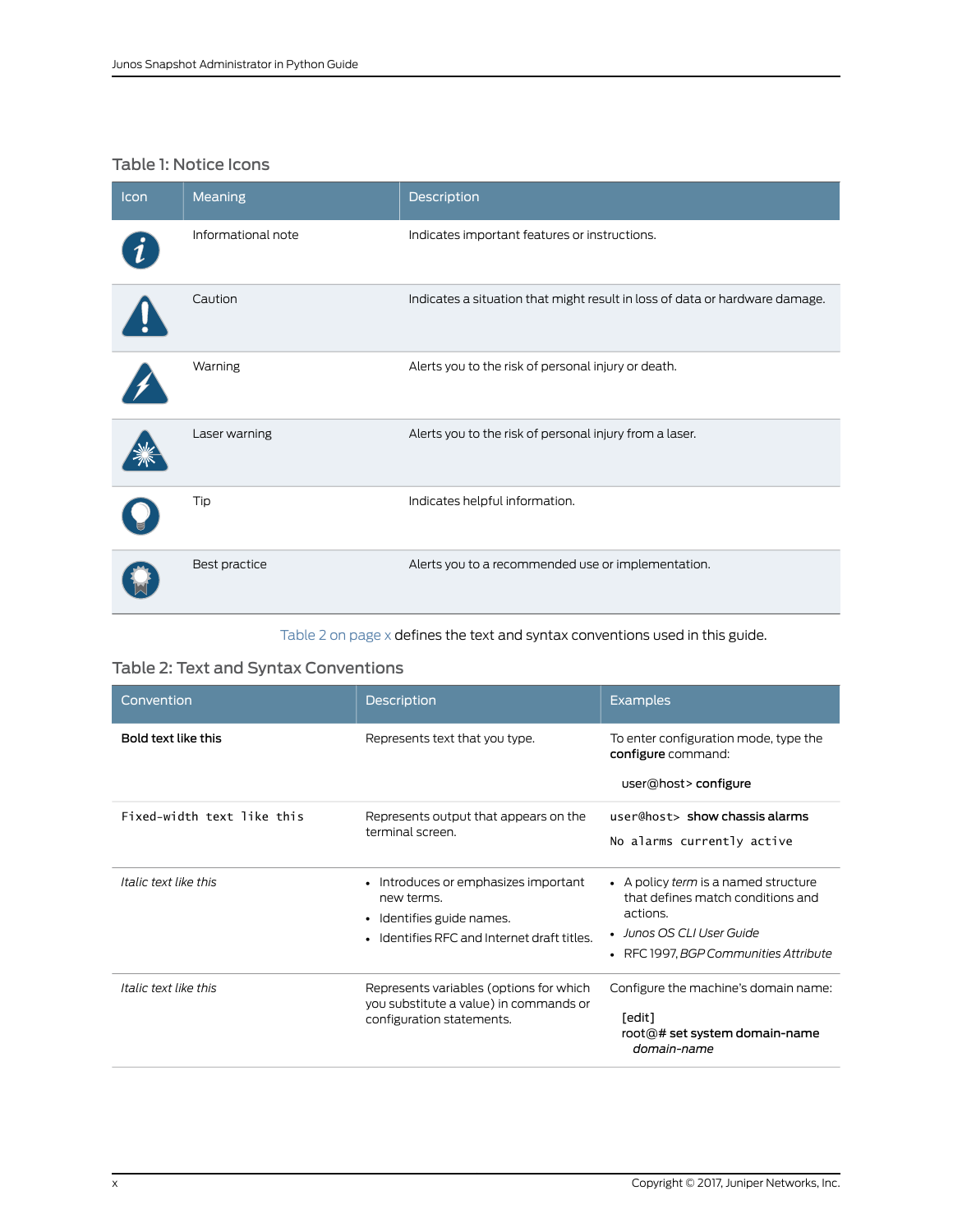| Convention                   | Description                                                                                                                                                                     | Examples                                                                                                                                                          |
|------------------------------|---------------------------------------------------------------------------------------------------------------------------------------------------------------------------------|-------------------------------------------------------------------------------------------------------------------------------------------------------------------|
| Text like this               | Represents names of configuration<br>statements, commands, files, and<br>directories; configuration hierarchy levels;<br>or labels on routing platform<br>components.           | • To configure a stub area, include the<br>stub statement at the [edit protocols<br>ospf area area-id] hierarchy level.<br>• The console port is labeled CONSOLE. |
| < > (angle brackets)         | Encloses optional keywords or variables.                                                                                                                                        | stub <default-metric metric="">;</default-metric>                                                                                                                 |
| (pipe symbol)                | Indicates a choice between the mutually<br>exclusive keywords or variables on either<br>side of the symbol. The set of choices is<br>often enclosed in parentheses for clarity. | broadcast   multicast<br>(string1   string2   string3)                                                                                                            |
| # (pound sign)               | Indicates a comment specified on the<br>same line as the configuration statement<br>to which it applies.                                                                        | rsvp { # Required for dynamic MPLS only                                                                                                                           |
| [] (square brackets)         | Encloses a variable for which you can<br>substitute one or more values.                                                                                                         | community name members [<br>community-ids ]                                                                                                                       |
| Indention and braces $(3)$   | Identifies a level in the configuration<br>hierarchy.                                                                                                                           | [edit]<br>routing-options {<br>static $\{$                                                                                                                        |
| ; (semicolon)                | Identifies a leaf statement at a<br>configuration hierarchy level.                                                                                                              | route default {<br>nexthop address;<br>retain;<br>3<br>}<br>}                                                                                                     |
| <b>GUI Conventions</b>       |                                                                                                                                                                                 |                                                                                                                                                                   |
| Bold text like this          | Represents graphical user interface (GUI)<br>items you click or select.                                                                                                         | • In the Logical Interfaces box, select<br>All Interfaces.<br>• To cancel the configuration, click<br>Cancel.                                                     |
| > (bold right angle bracket) | Separates levels in a hierarchy of menu<br>selections.                                                                                                                          | In the configuration editor hierarchy,<br>select Protocols>Ospf.                                                                                                  |

### Table 2: Text and Syntax Conventions *(continued)*

## <span id="page-10-0"></span>Documentation Feedback

We encourage you to provide feedback, comments, and suggestions so that we can improve the documentation. You can provide feedback by using either of the following methods:

• Online feedback rating system—On any page of the Juniper Networks TechLibrary site at <http://www.juniper.net/techpubs/index.html>, simply click the stars to rate the content, and use the pop-up form to provide us with information about your experience. Alternately, you can use the online feedback form at <http://www.juniper.net/techpubs/feedback/>.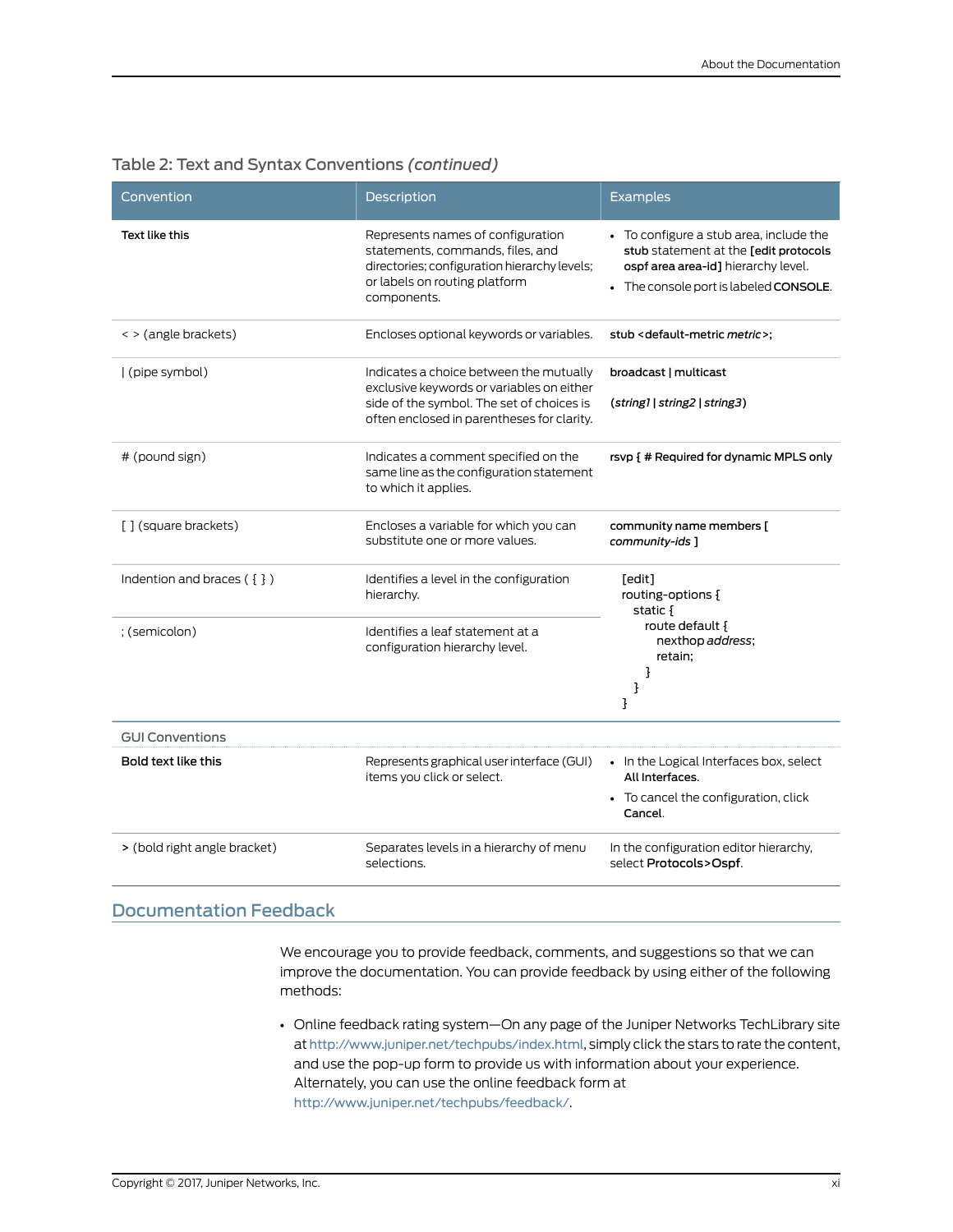• E-mail—Send your comments to [techpubs-comments@juniper.net](mailto:techpubs-comments@juniper.net?subject=). Include the document or topic name, URL or page number, and software version (if applicable).

### <span id="page-11-0"></span>Requesting Technical Support

Technical product support is available through the Juniper NetworksTechnical Assistance Center (JTAC). If you are a customer with an active J-Care or Partner Support Service support contract, or are covered under warranty, and need post-sales technical support, you can access our tools and resources online or open a case with JTAC.

- JTAC policies—For a complete understanding of our JTAC procedures and policies, review the *JTAC User Guide* located at <http://www.juniper.net/us/en/local/pdf/resource-guides/7100059-en.pdf>.
- Product warranties—For product warranty information, visit <http://www.juniper.net/support/warranty/>.
- JTAC hours of operation—The JTAC centers have resources available 24 hours a day, 7 days a week, 365 days a year.

#### <span id="page-11-1"></span>Self-Help Online Tools and Resources

For quick and easy problem resolution, Juniper Networks has designed an online self-service portal called the Customer Support Center (CSC) that provides you with the following features:

- Find CSC offerings: <http://www.juniper.net/customers/support/>
- Search for known bugs: <http://www2.juniper.net/kb/>
- Find product documentation: <http://www.juniper.net/techpubs/>
- Find solutions and answer questions using our Knowledge Base: <http://kb.juniper.net/>
- Download the latest versions of software and review release notes: <http://www.juniper.net/customers/csc/software/>
- Search technical bulletins for relevant hardware and software notifications: <http://kb.juniper.net/InfoCenter/>
- Join and participate in the Juniper Networks Community Forum: <http://www.juniper.net/company/communities/>
- Open a case online in the CSC Case Management tool: <http://www.juniper.net/cm/>

To verify service entitlement by product serial number, use our Serial Number Entitlement (SNE) Tool: <https://tools.juniper.net/SerialNumberEntitlementSearch/>

#### <span id="page-11-2"></span>Opening a Case with JTAC

You can open a case with JTAC on the Web or by telephone.

- Use the Case Management tool in the CSC at <http://www.juniper.net/cm/>.
- Call 1-888-314-JTAC (1-888-314-5822 toll-free in the USA, Canada, and Mexico).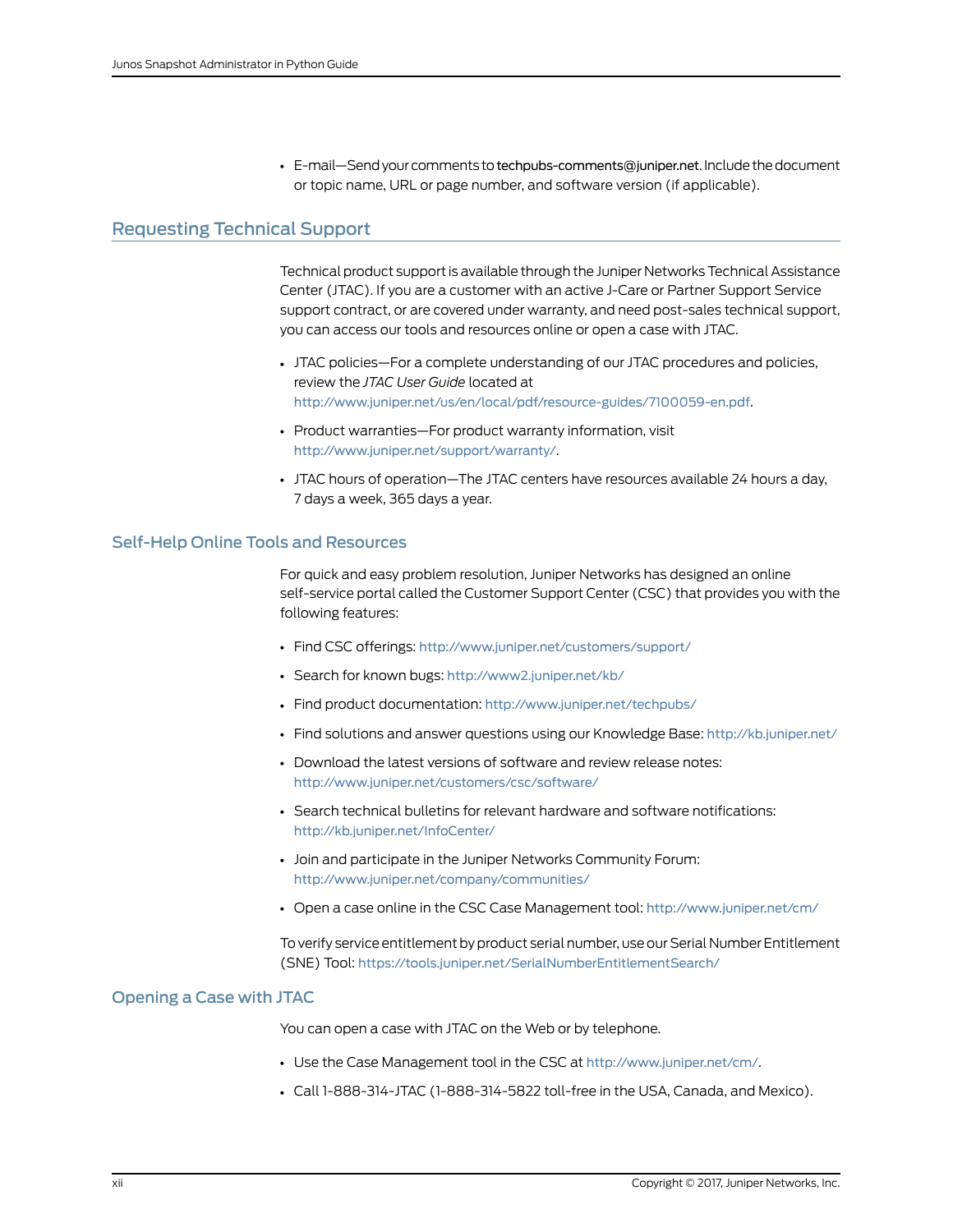For international or direct-dial options in countries without toll-free numbers, see <http://www.juniper.net/support/requesting-support.html>.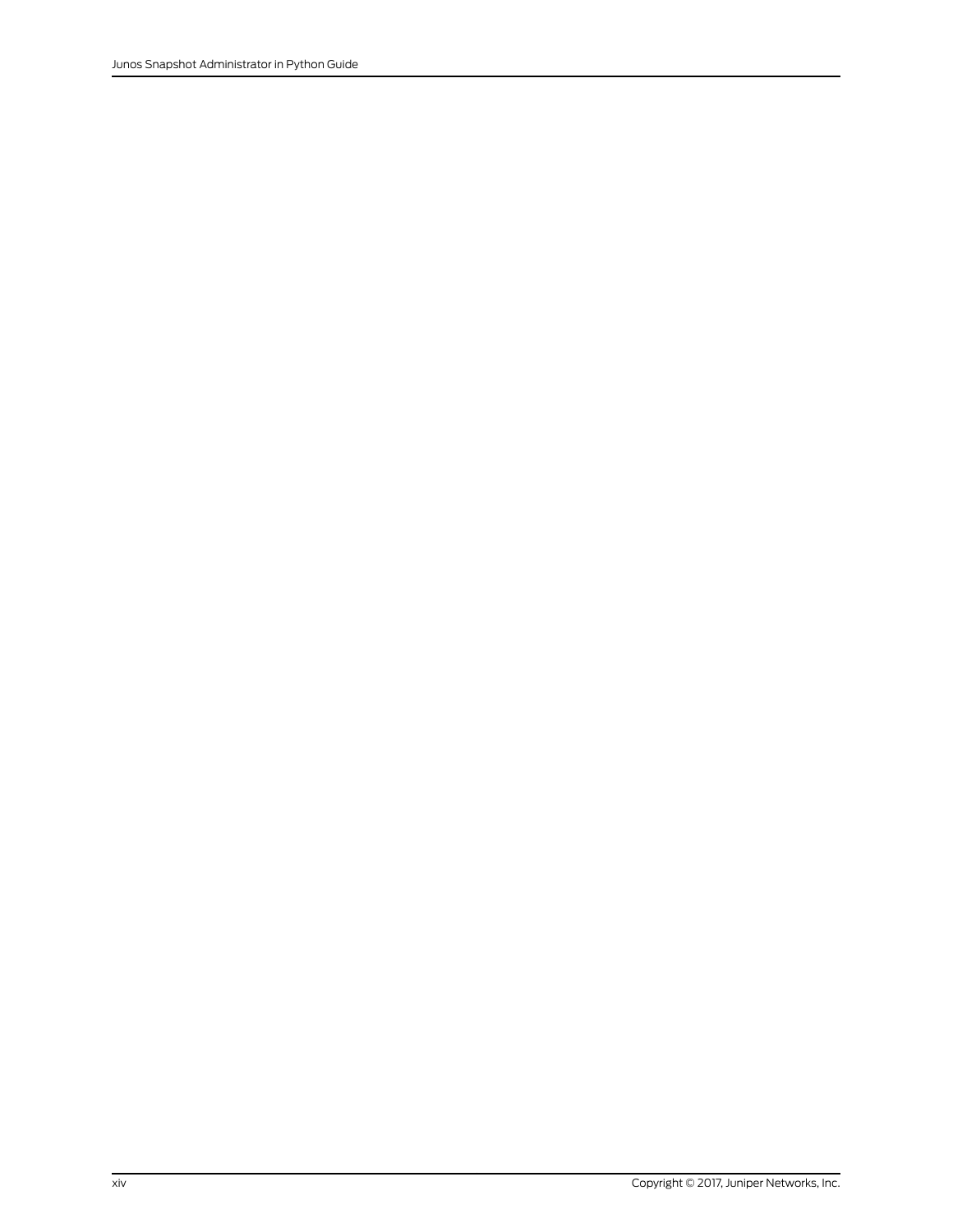<span id="page-14-0"></span>PART 1

## **Overview**

- Junos Snapshot [Administrator](#page-16-0) in Python Overview on [page](#page-16-0) 3
- Junos Snapshot [Administrator](#page-20-0) in Python Configuration Files Overview on [page](#page-20-0) 7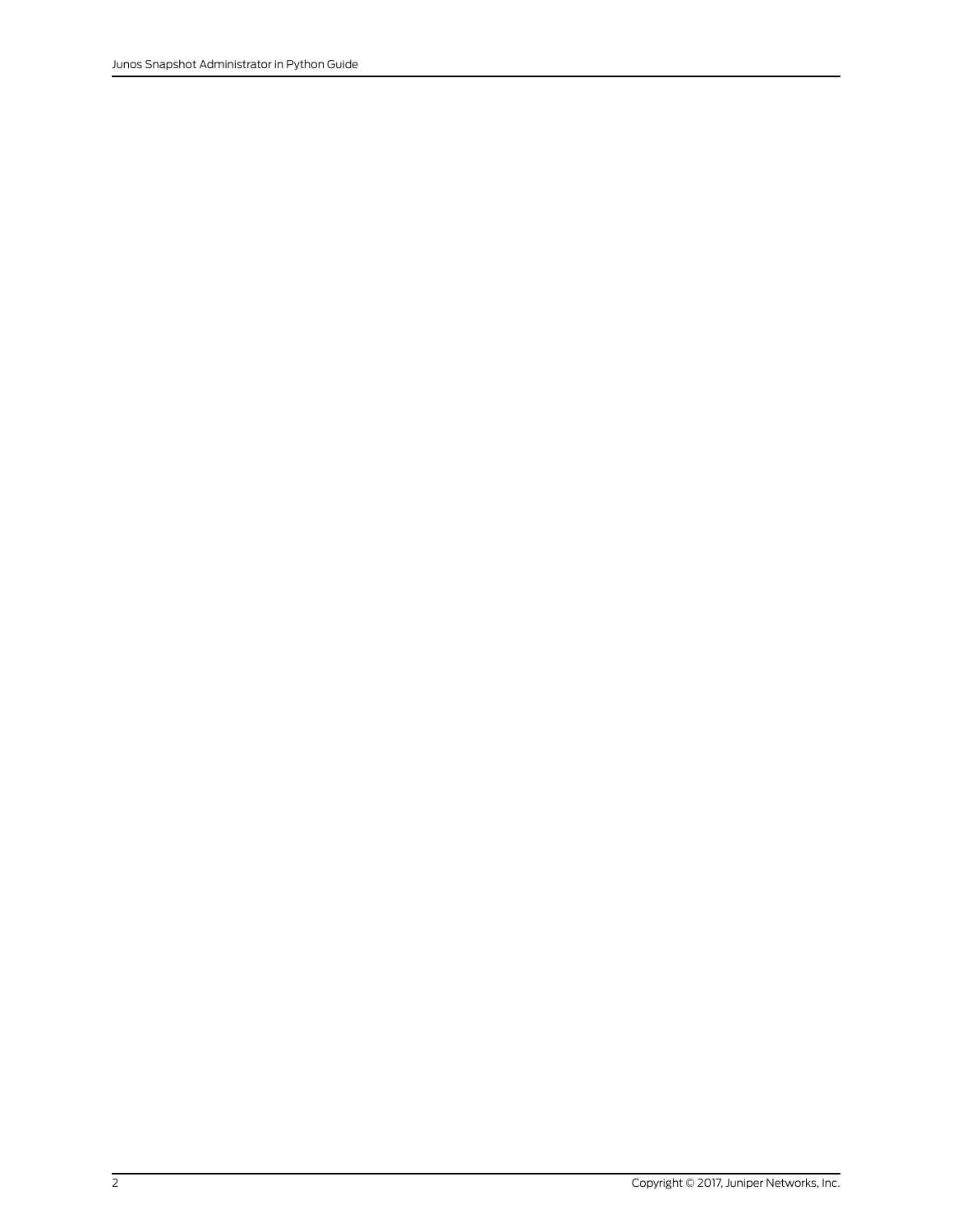## <span id="page-16-0"></span>CHAPTER 1

## Junos Snapshot Administrator in Python Overview

- Junos Snapshot [Administrator](#page-16-1) in Python Overview on [page](#page-16-1) 3
- [Understanding](#page-18-0) Junos Snapshot Administrator in Python when Running as a Python [Module](#page-18-0) on [page](#page-18-0) 5

## <span id="page-16-1"></span>Junos Snapshot Administrator in Python Overview

Junos ® Snapshot Administrator in Python (jsnapy) enables you to capture and audit runtime environment snapshots of your networked devices running the Junos OS. You can capture and validate the operational and configuration status of a device and review operational changes to a device. You create configuration files that define the scope of snapshots and customize the test criteria for the snapshot data.

You can use Junos Snapshot Administrator in Python to perform the following functions on either a single device or list of devices running Junos OS:

- Take a snapshot of the runtime environment on a device.
- Compare two snapshots.
- Audit a device's runtime environment against pre-defined criteria.
- Use it as a module in other Python programs.
- Send e-mail alerts that include test results.
- Store and compare snapshots in an SQLite database.

For example, prior to a software or hardware upgrade on a device, you can take a pre-install and post-install snapshot of the device and then compare the two snapshots. You can then review the operational changes on the device and validate these changes from a list of expected changes.

[Figure](#page-17-0) 1 on page 4 shows an operational overview of Junos Snapshot Administrator in Python.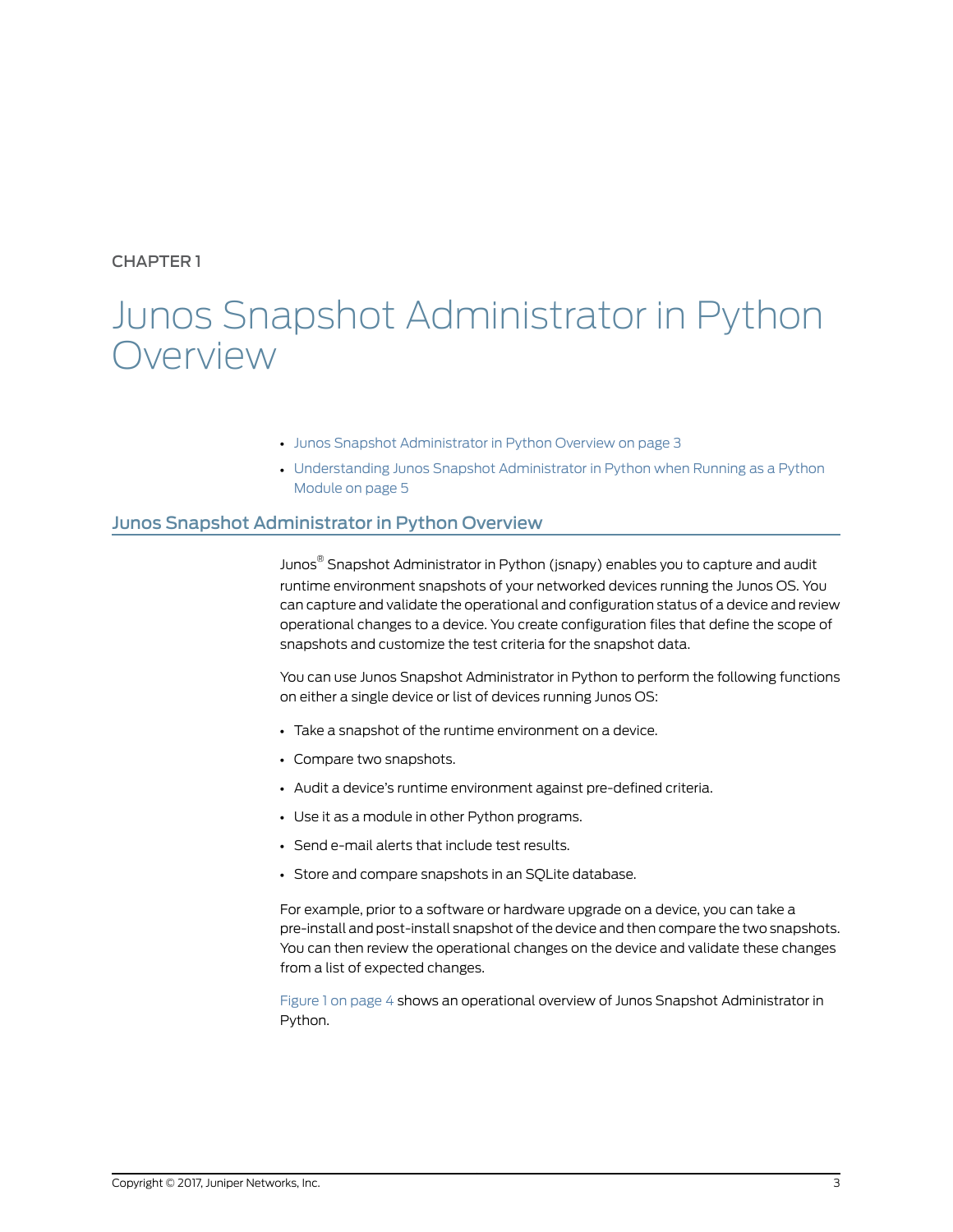

#### <span id="page-17-0"></span>Figure 1: Junos Snapshot Administrator in Python Operational Overview

Junos Snapshot Administrator in Python is installed on a remote server running an OS that can support Python, including Mac OS X, and many Linux distributions. The jsnapy server uses Juniper PyEZ to make NETCONF connections over SSHv2 to your networked Junos OS devices. Using YAML-formatted configuration and test files for connection and test criteria, jsnapy sends RPC requests to the devices over the NETCONF connections. RPC replies are received back at the server in the form of snapshots. You can run jsnapy from the server command line or can be included as a module in other Python applications. See ["Understanding](#page-18-0) Junos Snapshot Administrator in Python when Running as a Python [Module"](#page-18-0) on page 5

The snapshots are formatted as text or XML files and are stored on the serverin a location designated by the jsnapy.cfg file located in the directory /etc/jsnapy/. The full list of directories and files installed with jsnapy in the /etc/jsnapy directory can be seen in the "Installing Junos Snapshot [Administratorin](#page-35-0) Python" on page 22 Optionally, the snapshots can be stored in an SQLite database on the server. Jsnapy can then compare the snapshots either to other snapshots or to pre-defined criteria in order to audit the effects of configuration changes or to confirm proper device configuration.

The only requirement for Junos devices to work with jsnapy is that NETCONF and SSH must be enabled.

Junos Snapshot Administrator in Python logs information regarding its operations to the console and to the /var/log/jsnapy/jsnapy.log file by default. The level of logging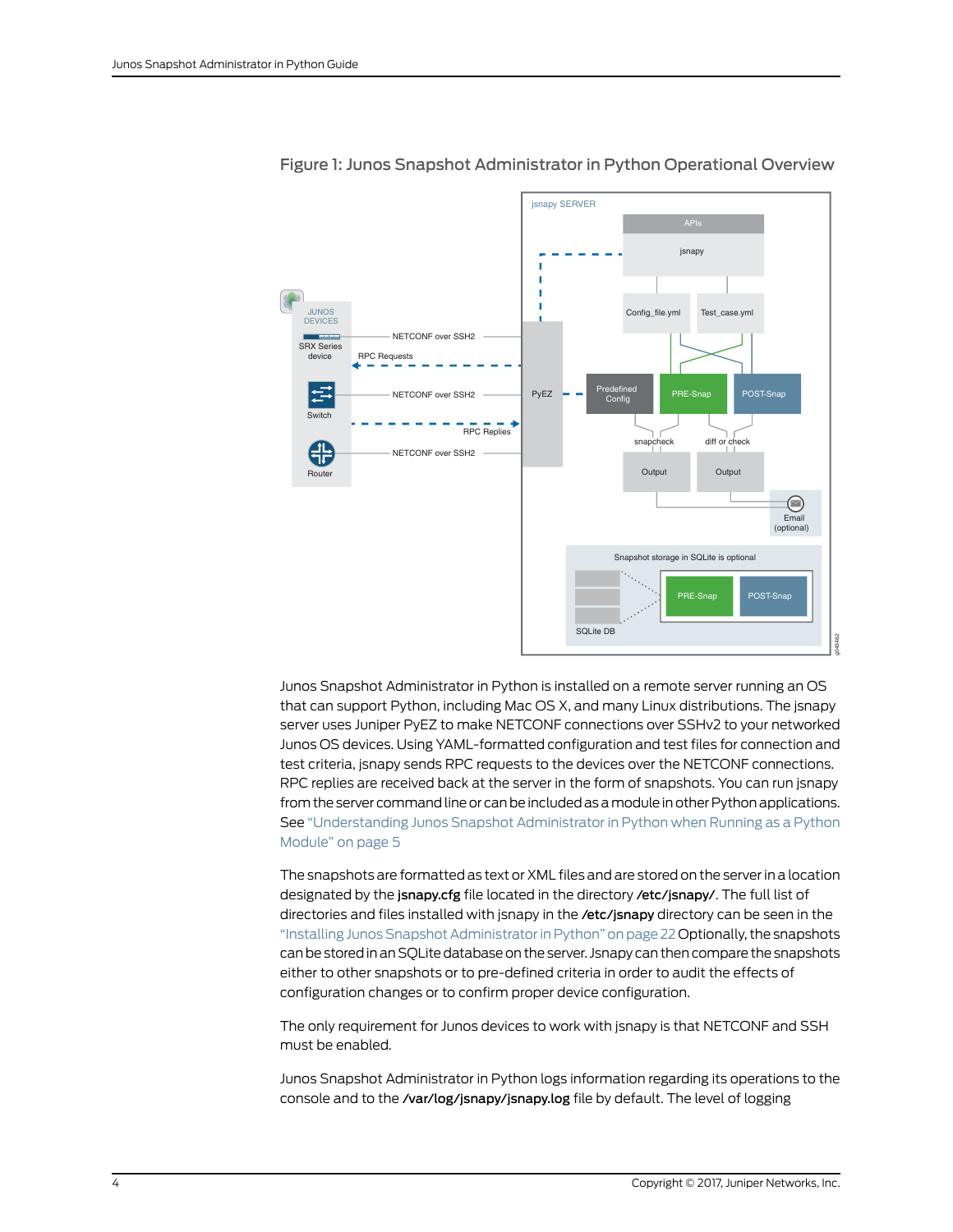performed can be set to DEBUG, INFO, ERROR, or CRITICAL by changing parameters in the /etc/jsnapy/logging.yml file. Using this file, you can change the logging level, disable logging to the console, or change the locations and names of the log files that jsnapy uses.The logging level canbe temporarily set todebugby using the -v option when calling jsnapy from the CLI, for example:

jsnapy –snap PRE -f config\_file.yml -v.

#### Related Documentation

- Installing Junos Snapshot [Administrator](#page-35-0) in Python on page 22
- [Understanding](#page-20-1) Junos Snapshot Administrator in Python Configuration Files on page 7

## <span id="page-18-0"></span>Understanding Junos Snapshot Administrator in Python when Running as a Python Module

Junos ® Snapshot Administrator in Python (jsnapy) enables you to capture and audit runtime environment snapshots of your networked devices running the Junos OS. Jsnapy can be run from the command line of a network server (jsnapy server) or called as a module from within other python scripts on the jsnapy server. See "Junos [Snapshot](#page-16-1) [Administrator](#page-16-1) in Python Overview" on page 3 for details about CLI operation.

Once installed on the network server, jsnapy is ready to be used as a module within other python scripts and programs. No further configuration is needed. Jsnapy retains all of its functionality when used as a module in a python script or program.

In order to use jsnapy as a module inside of another python script, you must first use the python import statement so that the python script has access to jsnapy features. Because the script relies not only on jsnapy but also an understanding of Junos OS devices when working with snapshots, you must create two distinct import statements, each importing a different module from the available Juniper python libraries, jnpr.

#### from jnpr.jsnapy import SnapAdmin from jnpr.junos import Device

Importing he SnapAdmin module gives the script or program access to all of the same jsnapy options available on the command line. When used within the script, the SnapAdmin() function is usually assigned to a variable for use later in the script. Arguments are passed to **SnapAdmin()** to control the available jsnapy options. The following example assigns SnapAdmin to the variable *js* and then calls jsnapy with each of the 3 major options, snap, check, and snapcheck.

Assign the SnapAdmin Function to a Variable

js = SnapAdmin()

Call jsnapy 3 Times

```
snapshot = js.snap(config_file, "snapshot_filename")
chk = js.check(config_file, snapshot_1, snapshot_2)
snapchk = js.snapcheck(config_file, "snapshot_filename")
```
The Device module allows python scripts to be able to connect-to, login, and run commands on Junos OS devices. You supply connection IP address, username, and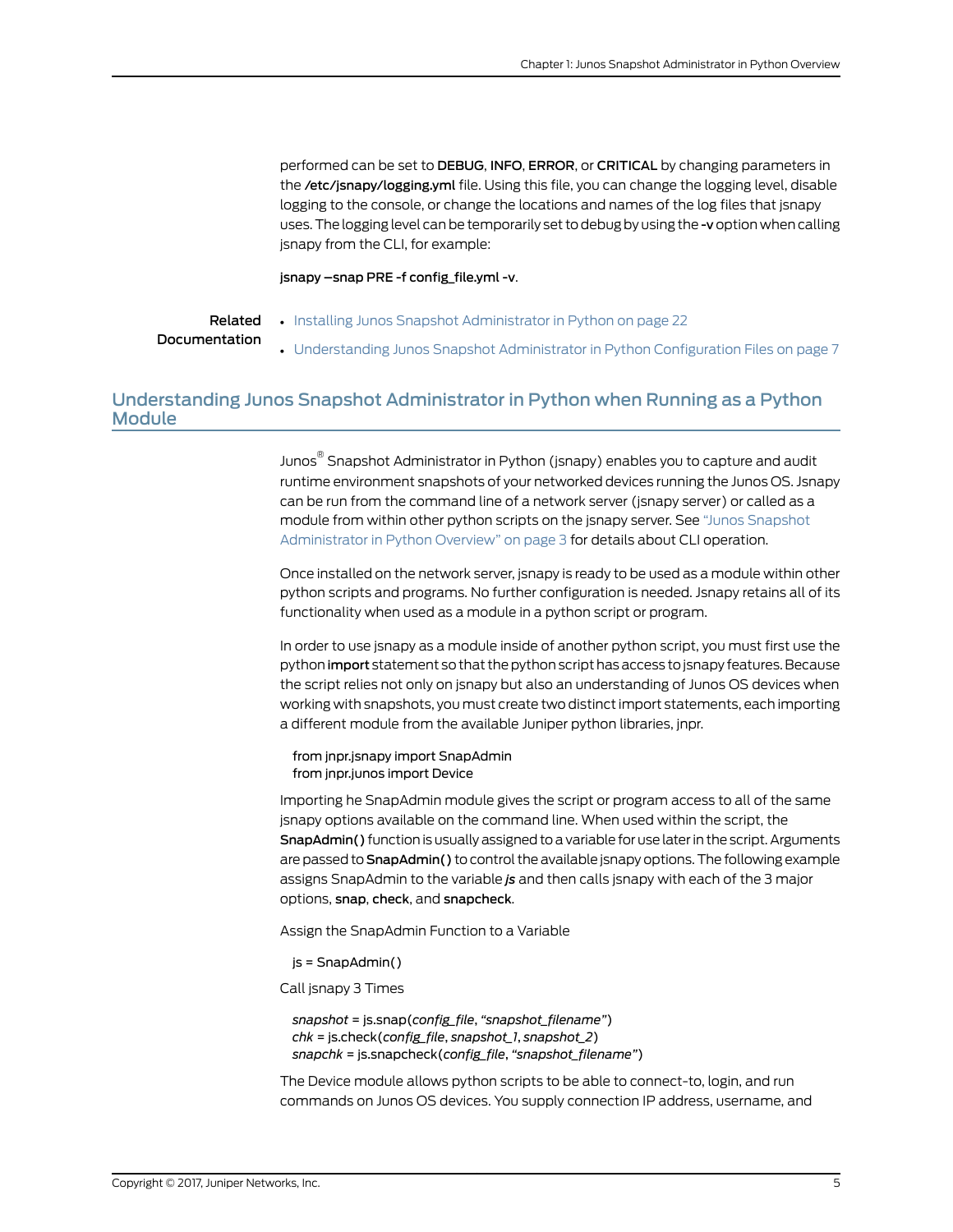password arguments when calling the Device module from within python scripts. For example, the following line from a python script creates a variable called *device\_object* for use later in the script.

device\_object = Device(host='192.0.2.1', user='username', password='password')

The variables named as argument values above can come from a variety of sources.

• You can build the configuration file information into the python script by creating a variable in which to store the data and then specifying all of the host and test information needed to connect to and test that device. For example,

```
config_data = """
hosts:
   - device: 192.0.2.1
     username : username
     passwd: password
tests:
   - test_exists.yml
   - test_does_not_contain.yml
"""
```
• You can specify an existing YAML formatted configuration file that contains connection and test information for the target device. For example:

```
config_file = /etc/jsnapy/samples/config_single_snapcheck.yml
```
- You can use a combination of a script defined device object for connection purposes and a list of existing YAML formatted test files to test the device. For example, the following line uses the previously defined device\_object along with a list of tests to run and a name for the snapshot file.
	- js.snapcheck({'tests': ['test\_exists.yml', 'test\_contains.yml', 'test\_is\_equal.yml']}, "snapshot\_name", dev=device\_object)

A wide variety of options are available when running jsnapy from within other Python scripts or programs. Strong familiarity with Python scripting and Junos OS device interaction is helpful in learning what is possible.

Related Documentation

• Junos Snapshot [Administrator](#page-16-1) in Python Overview on page 3

```
• Example: Use Jsnapy as a Python module on page 61
```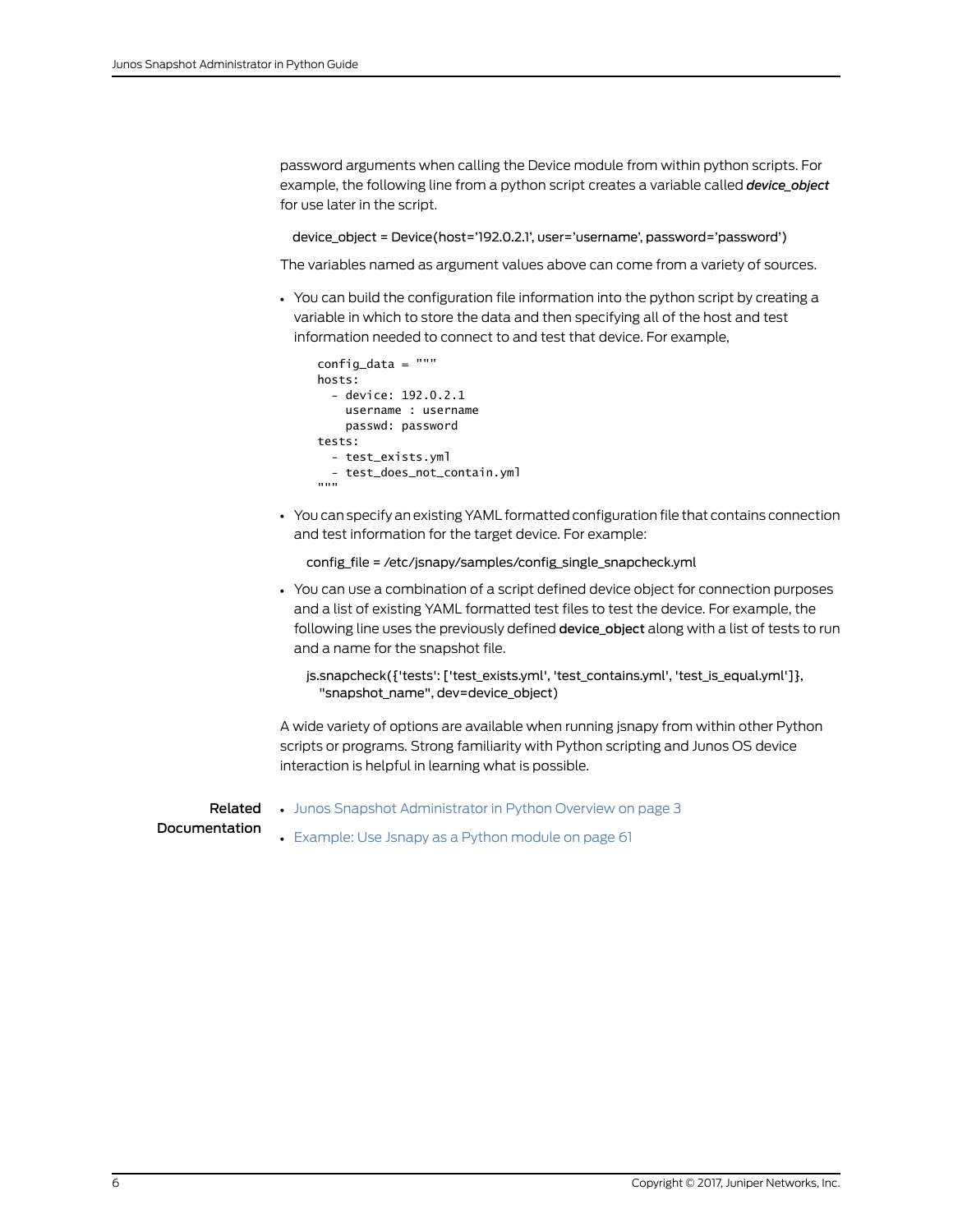## <span id="page-20-0"></span>CHAPTER 2

## Junos Snapshot Administrator in Python Configuration Files Overview

#### • [Understanding](#page-20-1) Junos Snapshot Administrator in Python Configuration Files on [page](#page-20-1) 7

- [Understanding](#page-23-1) Junos Snapshot Administrator in Python Test Files on [page](#page-23-1) 10
- [Understanding](#page-26-0) Junos Snapshot Administrator in Python Device Files on [page](#page-26-0) 13
- [Understanding](#page-28-0) Junos Snapshot Administrator in Python Mail Files on [page](#page-28-0) 15
- [Understanding](#page-29-0) Junos Snapshot Administrator in Python Test Operators on [page](#page-29-0) 16

## <span id="page-20-1"></span>Understanding Junos Snapshot Administrator in Python Configuration Files

The Junos Snapshot Administratorin Python (jsnapy) configuration filesdefine the scope of a snapshot and specify the names of the files containing the test criteria for either a single snapshot or a comparison of two snapshots. You provide the location of the jsnapy configuration file as an argument to the **jsnapy** command or as an argument when calling jsnapy from another Python script.

- Where to Store a [Configuration](#page-20-2) File on [page](#page-20-2) 7
- [Understanding](#page-21-0) the Sections of a Configuration File on [page](#page-21-0) 8
- Elements of a [Configuration](#page-21-1) File on [page](#page-21-1) 8
- Inserting Comments into a [Configuration](#page-23-0) File on [page](#page-23-0) 10

#### <span id="page-20-2"></span>Where to Store a Configuration File

The jsnapy configuration files can be stored anywhere on the jsnapy server's file system. If the configuration file does not exist in the current working directory from which jsnapy is called, jsnapy looks in the path specified in /etc/jsnapy/jsnapy.cfg under the config file path heading. If the file does not exist there, jsnapy looks in the default location (/etc/jsnapy/) for configuration files. If the file does not exist there either, an error is displayed. To use a specific configuration file, you can specify the full path to the configuration file on the command line when calling jsnapy. For example:

#### jsnapy --snap PRE -f /full/path/to/config/file/config.yml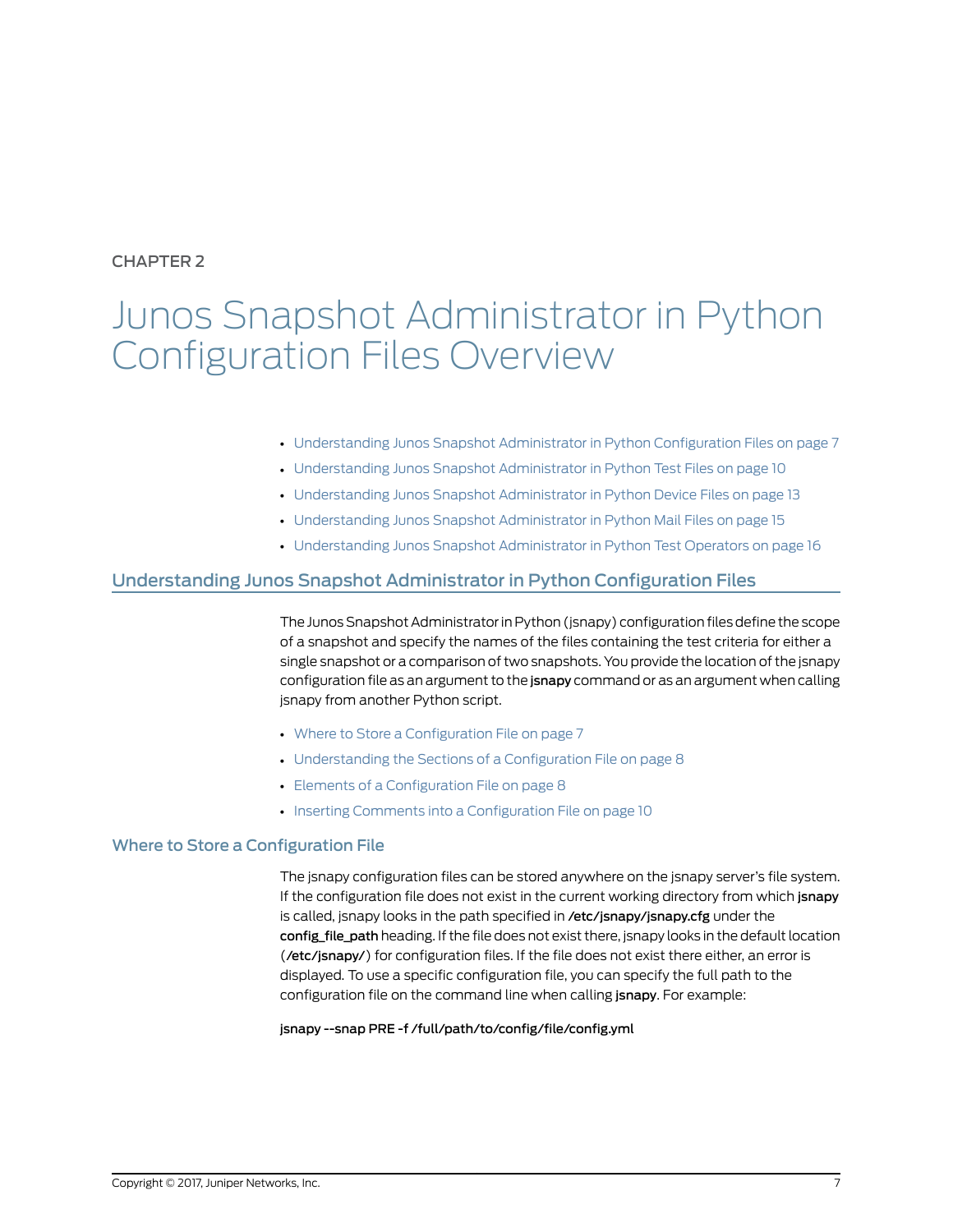### <span id="page-21-0"></span>Understanding the Sections of a Configuration File

Jsnapy configuration files consist of two mandatory sections: hosts and tests, and two optional sections: sqlilte and mail.

• The hosts section defines which Junos OS hosts or devices jsnapy connects to when using the configuration file. Jsnapy can connect to a single host or to multiple hosts. Configuration files that direct jsnapy to connect to a single host define the host IP address and login credentials within the configuration file.

Configuration files that direct jsnapy to connect to multiple hosts use the include feature of YAML files to read a list of hosts and credentials from a separate YAML devices file. Devices files can be large files with many hosts listed. To use fewer hosts, the devices file can be broken up into groups that are referenced using the group: keyword in the hosts section of the configuration file. For more information, se[e"Understanding](#page-26-0) Junos Snapshot Administrator in Python Device Files" on page 13. To specify which file contains the list of devices, enter the name of the file or the full path to the file. When only the filename is supplied, the location of the file follows the rules described in "Where to Store a [Configuration](#page-20-2) File" on page 7.

- The tests section tells jsnapy which test files to use when using the configuration file. The tests to be performed against the hosts are always defined in separate test files whose names are specified within the tests section of the configuration files. Multiple test filenames can be entered, each on its own line. Test filenames can be supplied as a filename or as the full path to the file.When only the filename is supplied, the location of the file follows the rules described in "Where to Store a [Configuration](#page-20-2) File" on page 7. For more information, see ["Understanding](#page-23-1) Junos Snapshot Administrator in Python Test [Files"](#page-23-1) on page 10 and "Example: Creating the Junos Snapshot [Administrator](#page-45-0) in [Python](#page-45-0) Test Files" on page 32.
- The sqlite section defines the parameters for storing and comparing snapshots in an SQLite database. You can specify whether snapshots created with this configuration file should be stored in a specific SQLite database in addition to being stored in the jsnapy server's file system. You can also specify whether --check and --snapcheck optionsperform the compare operations on snapshots stored in the SQLite database. The SQLite database can store up to 51 snapshots, and these are indexed by ID numbers 0 through 50. [Table](#page-22-1) 4 on page 9 describes the configuration elements needed to configure snapshot storage in an SQLite database.
- The mail section includes the name of the file containing e-mail configuration information. The mail file can be supplied as a filename or as a full path to the file. When only the filename is supplied, the location of the file follows the rules described in "Where to Store a [Configuration](#page-20-2) File" on page 7. The details of what is contained in the mail file are described in "Understanding Junos Snapshot Administrator in Python Mail [Files"](#page-28-0) on page 15.

#### <span id="page-21-1"></span>Elements of a Configuration File

The jsnapy configuration files are YAML files that you build using combinations of keywords and values that are pertinent to your network. Like any YAML file, structure is derived through indentation (one or more spaces), sequence items are denoted by a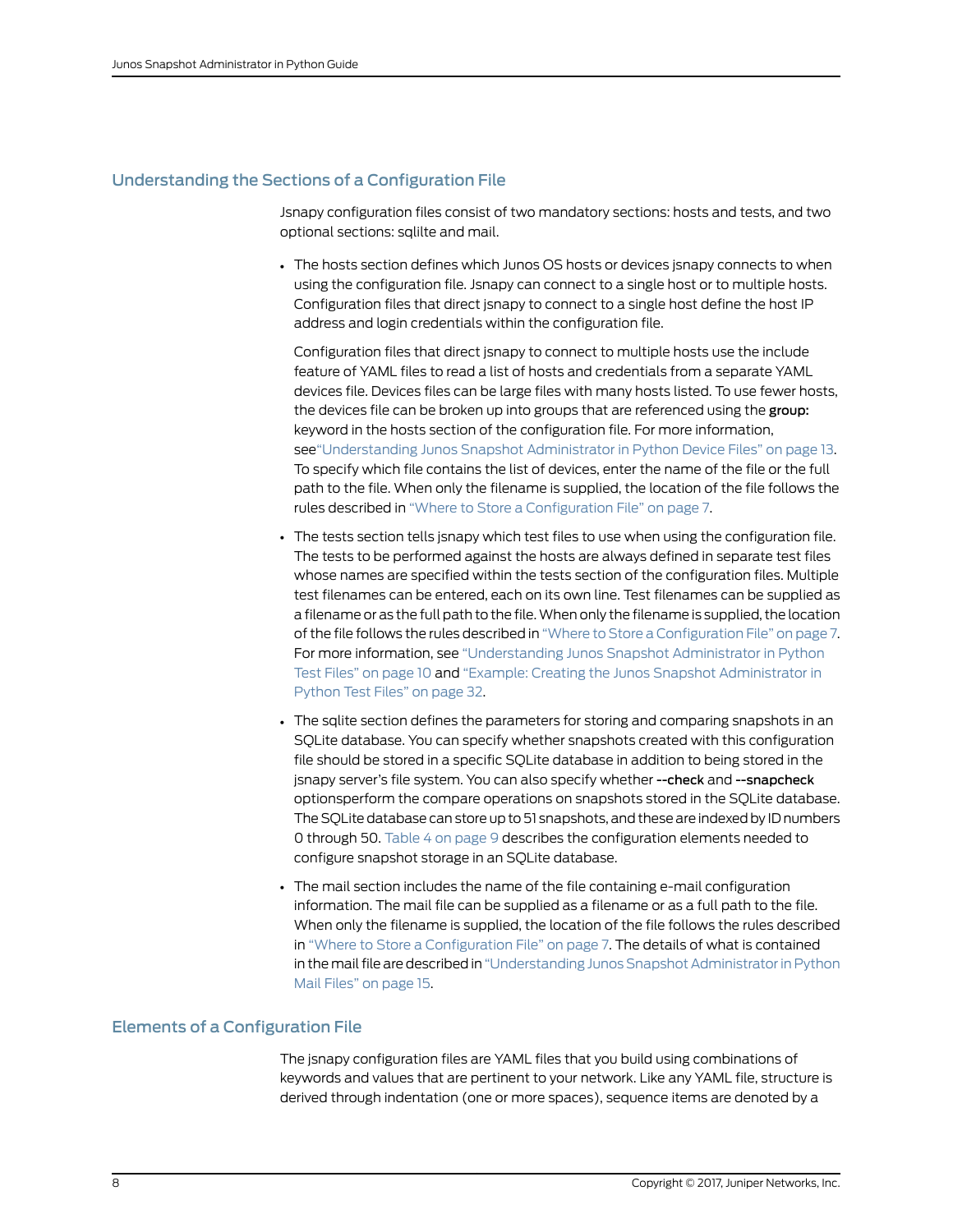<span id="page-22-0"></span>dash (-), and key-value pairs are separated by a colon (:). [Table](#page-22-0) 3 on page 9 shows the supported keywords and their meaning.

Table 3: Configuration File Keywords and Descriptions

| Keyword  | Description                                                                                                                                                                                                                                                                                                                                                                                                                                |
|----------|--------------------------------------------------------------------------------------------------------------------------------------------------------------------------------------------------------------------------------------------------------------------------------------------------------------------------------------------------------------------------------------------------------------------------------------------|
| hosts    | This keyword denotes the beginning of the hosts section. It must be on a line by itself and must be followed<br>by a colon. (hosts:)                                                                                                                                                                                                                                                                                                       |
| group    | This keyword is an optional part of the hosts section. It refers to device group names within an external<br>devices file (when contacting multiple hosts). It must be on a line by itself and must be followed by a colon.<br>(group:) The group name used here must be a case-sensitive match to the group name in the external devices<br>file. To include all hosts in the devices file, use the value all in place of any group name. |
| device   | This keyword is part of the hosts section. It is preceded by a dash and followed immediately by a colon (-<br>devices:). Single hosts can be contacted by specifying their IP address. Multiple hosts can be contacted by<br>specifying a separate devices file (also in YAML format) that contains a listing of multiple device IP addresses.                                                                                             |
| include  | This optional keyword is part of the hosts section. It is preceded by a dash and followed immediately by a<br>colon. It specifies the name of a file that contains multiple device IP addresses and login credentials. It is<br>needed only when you are connecting is napy to multiple hosts.                                                                                                                                             |
| username | This keyword is part of the hosts section. It is followed immediately by a colon. It specifies a username that<br>is used when contacting the device listed directly above it in the configuration or devices file.                                                                                                                                                                                                                        |
| passwd   | This keyword is part of the hosts section. It is followed immediately by a colon. It specifies the login password<br>used when contacting the device listed immediately above it in the configuration or devices file.                                                                                                                                                                                                                     |
| tests    | This keyword denotes the beginning of the tests section. It is followed immediately by a colon. It is used to<br>list one or more test files that are used to create or compare snapshots.                                                                                                                                                                                                                                                 |
| sqlite   | This keyword denotes the beginning of the sqlite section. It is followed immediately by a colon. The sqlite<br>section is used to define the parameters for storing snapshots in or comparing snapshots from an sqlite<br>database. To complete this section, you must fill in the parameters shown in Table 4 on page 9.                                                                                                                  |
| mail     | This keyword activates the e-mail capability. It is followed by a colon. The argument is the name of a file<br>that contains e-mail configuration information; for example, mail: mail.yml. When activated, e-mail is sent<br>regarding the results of --check and --snapcheck operations, but is not sent when using the --snap option.                                                                                                   |

<span id="page-22-1"></span>[Table](#page-22-1) 4 on page 9 shows the available parameters for filling in the sqlite section of the configuration file.

## Table 4: SQLite Configuration Parameters

| Parameter          | <b>Description</b>                                                                                                          |
|--------------------|-----------------------------------------------------------------------------------------------------------------------------|
| - store in salite: | Required when using the --snap option. Optional with the --check or --snapcheck options. Set<br>to <b>true</b> to activate. |
| database name      | Required regardless of option. Specifies the name of the sqlite database in which to store or<br>read the snapshot.         |
| check from sqlite  | Required for --check or --snapcheck options. Optional for --snap option. Set to true to activate.                           |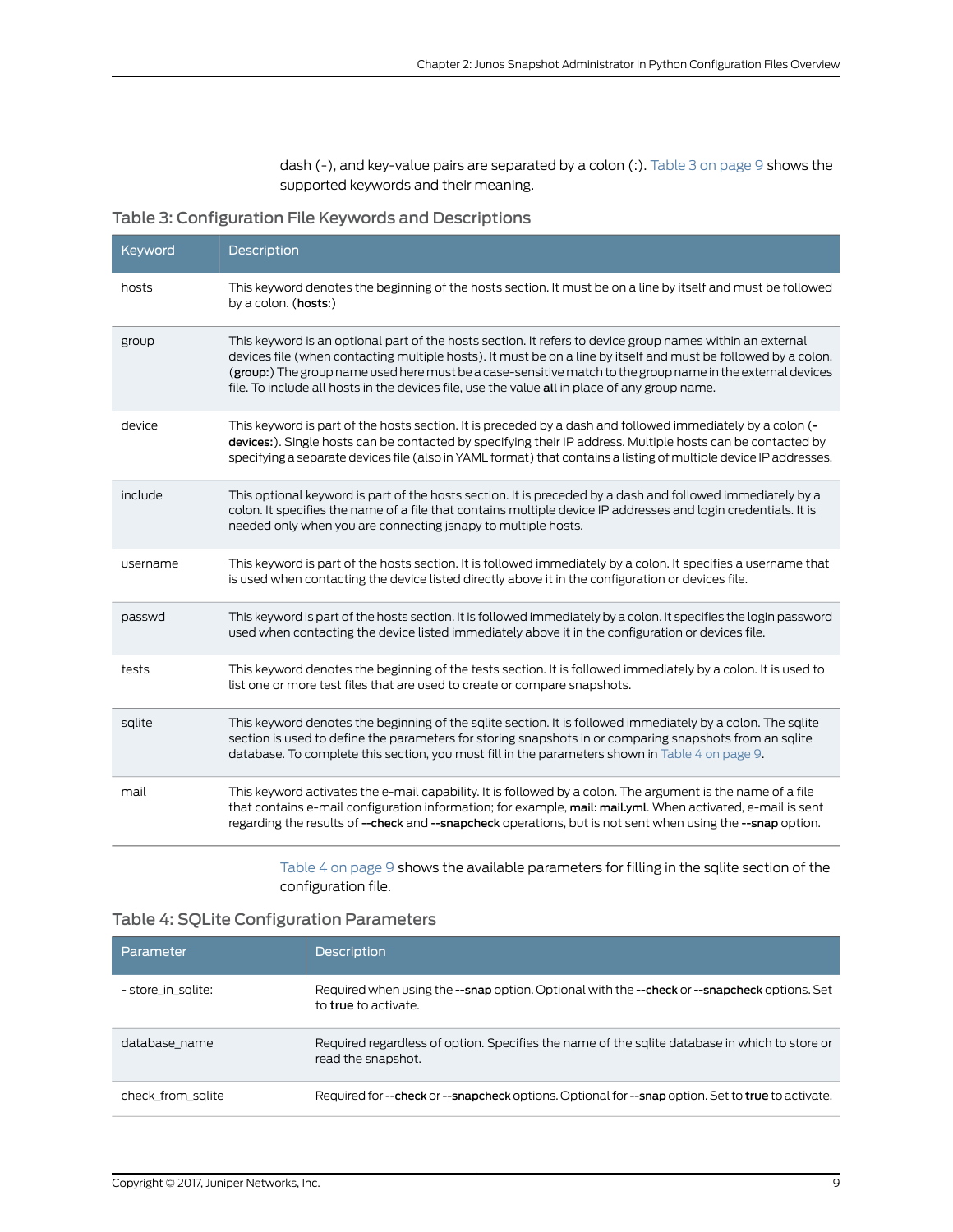## Table 4: SQLite Configuration Parameters *(continued)*

| Parameter | <b>Description</b>                                                                                                                                                                                                                           |
|-----------|----------------------------------------------------------------------------------------------------------------------------------------------------------------------------------------------------------------------------------------------|
| compare:  | Required if you are comparing two snapshots by snapshot ID number (0-50) with the --check<br>or --snapcheck options. Ignored if you compare by snapshot name using the command line;<br>for example, jsnapy -- check PRE POST -f config.yml. |

### <span id="page-23-0"></span>Inserting Comments into a Configuration File

Comments can be inserted into the file at any location by starting the comment with the pound sign (#). This is useful for users who need to manage multiple configuration files so that they can quickly understand what is contained in the file.

#### Related Documentation

- Example: Creating the Junos Snapshot [Administrator](#page-42-1) in Python Configuration Files on [page](#page-42-1) 29
	- [Understanding](#page-29-0) Junos Snapshot Administrator in Python Test Operators on page 16
	- Junos Snapshot [Administrator](#page-50-1) in Python Test Operators Summary on page 37
	- Junos Snapshot [Administrator](#page-16-1) in Python Overview on page 3

## <span id="page-23-1"></span>Understanding Junos Snapshot Administrator in Python Test Files

The Junos Snapshot Administrator in Python (jsnapy) test files define the details of what a snapshot contains. Test files, also known as test cases, are YAML-formatted files that are referenced from inside jsnapy configuration files. Configuration files are read as an argument to the jsnapy CLI command. Generally speaking, test files define what tests are included within the test case and the specific definitions for those tests.

- [Understanding](#page-23-2) the Structure of a Test File on [page](#page-23-2) 10
- [Elements](#page-24-0) of a Test File on [page](#page-24-0) 11

## <span id="page-23-2"></span>Understanding the Structure of a Test File

There are only two sections to a test file: the tests\_include list, and the details section. There is a details section for each test named in the include list. Test files begin with an include statement: tests include:. The include statement denotes the beginning of a list of tests that are contained within the test case. Each test name in the list is preceded by a dash (-); for example, - test\_name. You can name the tests whatever you want, except test names cannot include spaces or special characters. Valid test names include: check\_interfaces\_up, show\_software\_version, or test\_bgp\_neighbors.



NOTE: If the tests\_include list does not exist in the test file, but there are tests defined in the details section, all tests detailed within the test file are run. You can skip the running of specific tests within a test file by leaving the test name off of the tests\_include list.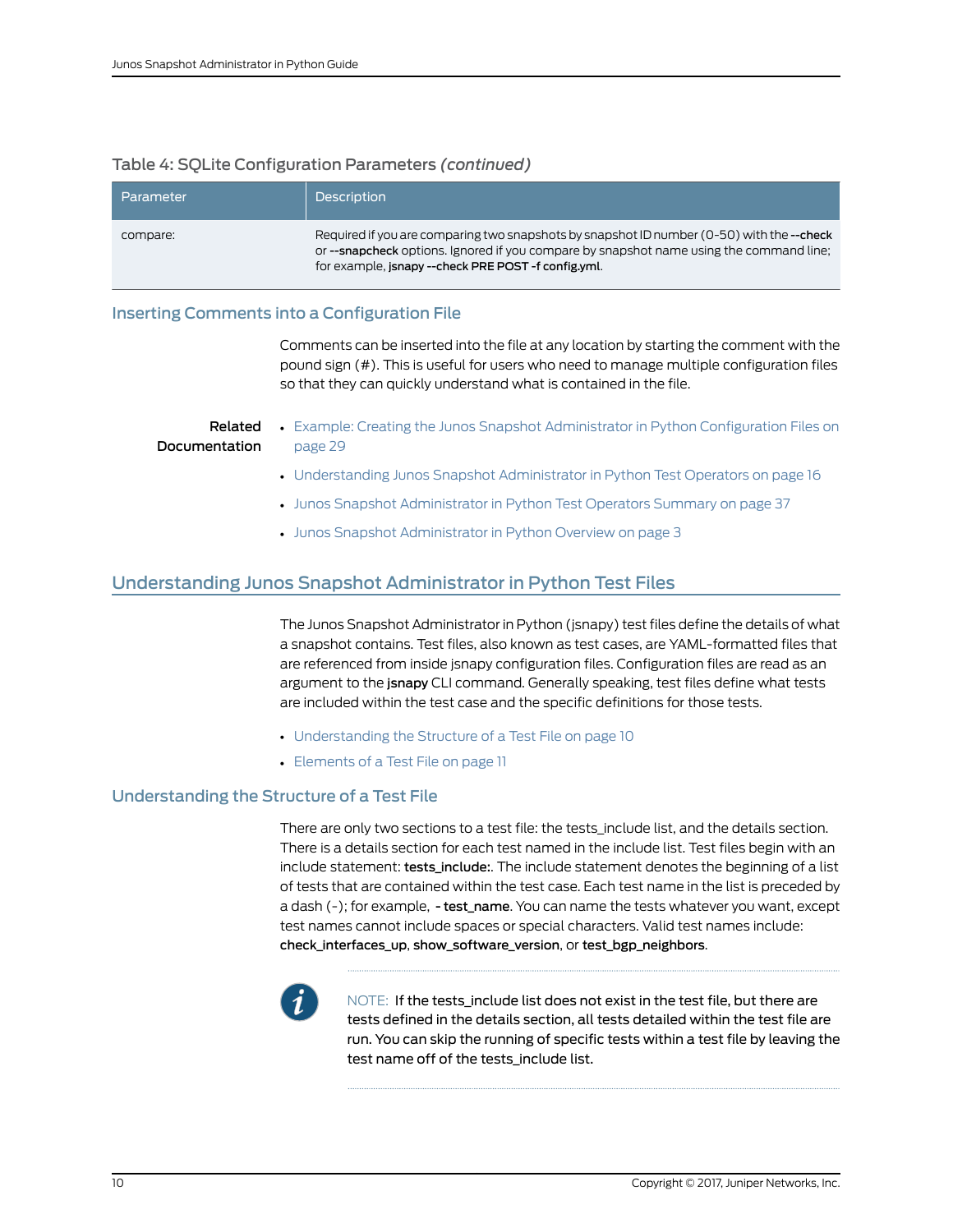The details section begins with the name of the test from the include list, followed by a colon; for example, check\_interfaces\_up:. The purpose of the details section is to provide all of the test criteria for the test case, including:

- Junos OS CLI or RPC commands (one per test) that are executed on the device. The output of these commands forms the basis of the snapshot.
- The Extensible Markup Path Language (XPath) that identifies the starting node in the Junos OS hierarchy from which the tests are run.
- Test operators that help to analyze the output from the commands.
- Info messages that are returned as the result of successful execution of the test operators.
- Error messages that are returned as the result of failure of the test operators.

When using the get-config RPC command, you can filter for specific configuration information using the filter\_xml: statement. As an example, the filter\_xml: configuration/system/loginstatement causes the device to filter out all of the configuration elements except those in the Junos OS /system/login hierarchy. This statement only works on the specific RPC command get-config. For more information, see ["Example:](#page-45-0) Creating the Junos Snapshot [Administrator](#page-45-0) in Python Test Files" on page 32.

#### <span id="page-24-0"></span>Elements of a Test File

Like the other YAML files used with jsnapy, test files are structured using key-value pairs. The keywords and values are separated by a colon (:).

<span id="page-24-1"></span>For example rpc: get-config.

[Table](#page-24-1) 5 on page 11 shows the keys available for use in a jsnapy test file and describes each key.

#### Table 5: Test File Keywords and Descriptions

| Keyword       | <b>Description</b>                                                                                                                                                                                                                                                                                                             |
|---------------|--------------------------------------------------------------------------------------------------------------------------------------------------------------------------------------------------------------------------------------------------------------------------------------------------------------------------------|
| tests include | This keyword denotes the beginning of a jsnapy test file and the beginning of the include statement. It is followed<br>by a colon (:) and a carriage-return. Each element of the list that follows is the name of a test case, preceded<br>by a space, a dash, and another space and must be on a line by itself. For example: |
|               | tests_include:<br>- show version<br>- check interface state<br>- return_bgp_neighbors                                                                                                                                                                                                                                          |
| command       | This keyword is used to specify what Junos OS command is run on the device by jsnapy. It is preceded by a<br>space, a dash $(-)$ , and another space and followed immediately by a colon $(:)$ . For example:<br>- command: show version                                                                                       |
| rpc           | This keyword is used to specify what Junos OS RPC command should be run on the device by isnapy. It is<br>preceded by a space, a dash (-), and another space and followed immediately by a colon (:). For example:                                                                                                             |
|               | - rpc: get-software-version                                                                                                                                                                                                                                                                                                    |
|               |                                                                                                                                                                                                                                                                                                                                |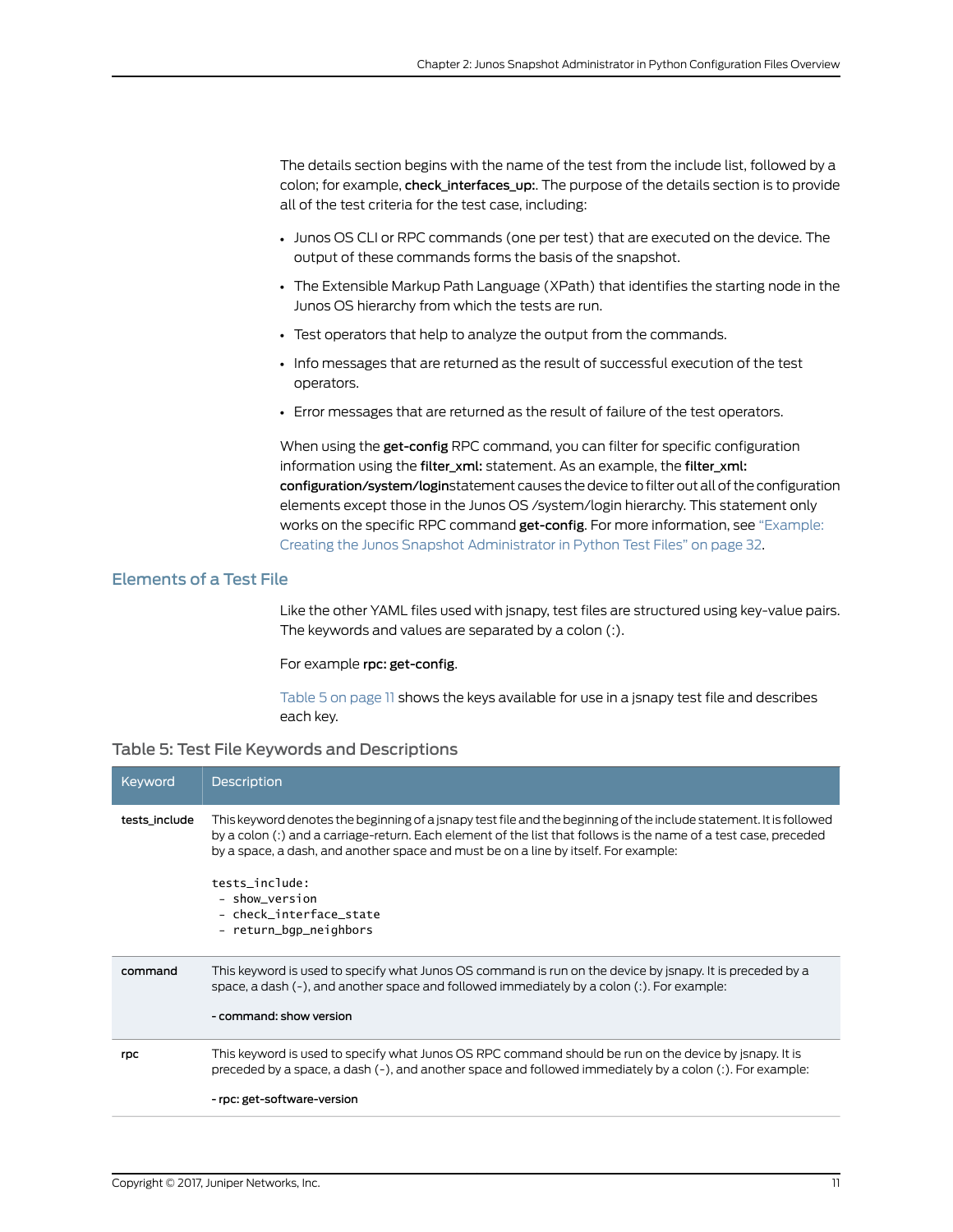## Table 5: Test File Keywords and Descriptions *(continued)*

| Keyword | Description                                                                                                                                                                                                                                                                                                                                                             |
|---------|-------------------------------------------------------------------------------------------------------------------------------------------------------------------------------------------------------------------------------------------------------------------------------------------------------------------------------------------------------------------------|
| format  | This keyword is used to format the device output. Available options are: text and xml. When comparing output<br>that is formatted as text, only the --diff operation is supported. The --check and --snapcheck operations do not<br>work on text formatted snapshots.                                                                                                   |
| kwargs  | This keyword only works with RPC commands. It is ignored if the command keyword is used in the test case<br>definition. The keyword is used to provide arguments to the rpc command being sent to the device; for example:                                                                                                                                              |
|         | when using the get-interface-information rpc command, arguments like interface-name and media-type could<br>be used to provide specific information about the interface.                                                                                                                                                                                                |
| item    | This keyword denotes the beginning of a test definition. It is preceded by a space, a dash (-), and another space<br>and followed immediately by a colon (:). For example:                                                                                                                                                                                              |
|         | - item:                                                                                                                                                                                                                                                                                                                                                                 |
|         | This keyword also instructs jsnapy to match only the first node in the xpath.                                                                                                                                                                                                                                                                                           |
| iterate | This keyword denotes the beginning of a test definition. It is preceded by a space, a dash (-), and another space<br>and followed immediately by a colon (:). For example:                                                                                                                                                                                              |
|         | - iterate:                                                                                                                                                                                                                                                                                                                                                              |
|         | This keyword also instructs jsnapy to continue to match all nodes in the xpath.                                                                                                                                                                                                                                                                                         |
|         | NOTE: A test definition can use either iterate or item. They cannot be used together.                                                                                                                                                                                                                                                                                   |
| xpath   | This keyword denotes the path in the Junos OS hierarchy from which you want to start tests. It is preceded by<br>two spaces and followed by a colon (:). For example:                                                                                                                                                                                                   |
|         | xpath:                                                                                                                                                                                                                                                                                                                                                                  |
|         | The values used with this keyword are path syntax values. For example,                                                                                                                                                                                                                                                                                                  |
|         | the /configuration/system/servicesxpath selects the [system services] portion of the Junos OS hierarchy.                                                                                                                                                                                                                                                                |
| id      | This keyword denotes an XPATH expression relative to the node-set being iterated that specifies a unique data<br>element that maps the first snapshot data item with the second snapshot data item. The keyword is followed<br>immediately by a colon (:). It is possible to use single or multiple id keywords under the same iterate or item<br>XPATH blocks.         |
| τesτs   | This keyword denotes the beginning of the test definition. It is followed by a colon. Tests are activated only<br>when the --check and --snapcheck options are used. Tests are not performed when taking snapshots using the<br>--snap option. See "Junos Snapshot Administrator in Python Test Operators Summary" on page 37 for details<br>about the available tests. |
| info    | This keyword specifies what information is logged upon successful completion of the tests if the jsnapy logging<br>level is set to debug. The information can use a jinja2 formatted template that pulls node values from the<br>snapshot files. For example:                                                                                                           |
|         | info: "Test successful! The admin status of the interface is < { {pre['admin-status']}} >."                                                                                                                                                                                                                                                                             |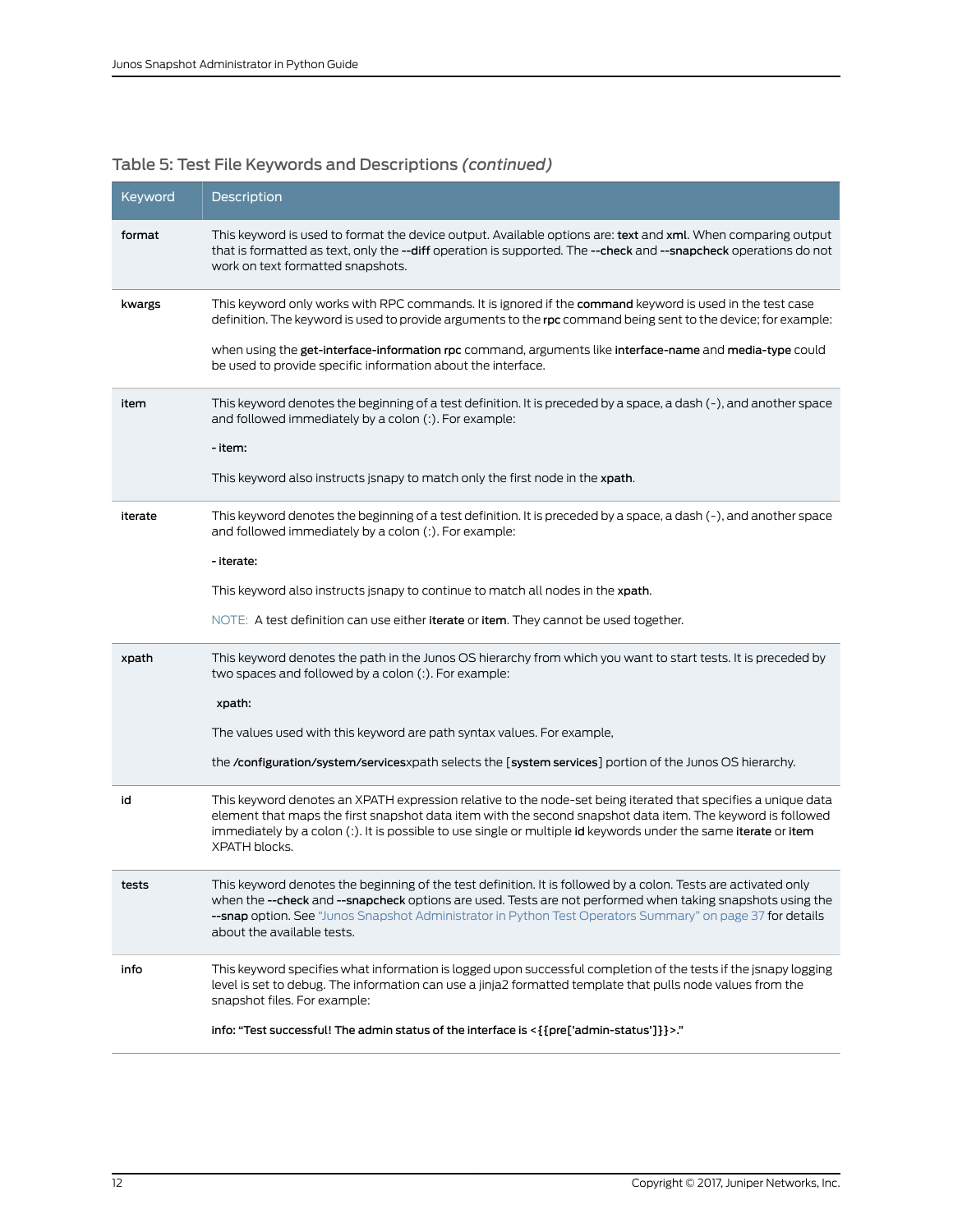| Keyword | <b>Description</b>                                                                                                                                                                                                                                                                                                                             |
|---------|------------------------------------------------------------------------------------------------------------------------------------------------------------------------------------------------------------------------------------------------------------------------------------------------------------------------------------------------|
| err     | This keyword specifies what information will be logged upon failure of the test if the isnapy logging level is set<br>to debug. The information can use a jinja2 formatted template that pulls node values from the snapshot files.<br>For example:<br>err: "Test Failed! The admin-status of the interface is < { {post['admin-status']}} >." |
| pre     | When used with jinja2 formatted variables in the info or err message sections, this keyword causes isnapy to<br>search for the named variable inside of the pre-change snapshot.                                                                                                                                                               |
| post    | When used with jinja2 formatted templates in the info or err message sections, this keyword causes jsnapy to<br>search for the named variable inside of the post-change snapshot.                                                                                                                                                              |
|         | Example: Creating the Junos Snapshot Administrator in Python Test Files on page 32<br>Related                                                                                                                                                                                                                                                  |

#### Table 5: Test File Keywords and Descriptions *(continued)*

- Documentation • [Understanding](#page-29-0) Junos Snapshot Administrator in Python Test Operators on page 16
	- Junos Snapshot [Administrator](#page-50-1) in Python Test Operators Summary on page 37

### <span id="page-26-0"></span>Understanding Junos Snapshot Administrator in Python Device Files

The Junos Snapshot Administrator in Python (jsnapy) devices file is a YAML file that contains IP addresses, group names, and login credentials for multiple Junos OS devices. IP addresses and login credentials within the file can be grouped by user-defined criteria such as model, device type, or location. There are no naming restrictions for the device file, so multiple device files can be created and any of them can be referenced by the jsnapy configuration files.

- Junos Snapshot [Administrator](#page-26-1) in Python Device File Elements on [page](#page-26-1) 13
- [Example](#page-27-0) Devices File on [page](#page-27-0) 14

#### <span id="page-26-1"></span>Junos Snapshot Administrator in Python Device File Elements

Jsnapy device files are built using combinations of keywords and values that are pertinent to your network. Like any YAML file, structure is derived through indentation (one or more spaces), sequence items are denoted by a dash (-), and key value pairs are separated by a colon (:). The IP addresses used to identify the Junos OS hosts to contact appear on lines by themselves, preceded by a dash (-) and followed by a colon (:); for example:

#### - 192.0.2.1:

If you want to create groups of devices in the devices file, you can enter a group name on a line by itself, followed by a colon (:); for example:

#### MX\_Devices:

The host IP addresses listed after the group name are considered a part of this group until the next group name is encountered in the devices file. This allows smaller groups to be contacted by referencing the group name (or names) from within the hosts section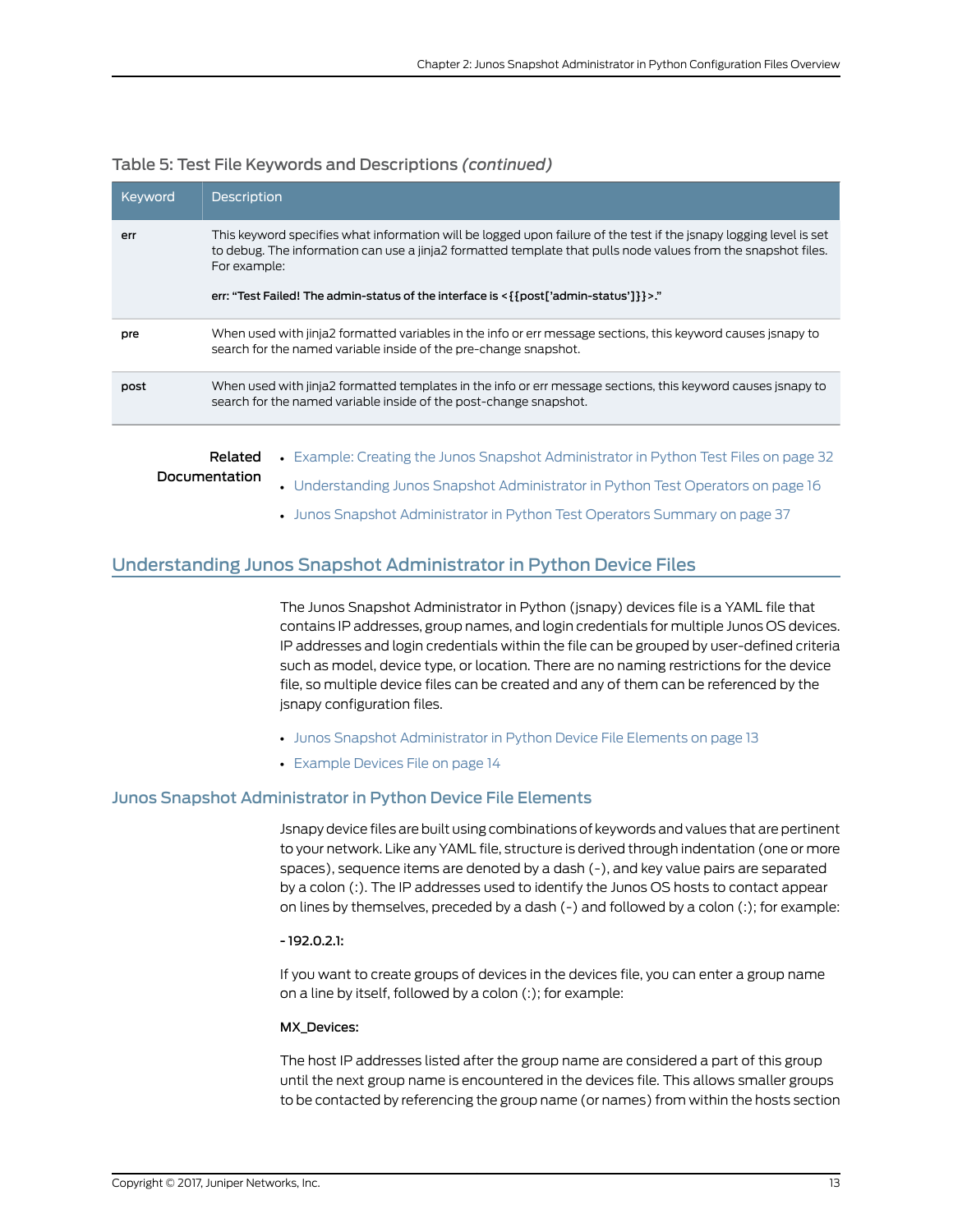of the configuration file. If there are no group names configured in the devices file, the entire list of devices is contacted whenever that particular devices file is referenced in the configuration file.

Login credentials follow each IP address unless an SSH trust relationship has been established between the jsnapy server and the Junos OS host. The login credentials specify the username and password needed for that particular host IP using the keywords username: and passwd:, respectively.

Comments can be inserted into the devices file at any location by simply starting the comment with a hash (#); for example, #This is a comment.

Jsnapy device files should be stored in the same directory as the configuration file that is being used with the jsnapy command.

The following commented example shows the structure of a jsnapy devices file.

## <span id="page-27-0"></span>Example Devices File

|                          | $user@host:\rightarrow cat devices example.vml$<br>#Junos Snapshot Administrator in Python - Example Devices File<br>MX_Devices: #This is a group name.<br>$-192.0.2.33$ : #IP address of a Junos OS host<br>username: username<br>passwd: password<br>$-192.0.2.65:$<br>username: yourname<br>passwd: yourpassword<br>QFX: #<-- Group name<br>$-192.0.2.12:$<br>username: switchuser<br>password: password1<br>$-198.51.100.10:$<br>username: switchuser<br>passwd: password1<br>Finance:<br>$-192.0.2.36:$<br>username: financeuser<br>passwd: 1password<br>$-192.0.2.11$ :<br>username: financeuser<br>passwd: 1password |
|--------------------------|-----------------------------------------------------------------------------------------------------------------------------------------------------------------------------------------------------------------------------------------------------------------------------------------------------------------------------------------------------------------------------------------------------------------------------------------------------------------------------------------------------------------------------------------------------------------------------------------------------------------------------|
|                          | RandD:<br>- 198.51.100.1 #No login credentials needed for these hosts because of existing<br>SSH trust relationships.<br>$-198.51.100.254$                                                                                                                                                                                                                                                                                                                                                                                                                                                                                  |
| Related<br>Documentation | • Junos Snapshot Administrator in Python Overview on page 3<br>• Understanding Junos Snapshot Administrator in Python Configuration Files on page 7                                                                                                                                                                                                                                                                                                                                                                                                                                                                         |

- 
- [Understanding](#page-23-1) Junos Snapshot Administrator in Python Test Files on page 10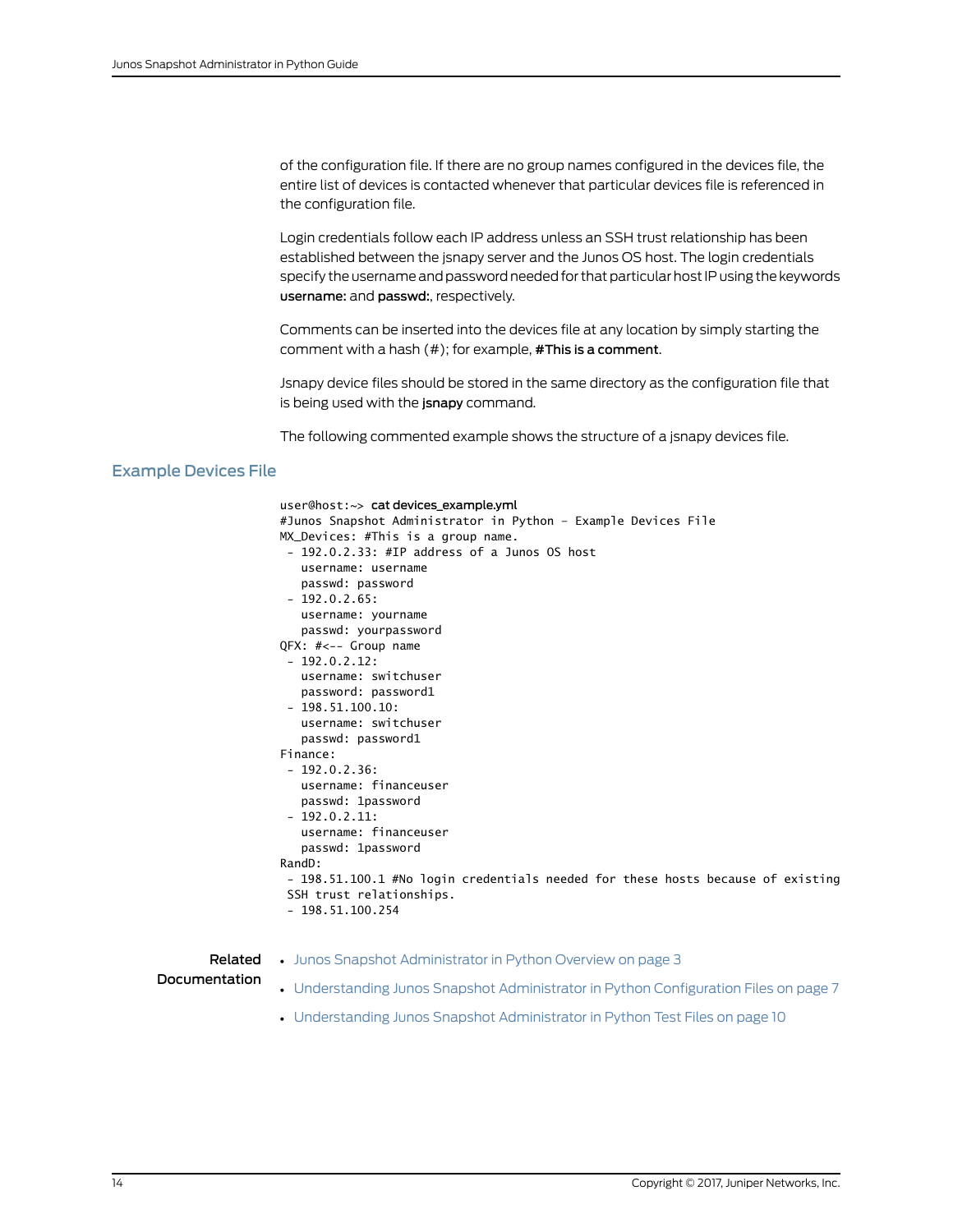## <span id="page-28-0"></span>Understanding Junos Snapshot Administrator in Python Mail Files

The Junos Snapshot Administrator in Python (jsnapy) mail files are YAML-formatted files that define the details needed for jsnapy to send e-mail regarding the results of completed snapshots and comparison tests.

- General [Information](#page-28-1) on [page](#page-28-1) 15
- [Understanding](#page-28-2) the Structure of a Mail File on [page](#page-28-2) 15

## <span id="page-28-1"></span>General Information

You can name mail files whatever you want except that the name cannot contain spaces or special characters. The mail file should be stored in the same directory as the jsnapy configuration file to which it is linked. When a mail file is referenced from a configuration file, e-mail will be sent every time jsnapy is run with that configuration using either the --check or --snapcheck options, regardless of success or failure of the tests that are run on the Junos OS host. If jsnapy is run with the --check option, then no mail is sent.

After installation and initialization, there is a sample mail file named send\_mail.yml in the /etc/jsnapy/samples directory. This file shows the available fields and some sample values.

```
user@jsnapy-server:~> cat /etc/jsnapy/samples/send_mail.yml
to: abc@juniper.net
from: foo@gmail.com
sub: "Sample Jsnapy Results, please verify"
recipient_name: ABC
passwd: pass123
#server: smtp.gmail.com optional
sender_name: "Juniper Networks"
```
This sample mail file will not work for sending mail without modification.

Jsnapy uses sendmail on the jsnapy server to send SMTP e-mail to the Gmail server smtp.gmail.com by default.

#### <span id="page-28-2"></span>Understanding the Structure of a Mail File

<span id="page-28-3"></span>The jsnapy mail file has several required parameter-value pairs and two optional ones. All parameter-value pairs are separated by a colon (:). [Table](#page-28-3) 6 on page 15 describes both the required and optional parameters for jsnapy mail file configuration.

#### Table 6: Key-Value Pairs in jsnapy Mail Files

| Parameter | <b>Description</b>                                                                                                                                                                                                                                                                                                |
|-----------|-------------------------------------------------------------------------------------------------------------------------------------------------------------------------------------------------------------------------------------------------------------------------------------------------------------------|
| to        | This value is the e-mail address to which you want the e-mail messages sent.                                                                                                                                                                                                                                      |
| from      | This value is an e-mail address that is used as the from field of the outgoing e-mail. It is also used<br>as the username for login to the SMTP server specified by the server parameter.<br>NOTE: If no value is given for the server parameter, then this value should be a valid e-mail address<br>@gmail.com. |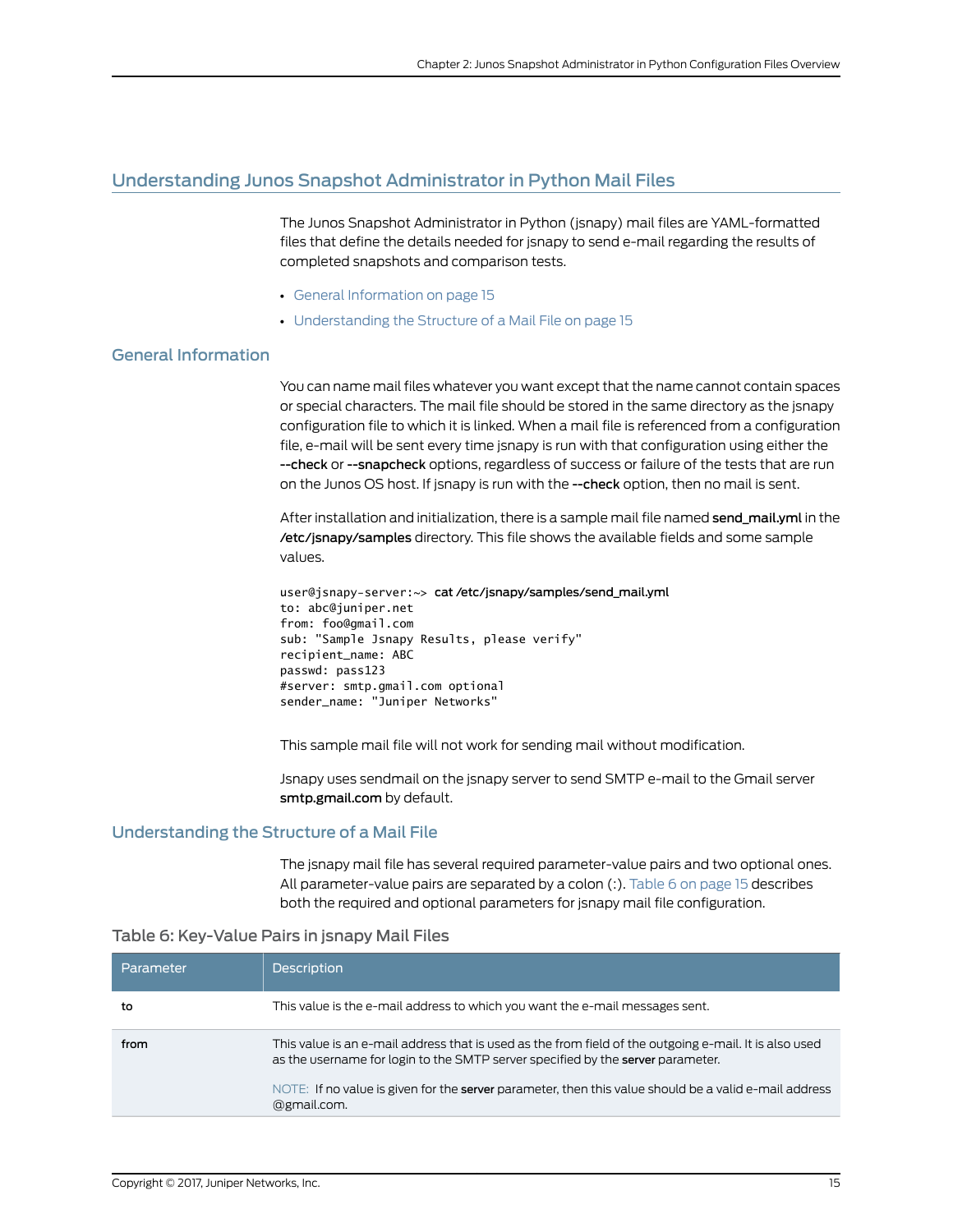| Parameter      | <b>Description</b>                                                                                                                                                                       |
|----------------|------------------------------------------------------------------------------------------------------------------------------------------------------------------------------------------|
| sub            | This value is used as the subject line in the outgoing e-mail.                                                                                                                           |
| recipient name | This value is used as the salutation in the body of the e-mail.                                                                                                                          |
| passwd         | This value is the password associated with the e-mail account value in the from parameter.                                                                                               |
| server         | This optional value is the IP address or DNS name of an SMTP server that isnapy will use for sending<br>e-mail. If no value is given, isnapy will use smtp.gmail.com for sending e-mail. |
| port           | This optional value tells isnapy to send e-mail on a TCP port other than port 587 (SMTP).                                                                                                |
| sender name    | This value is the name used as the signature line in the body of the e-mail.                                                                                                             |
|                |                                                                                                                                                                                          |

#### Table 6: Key-Value Pairs in jsnapy Mail Files *(continued)*

Related

• Junos Snapshot [Administrator](#page-16-1) in Python Overview on page 3

<span id="page-29-0"></span>Documentation

• [Understanding](#page-20-1) Junos Snapshot Administrator in Python Configuration Files on page 7

## Understanding Junos Snapshot Administrator in Python Test Operators

Junos Snapshot Administrator in Python (jsnapy) enables you to capture and audit runtime environment snapshots of your networked devices running Junos OS. The jsnapy configuration file defines the scope of a snapshot and specifies the test files to use for either a single snapshot or a comparison of two snapshots. The --snapcheck option takes a single snapshot and evaluates the results, and the --check option compares the results of two separate snapshots. Within the test file, you specify the commands to be run on the Junos device, the XPath from which to start, an optional id value, and the tests to run against the command output. The test cases use test operators to either evaluate data elements in a single snapshot or compare data elements in two separate snapshots.

Jsnapy provides numerous relational operators that test for existence, equality, inequality, size, and inclusion in or exclusion from a specific range or list. Specific operators work with different operand types including strings, numbers, and XML elements. You should construct test cases using test operators that pertain to the type of check being performed. For a list of available operators, see "Junos Snapshot [Administrator](#page-50-1) in Python Test Operators [Summary"](#page-50-1) on page 37.

Junos Snapshot Administrator in Python uses a few test operators, delta, list-no-less, list-no-more, and no-diff, to compare elements or element values in two separate snapshots. Test cases using these test operators are executed when you use the --check option. When you use the --snapcheck option, which is specific to a single collection, test cases using these test operators are effectively ignored. Junos Snapshot Administrator in Python outputs a message when a test case is ignored, as shown in the following sample output:

 --------------------------------------------------------------------------- CHECKING SECTION: ospf-checks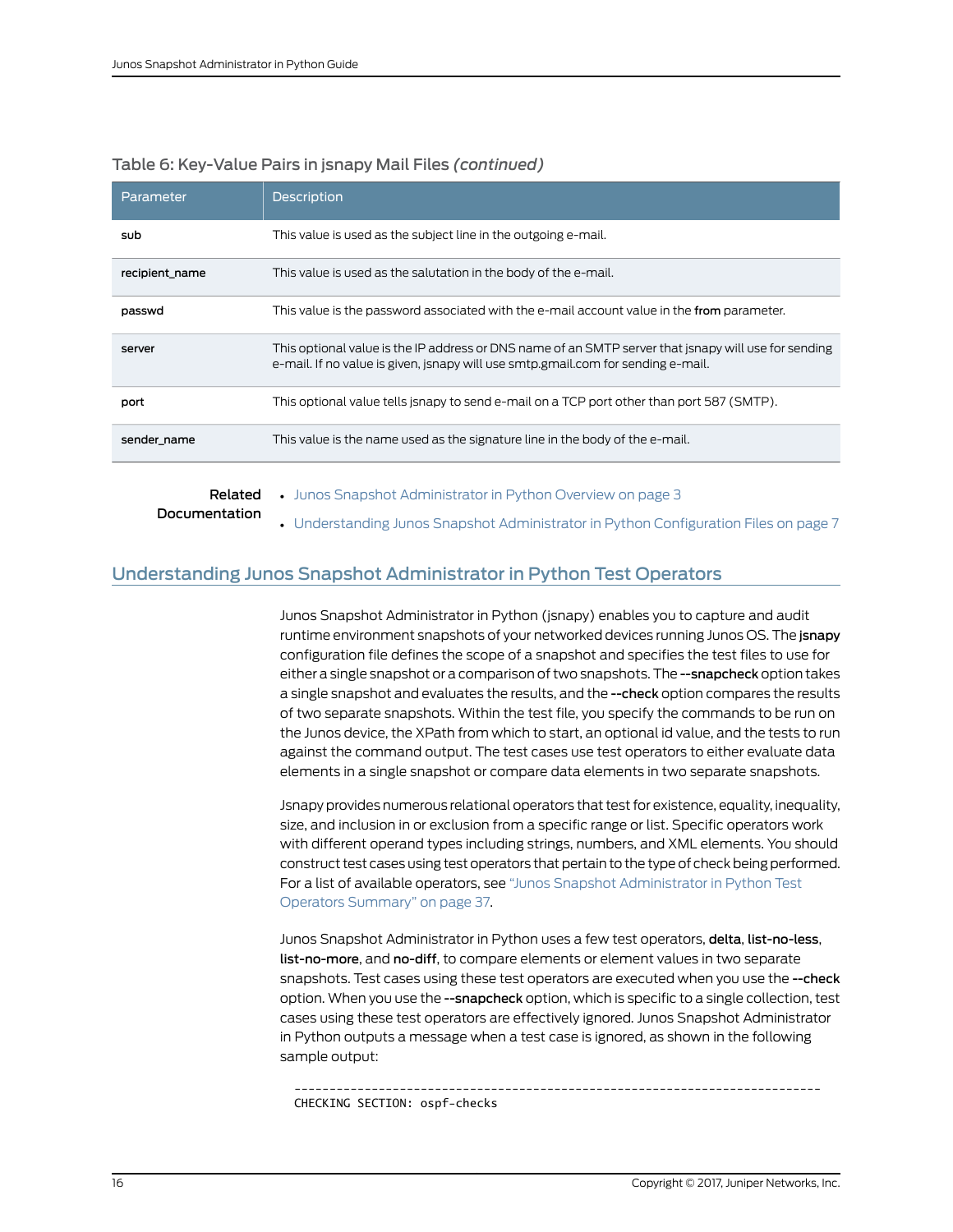--------------------------------------------------------------------------- INFO: snapcheck mode: skipping test: list-not-less INFO: snapcheck mode: skipping test: no-diff + TEST PASSED: All OSPF neighbors are up + TEST PASSED: OSPF neighbors must have the same priority value INFO: snapcheck mode: skipping test: no-diff

Related • Junos Snapshot [Administrator](#page-50-1) in Python Test Operators Summary on page 37

Documentation

• [Understanding](#page-20-1) Junos Snapshot Administrator in Python Configuration Files on page 7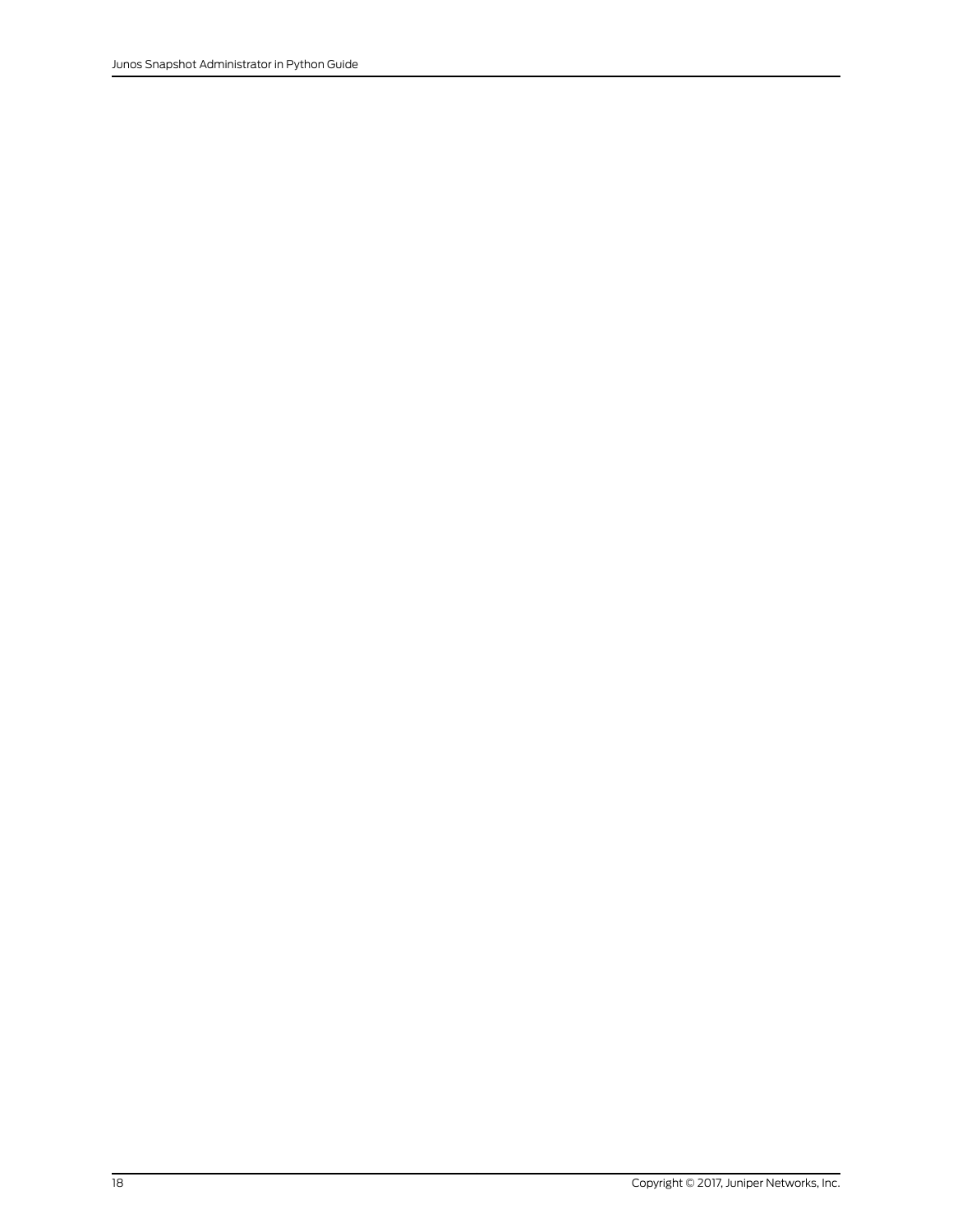<span id="page-32-0"></span>PART 2

## Installation

• Installing Junos Snapshot [Administrator](#page-34-0) in Python on [page](#page-34-0) 21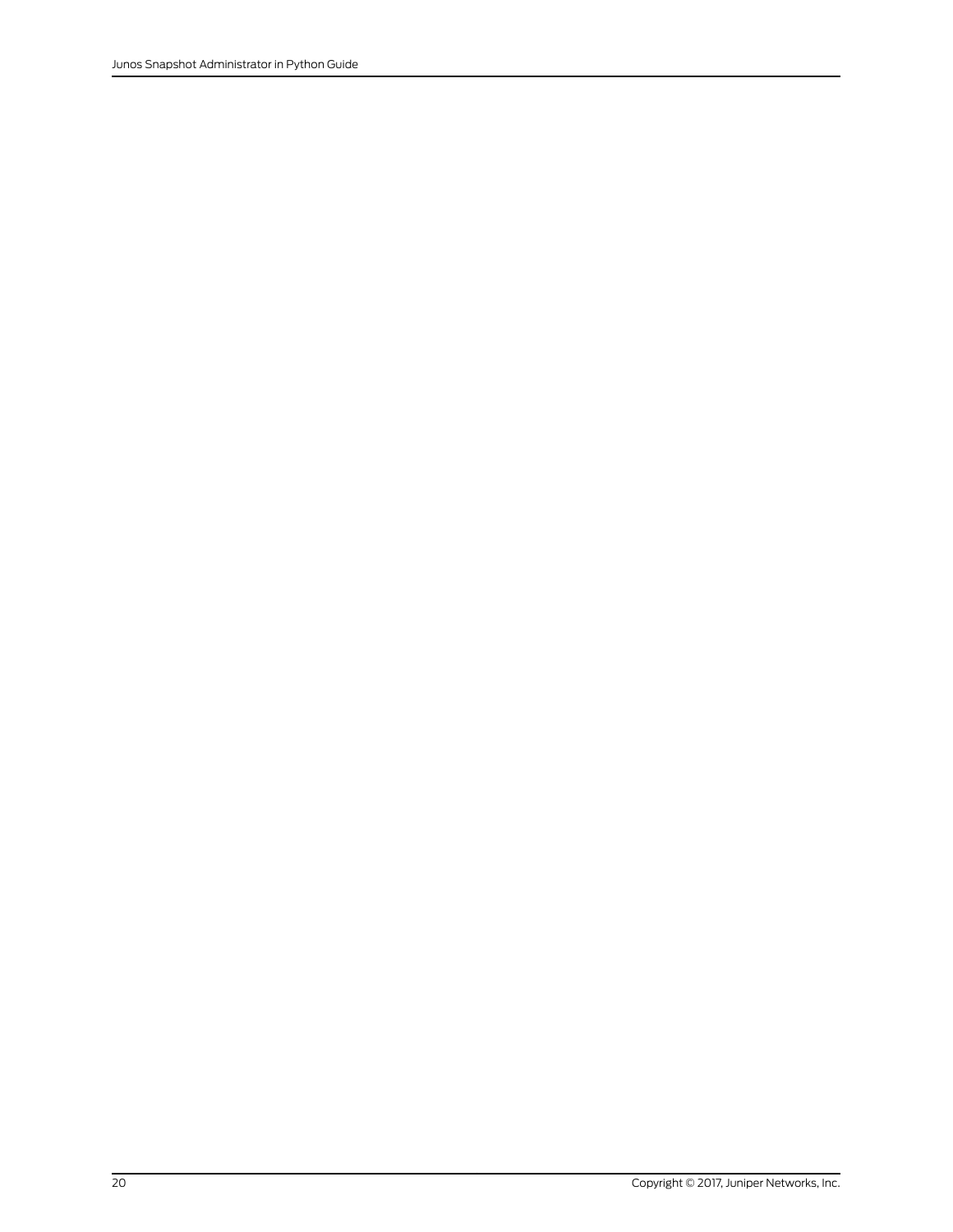<span id="page-34-0"></span>CHAPTER 3

## Installing Junos Snapshot Administrator in Python

• Installing Junos Snapshot [Administrator](#page-35-0) in Python on [page](#page-35-0) 22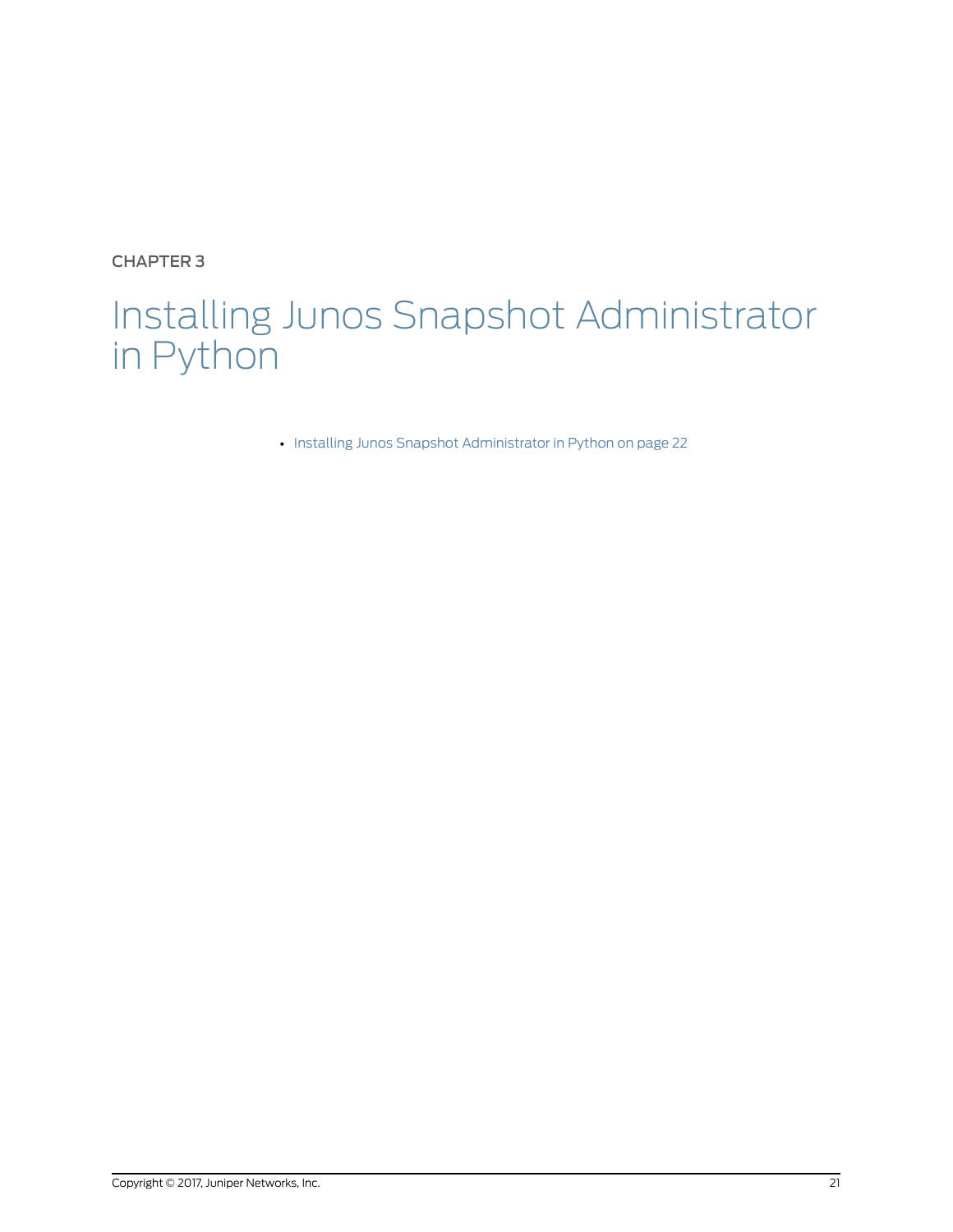<span id="page-35-0"></span>Installing Junos Snapshot Administrator in Python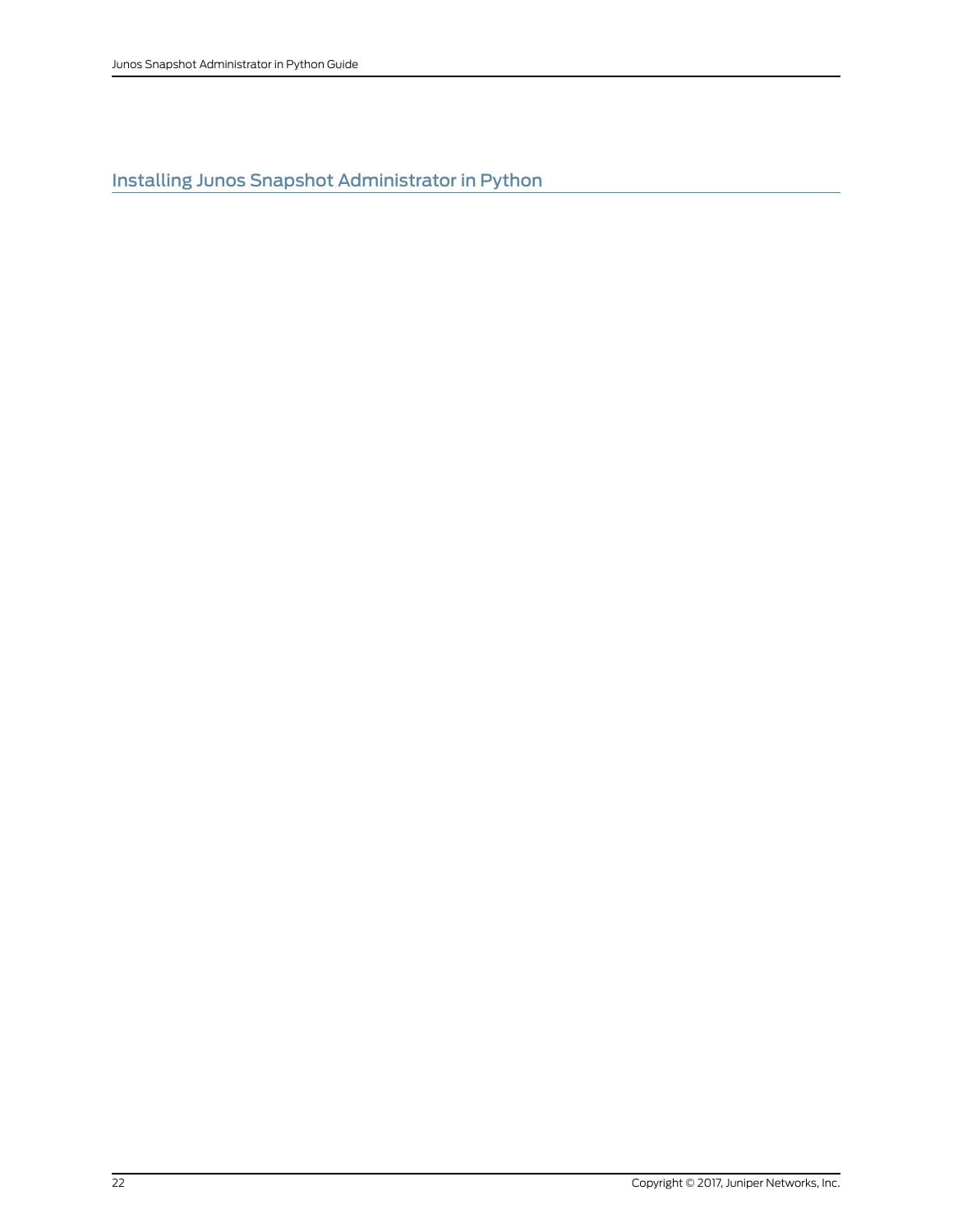You install Junos Snapshot Administrator in Python (jsnapy) on a remote server in the network. Prior to installing jsnapy, ensure that the remote server is running an OS that is capable of running Python 2.6 or later. This includes, but is not limited to:

- Linux (Debian, Ubuntu, Fedora, CentOS, and FreeBSD)
- Mac OS X



NOTE: Although Microsoft Windows can run Python 2.6, jsnapy is not supported on Windows.

<span id="page-36-0"></span>Due to the wide range of possible supported OSs, there are dependencies within each OS that must also be fulfilled. [Table](#page-36-0) 7 on page 23 shows the dependencies for each OS.

|  |  | Table 7: jsnapy Dependencies |  |
|--|--|------------------------------|--|
|  |  |                              |  |

| <b>OS</b>  | Dependencies                                                                                                                                            |
|------------|---------------------------------------------------------------------------------------------------------------------------------------------------------|
| CentOS     | $\bullet$ pip<br>• python-devel<br>libxml2-devel<br>$\bullet$<br>libxslt-devel<br>gcc<br>$\bullet$<br>openssl<br>$\bullet$<br>libffi-devel<br>$\bullet$ |
| Debian     | • python-pip<br>python-dev<br>$\bullet$<br>libxml2-dev<br>$\bullet$<br>libxslt-dev<br>$\bullet$<br>libssl-dev<br>$\bullet$<br>libffi-dev<br>$\bullet$   |
| Fedora     | • python-pip<br>python-devel<br>$\bullet$<br>libxml2-devel<br>$\bullet$<br>libxslt-devel<br>$\bullet$<br>gcc<br>$\bullet$<br>• openssl<br>libffi-devel  |
| FreeBSD    | py27-pip<br>$\bullet$<br>libxml2<br>$\bullet$<br>libxslt<br>$\bullet$                                                                                   |
| <b>OSX</b> | xcode<br>$\bullet$<br>xquartz<br>$\bullet$<br>pip<br>$\bullet$                                                                                          |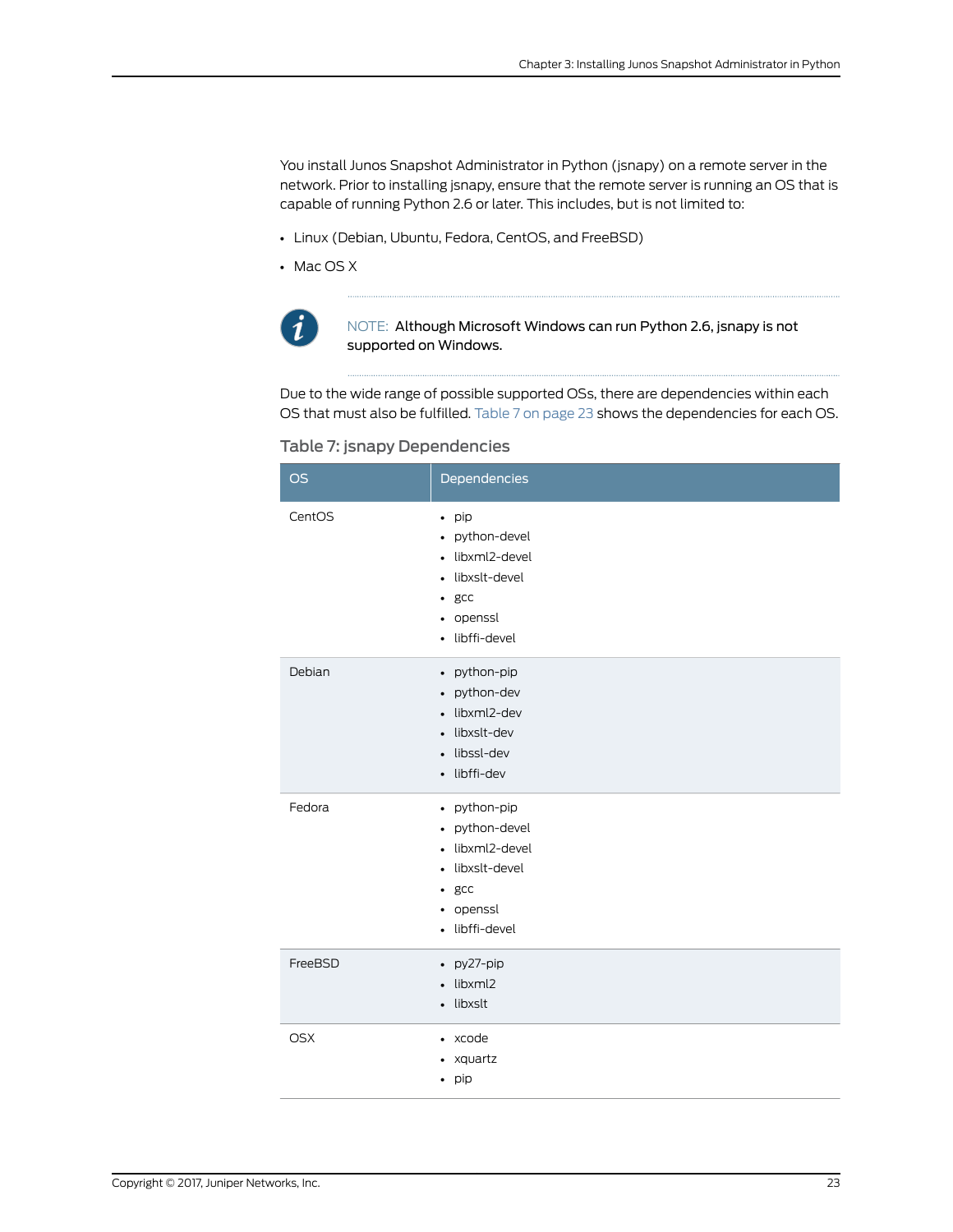| <b>OS</b> | Dependencies                                                                                   |
|-----------|------------------------------------------------------------------------------------------------|
| Ubuntu    | • python-pip<br>• python-dev<br>· libxml2-dev<br>• libxslt-dev<br>• libssl-dev<br>· libffi-dev |

# Table 7: jsnapy Dependencies *(continued)*

There are two methods that can be used to install jsnapy: using the Python package manager, pip, or using a Python setup script, setup.py, from cloned github source code.

To install jsnapy using pip, enter the following command

#### user@jsnapy-server:~> sudo pip install git+https://github.com/Juniper/jsnapy.git

To download the source code and install with the setup script:

- 1. Clone the source code from github using one of the following options:
	- a. Use the git command at the server CLI:

user@jsnapy-server:~> git clone https://github.com/Juniper/jsnapy.

b. Download the source code as a zip file from <https://github.com/Juniper/jsnapy> by clicking the Clone or Download button.



NOTE: One of the options after clicking the Clone or Download button is to Open in Desktop. This option refers to the GitHub Desktop. This installation guide does not cover the installation or use of GitHub Desktop or installing jsnapy using GitHub Desktop.

2. Unzip the downloaded file:

user@server:~> unzip jsnapy-master.zip

3. Go to the jsnapy-master folder:

user@server:~> cd jsnapy-master

4. Use pip to install jsnapy:

user@server:~> sudo pip install dist/jsnapy-0.1.tar.gz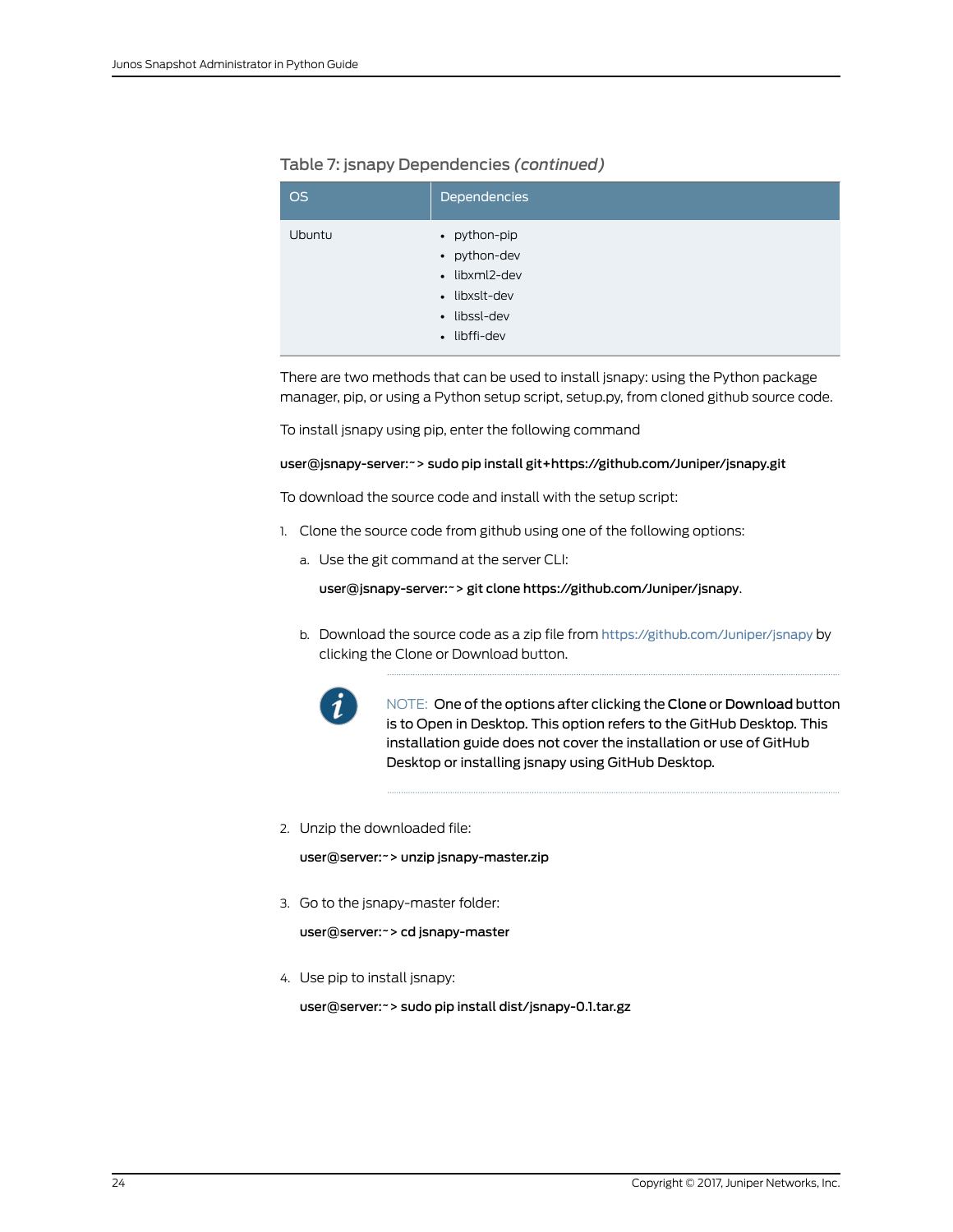Jsnapy is under ongoing development by Juniper and is posted on GitHub. As such, there are often updates available. To update jsnapy to the latest development code after it is installed on your server, use the pip command with the update flag, as shown:

#### user@server:~> sudo pip install -U git+https://github.com/Juniper/jsnapy.git

To update to the latest release code, use the pip command with the update flag, as shown:

#### user@server:~> sudo pip install -U jsnapy

The jsnapy installer creates the files and directories listed in Table 7 on the jsnapy server under /etc/jsnapy:

### Table 8: Directories and Files Contained in /etc/jsnapy

| Directory or File Name | Purpose                                                                                                                                          |
|------------------------|--------------------------------------------------------------------------------------------------------------------------------------------------|
| jsnapy.cfg             | This file specifies the default paths for configuration files, snapshot files, and test files.                                                   |
| logging.yml            | This file specifies the settings for logging of jsnapy events and messages.                                                                      |
| samples                | This directory contains an assortment of sample configuration and test files.                                                                    |
| snapshots              | This directory is the default location for the storage of snapshot files created by jsnapy.<br>The snapshots are stored here by device and test. |
| testfiles              | This directory is the default location for storing isnapy test files.                                                                            |
|                        |                                                                                                                                                  |

- Related • Junos Snapshot [Administrator](#page-16-0) in Python Overview on page 3
- Documentation
- [Understanding](#page-20-0) Junos Snapshot Administrator in Python Configuration Files on page 7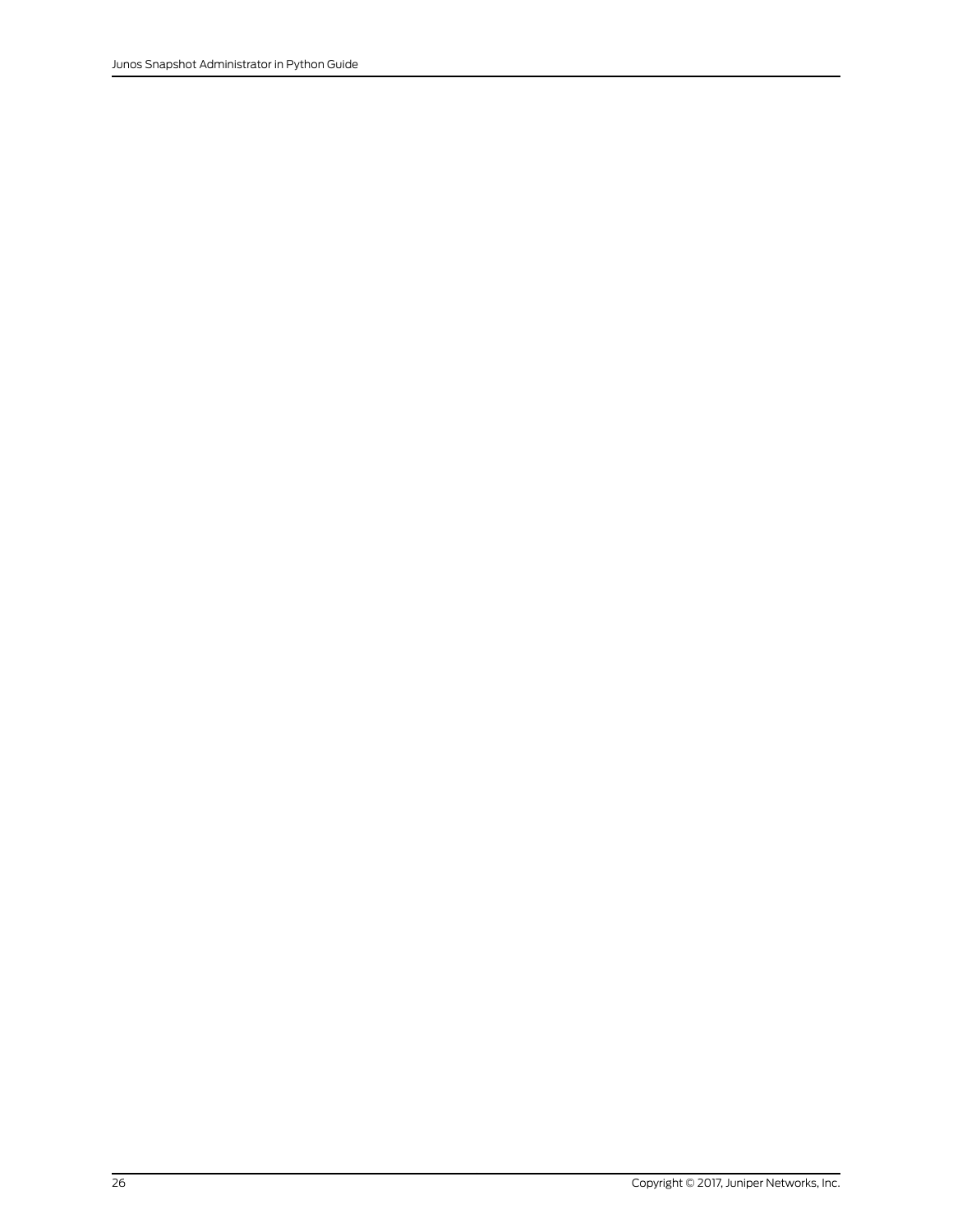PART 3

# Configuration

- Creating Junos Snapshot [Administrator](#page-42-0) in Python Configuration Files on [page](#page-42-0) 29
- Junos Snapshot [Administrator](#page-50-0) in Python Test Operators on [page](#page-50-0) 37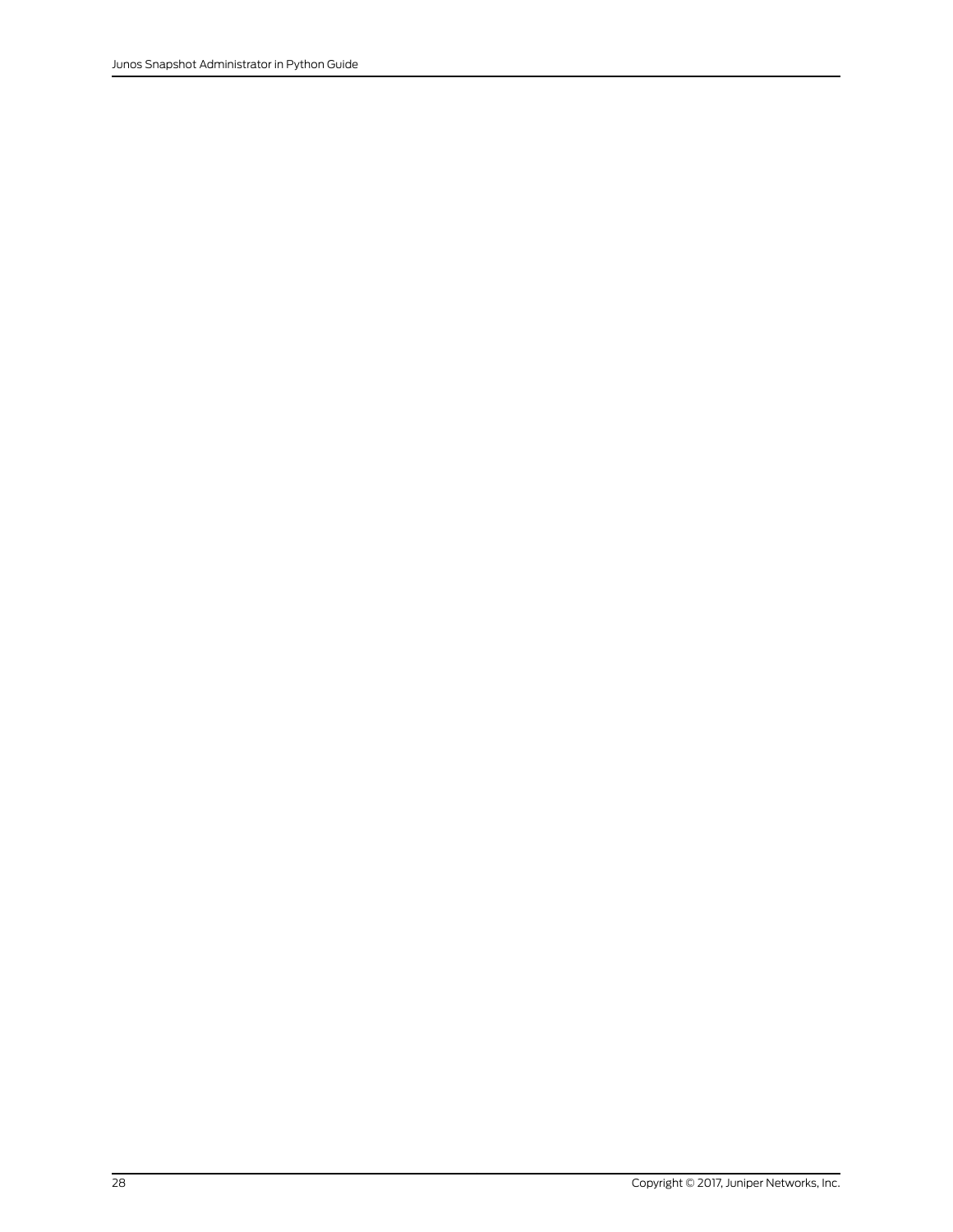<span id="page-42-0"></span>CHAPTER 4

# Creating Junos Snapshot Administrator in Python Configuration Files

- Example: Creating the Junos Snapshot [Administrator](#page-42-1) in Python Configuration Files on [page](#page-42-1) 29
- Example: Creating the Junos Snapshot [Administrator](#page-45-0) in Python Test Files on [page](#page-45-0) 32

# <span id="page-42-1"></span>Example: Creating the Junos Snapshot Administrator in Python Configuration Files

This example demonstrates how to create some basic Junos Snapshot Administrator in Python (jsnapy) configuration files. The examples in this topic us specific numbers of spaces sometimes before any other text is entered on a line. These spaces are required for proper formatting of the YAML file.When usernames and passwords need to be typed in these examples, replace the word user with a valid username and the <password> text with a valid password.

## **Requirements**

• Junos Snapshot Administrator in Python Release 1.0 is installed on the server.

**Overview** 

This topic describes, how to create multiple jsnapy configuration files:

- A configuration file that connects to one specific host and runs one specific test
- A configuration file that connects to one specific host, runs two tests, and sends the results by e-mail
- A configuration file that connects to a group of hosts, runs one test, and stores the snapshot in an SQLite database

Junos Snapshot Administrator in Python configuration files consist of two mandatory sections: hosts and tests, and two optional sections: sqlilte and mail. The configuration files that direct jsnapy to connect (using PyEZ and NETCONF) to a single host define the host IP address and credentials within the configuration file, while the configuration files that direct jsnapy to connect to multiple hosts use the include feature of YAML files to read in a list of hosts and credentials from a separate YAML file. The tests to be performed against the hosts are always defined in separate YAML test files whose names are specified within the tests section of the configuration files. Multiple test files can be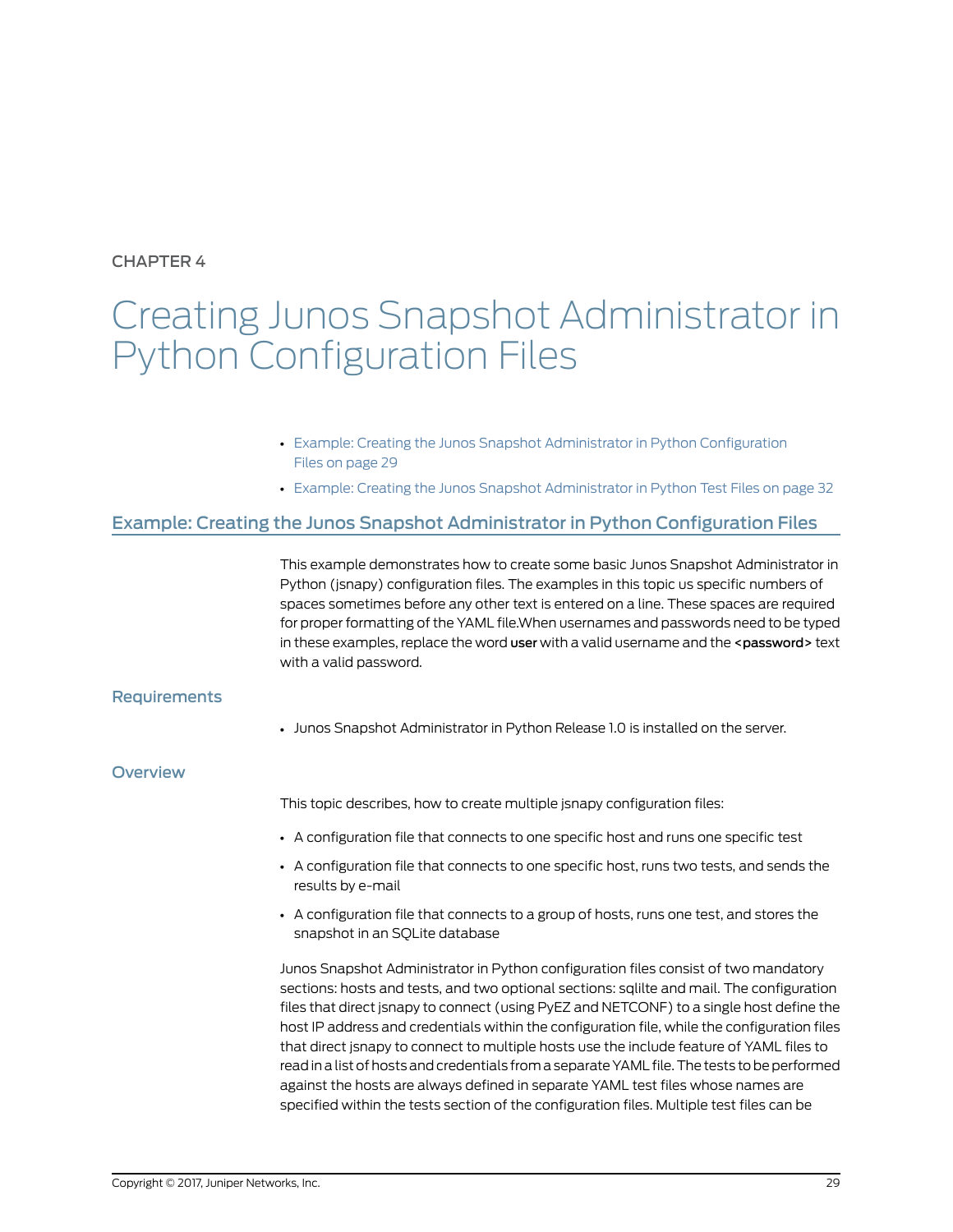specified. For more information regarding test files, see ["Understanding](#page-23-0) Junos Snapshot [Administrator](#page-23-0) in Python Test Files" on page 10 and "Creating the Junos [Snapshot](#page-45-0) [Administrator](#page-45-0) in Python Test Files" on page 32 .

SQLite configuration is done within the configuration file, while e-mail configuration is done in a separate mail configuration file, the name of which is specified in the configuration file. See <understanding mail config> and <creating mail config> for information about setting up jsnapy to use e-mail.

Comments can be inserted into the file at any location by starting the comment with the pound sign (#).

# One Host, One Test

Step-by-Step Procedure Two sections are required for this configuration file: hosts and tests. For this example, use a text editor to create a new file named configuration\_one\_host\_one\_test.yml.

1. Create the hosts section.

hosts:

- 2. Specify the IP address and login credentials.
	- device: 192.0.2.12 username: user passwd: <password>
- 3. Create the tests section.

tests:

4. Specify the test file to use.

- test\_exists.yml

#### Results

The resulting configuration file can be shown in the terminal using the cat command.

```
user@jsnapy-server:~> cat configuration_one_host_one_test.yml
hosts:
   - device: 192.0.2.12
     username: user
    password: <password>
tests:
   - test_exists.yml
```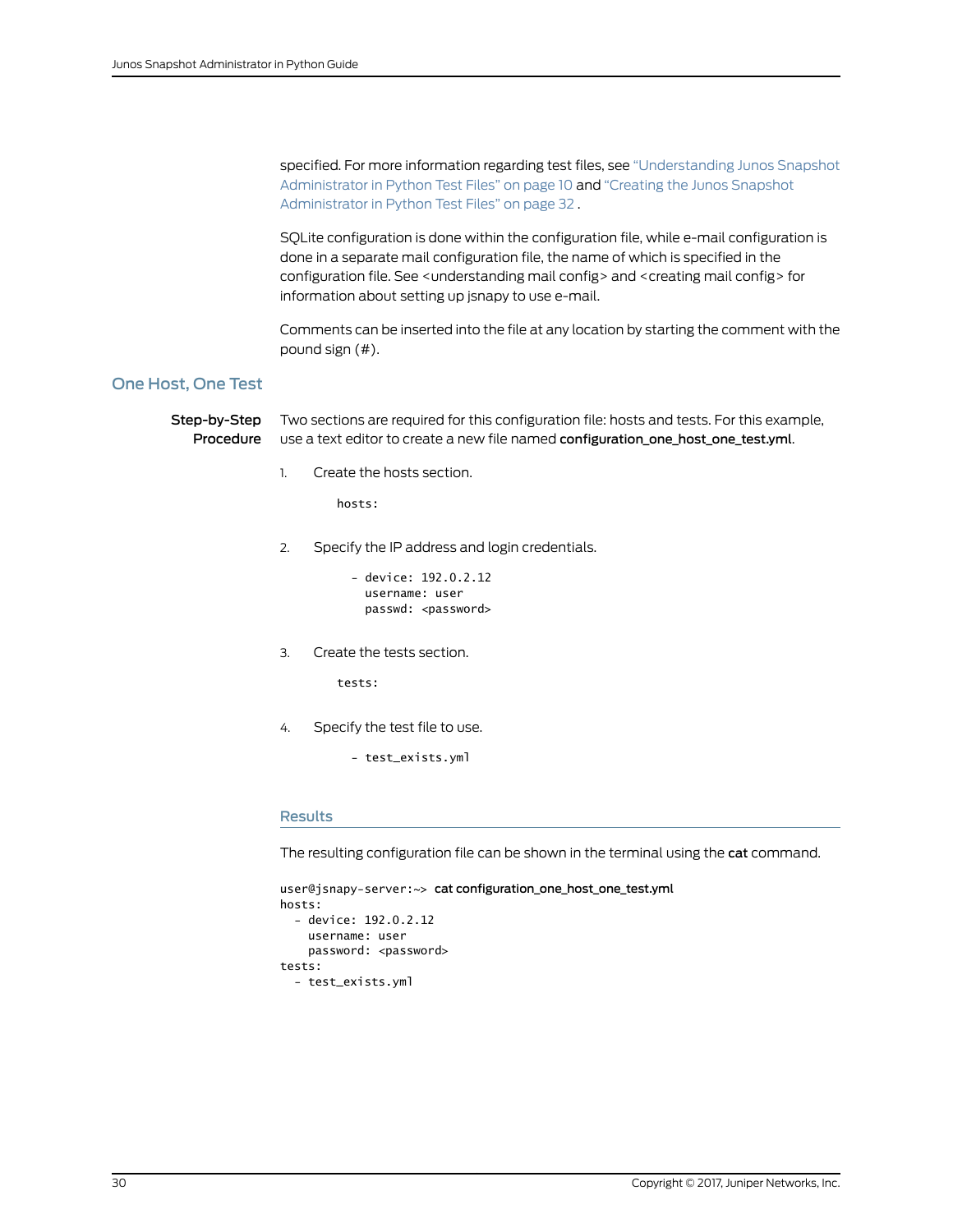#### One Host, Two Tests with E-mail

```
Step-by-Step
   Procedure
                Three sections are required for this configuration file: hosts, tests and mail. For this
                example, use a text editor to create a new file named
                configuration_one_host_two_tests_e-mail.yml.
                1. Create the hosts section.
                         hosts:
                2. Specify the IP address and login credentials.
                            - device: 192.0.2.11
                              username: user
                             passwd: <password>
                3. Create the tests section.
                         tests:
                4. Specify the test file to use.
                             - test_not_less.yml
                            - test_not_more.yml
                5. Specify the e-mail configuration file.
```
mail: send\_mail.yml

Results The resulting configuration file can be shown in the terminal using the cat command.

```
user@jsnapy-server:~> cat configuration_one_host_two_tests_e-mail.yml
hosts:
   - device: 192.0.2.11
     username: user
    password: <password>
tests:
   - test_not_less.yml
   - test_not_more.yml
mail: send_mail.yml
```
# Multiple Hosts, One Test with SQLite Database Storage

**Step-by-Step** Three sections are required for this configuration file: hosts, tests, and sqlite. Use a text Procedure editor to create a new file named configuration\_multiple\_hosts\_one\_test\_sqlite.

1. Create the hosts section.

hosts: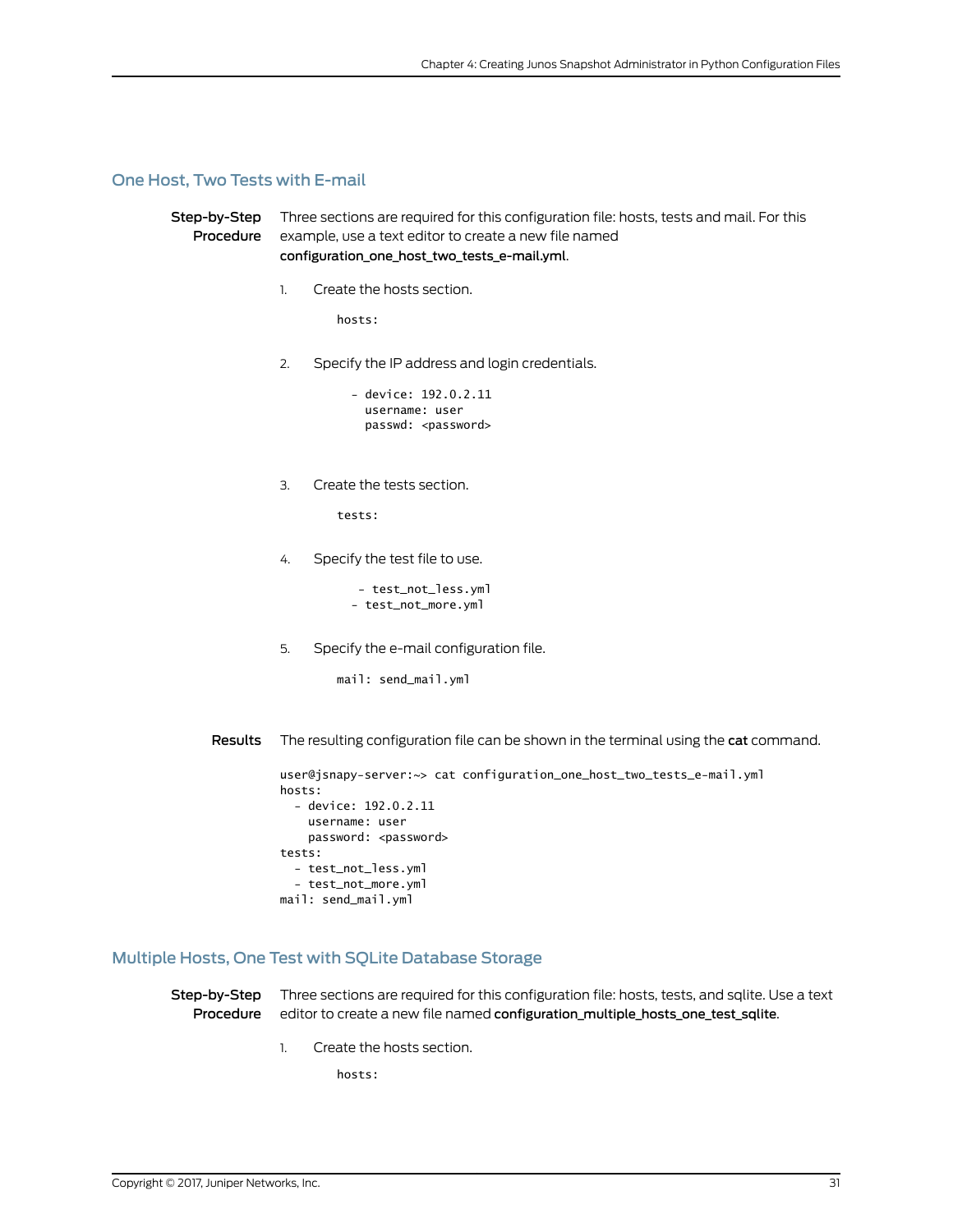2. Specify the file in which the host IP addresses and login credentials are contained.

 - include: devices.yml group: MX

3. Create the tests section.

tests:

4. Specify the test file to use.

- test\_diff.yml

5. Create the sqlite section.

sqlite:

6. Configure the slqlite parameters.

 - store\_in\_sqlite: yes check\_from\_sqlite: yes database\_name: jsnapy.db

Results The resulting configuration file can be shown in the terminal using the cat command.

```
user@jsnapy-server:~> cat configuration_multiple_hosts_one_tests_sqlite.yml
hosts:
   - include: devices.yml
     group: MX
tests:
   - test_diff.yml
sqlite:
   - store_in_sqlite: yes
     check_from_sqlite: yes
     database_name: jsnapy.db
```
<span id="page-45-0"></span>Related Documentation • [Understanding](#page-20-0) Junos Snapshot Administrator in Python Configuration Files on page 7 • Junos Snapshot [Administrator](#page-16-0) in Python Overview on page 3

# Example: Creating the Junos Snapshot Administrator in Python Test Files

This example demonstrates how to create some basic Junos Snapshot Administrator in Python (jsnapy) test files. The examples in this topic use specific numbers of spaces sometimes before any other text is entered on a line.These spaces are required for proper formatting of the YAML file.

- [Requirements](#page-46-0) on [page](#page-46-0) 33
- [Overview](#page-46-1) on [page](#page-46-1) 33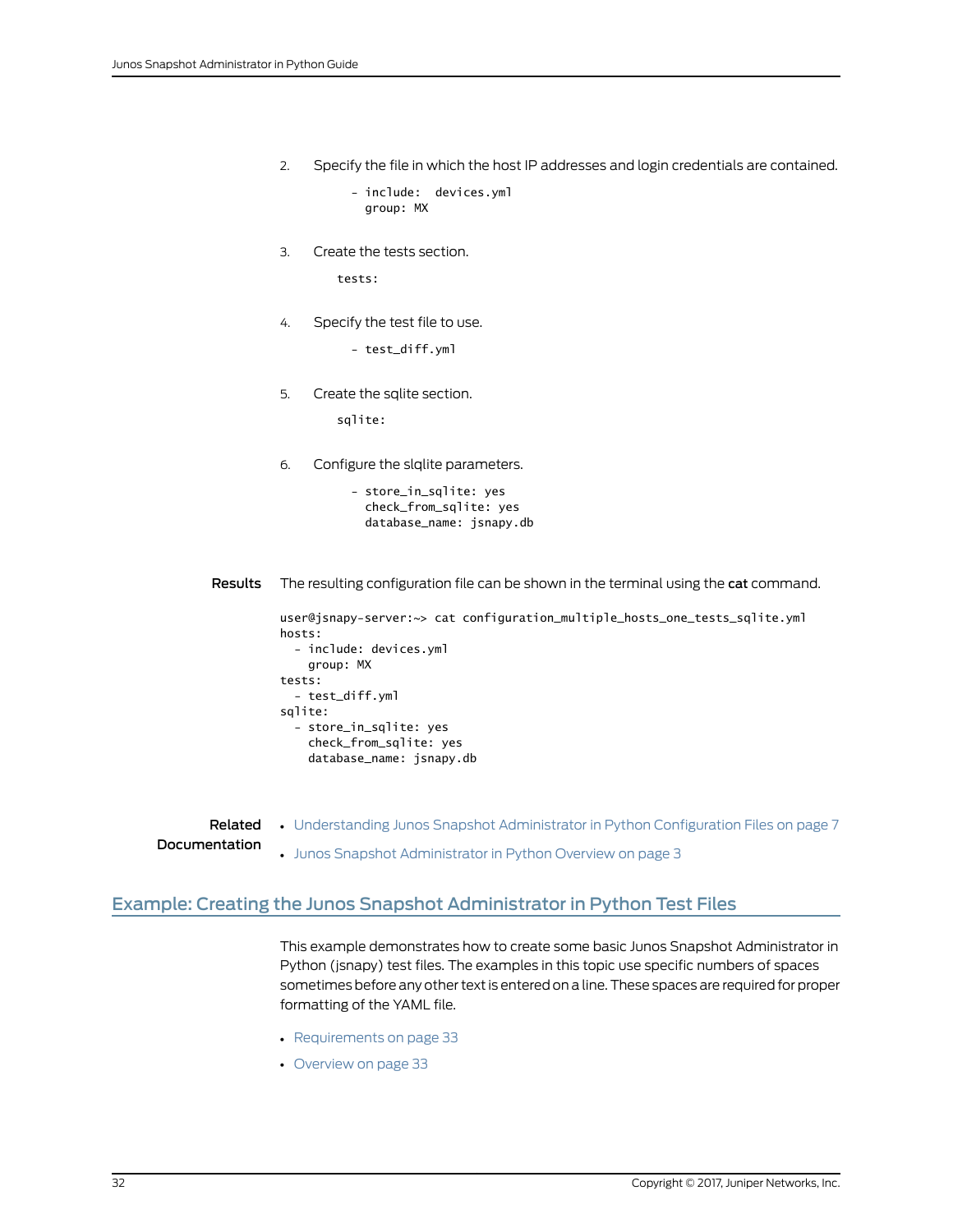- Capture Junos OS [Software](#page-46-2) Release Version on [page](#page-46-2) 33
- Request Filtered [Configuration](#page-48-0) Information on [page](#page-48-0) 35

#### <span id="page-46-0"></span>**Requirements**

• Junos Snapshot Administrator in Python Release 1.0 is installed on the server.

#### <span id="page-46-1"></span>**Overview**

This topic describes how to create two test files using various elements available for test file creation:

- A test file named test\_sw\_version.yml that just captures the Junos OS software release version
- A test file named filter\_config\_info.yml that requests filtered information from the get\_config RPC command.

Jsnapy test files contain the detailed commands, tests, hierarchy locations, and test elements necessary to create or compare snapshots of the runtime environments of Junos OS devices. You can create as many test files as you want, store them wherever you want on the jsnapy server, and name them as you see fit (with the exception of spaces and special characters). There are two primary parts to a jsnapy test file: the named list of tests under a tests\_include heading, and the detail sections, one detail section for each named test under the tests\_include section.

Comments can be inserted into the test file at any location by starting the comment with the pound sign (#).

#### <span id="page-46-2"></span>Capture Junos OS Software Release Version

#### Step-by-Step For this example, use a text editor to create a new file named test\_sw\_version.yml. Create Procedure the file in the same directory as the configuration file that you intend to use or in the /etc/jsnapy/testfiles/ directory.

1. Create the tests\_include section.

tests\_include:

2. Set the test name.

- test\_sw\_version

3. Start the test details section.

test\_sw\_version:

4. Set the command to be sent. In this case it is the Junos OS command show version.

- command: show version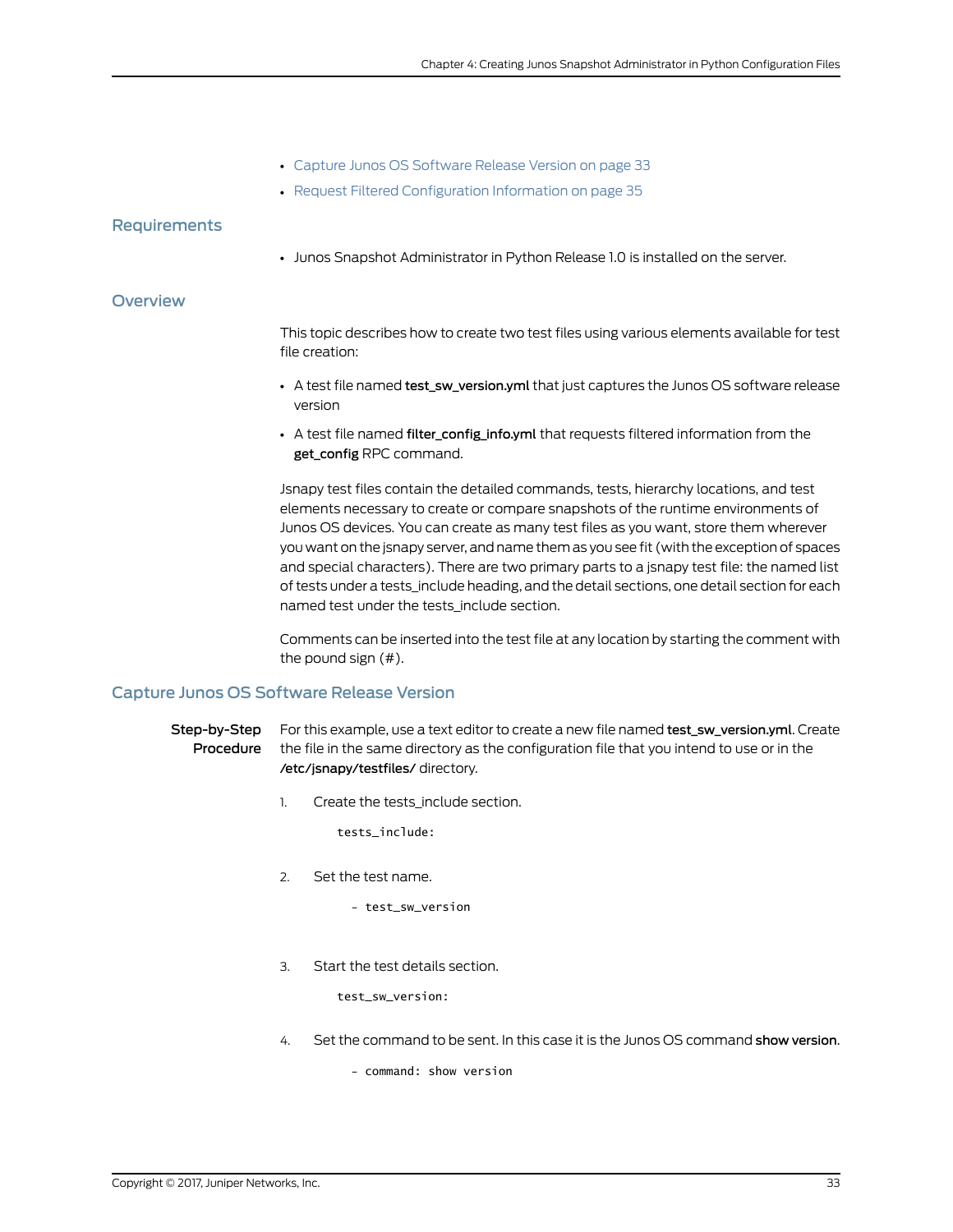5. Specify whether your tests look for the first instance of a value or all instances of a value. In this case we are looking for only the first instance.

- item:

6. Specify the XPATH location from which to start the snapshot or search.

xpath: '//software-information'

7. Begin the tests section, if there is one. In this case there will be a tests section.

tests:

8. Specify what tests will be run. In this case we will enable this test file to check whether the Junos OS version is the same between snapshots.

- all-same: junos-version

9. Set the error message to display. In the even that the test fails, this message will be displayed.

```
 err: "Test Failed!!! The versions are not the same. From the 
PRE snapshot, the version is: <{{pre['junos-version']}}>. From the POST 
snapshot, the version is <{{post['junos-version']}}>!! "
```
10. Set the info message to display. In the event that the test succeeds, this message will be displayed.

```
 info: "Test Succeeded!! The Junos OS version is: 
<{{post['junos-version']}}>!!!"
```
#### Results

The resulting test file can be shown in the terminal using the cat command.

```
user@jsnapy-server:~> cat test_sw_version.yml
tests_include:
   - test_sw_version
test_sw_version:
   - command: show version
   - item:
       xpath: '//software-information'
       tests:
         - all-same: junos-version
           err: "Test Failed!!! The versions are not the same. From the PRE 
snapshot, the version is: <{{pre['junos-version']}}>. From the POST snapshot, the
  version is <{{post['junos-version']}}>!! "
           info: "Test Succeeded!! The Junos OS version is: 
<{{post['junos-version']}}>!!!"
```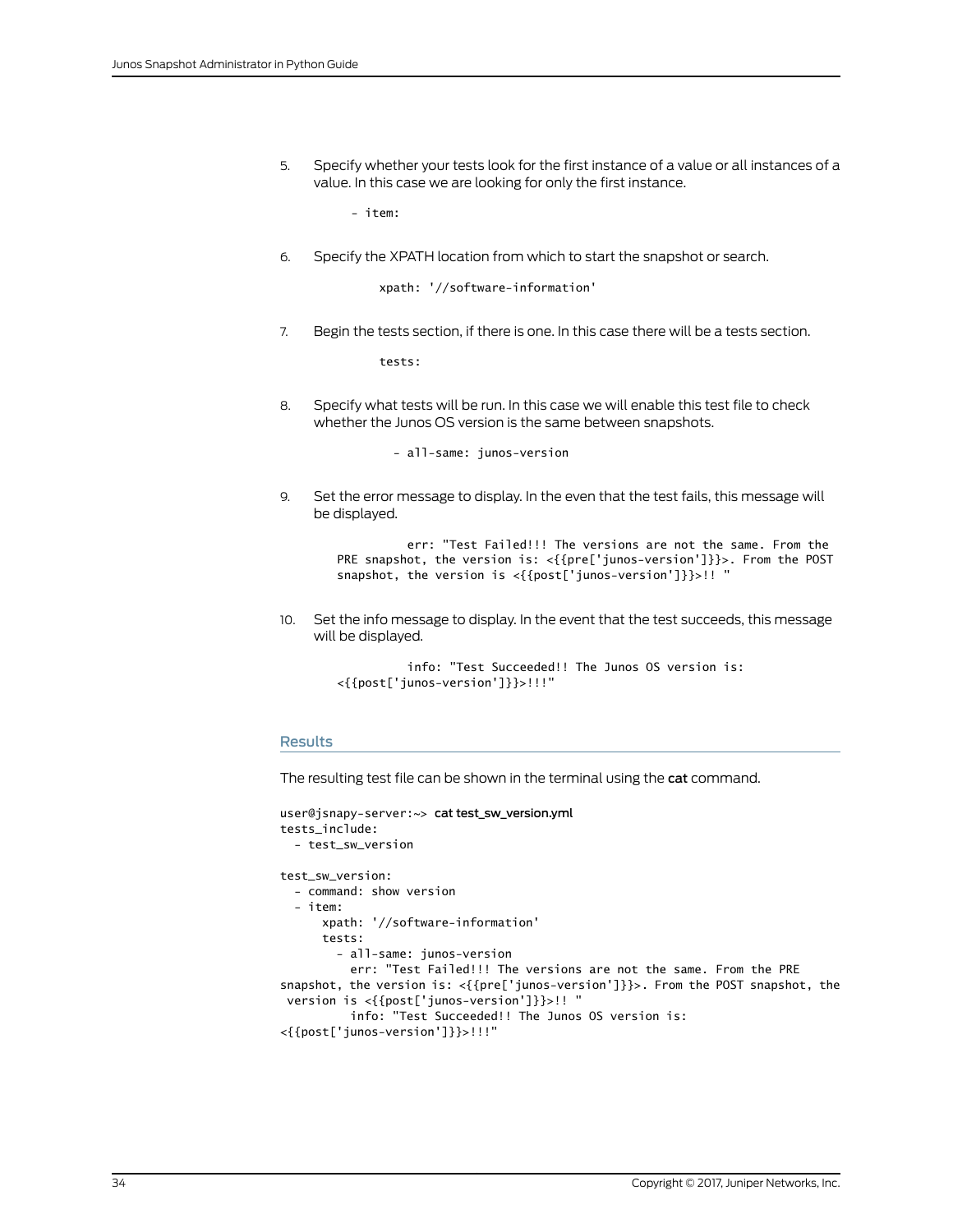#### <span id="page-48-0"></span>Request Filtered Configuration Information

Step-by-Step Procedure This example creates a test file that uses an RPC command, get-config, to retrieve the device configuration. An argument is provided to the RPC command so that jsnapy filters that device configuration information so that the snapshot contains only the filtered information rather than the entire configuration. In this example we will configure the test file to return only the host-name information.

1. Create the tests\_include section.

tests\_include:

- 2. Set the test name.
	- test\_rpc\_filtering
- 3. Begin the test details section.

test\_rpc\_filterin:

4. Set the RPC command to be used.

- rpc: get-config

5. Provide the arguments keyword to tell jsnapy that arguments follow.

- kwargs:

6. Enter the argument name and value. In this case we are filtering for the host name.

filter\_xml: configuration/system/host-name

#### Results

The resulting configuration can be shown in the terminal using the cat command.

```
user@jsnapy-server:~> cat filter_config_info.yml
tests_include:
   - test_rpc_filtering
test_rpc_filtering:
   - rpc: get-config
   - kwargs:
       filter_xml: configuration/system/host-name
```
Related Documentation

- [Understanding](#page-23-0) Junos Snapshot Administrator in Python Test Files on page 10
- [Understanding](#page-28-0) Junos Snapshot Administrator in Python Mail Files on page 15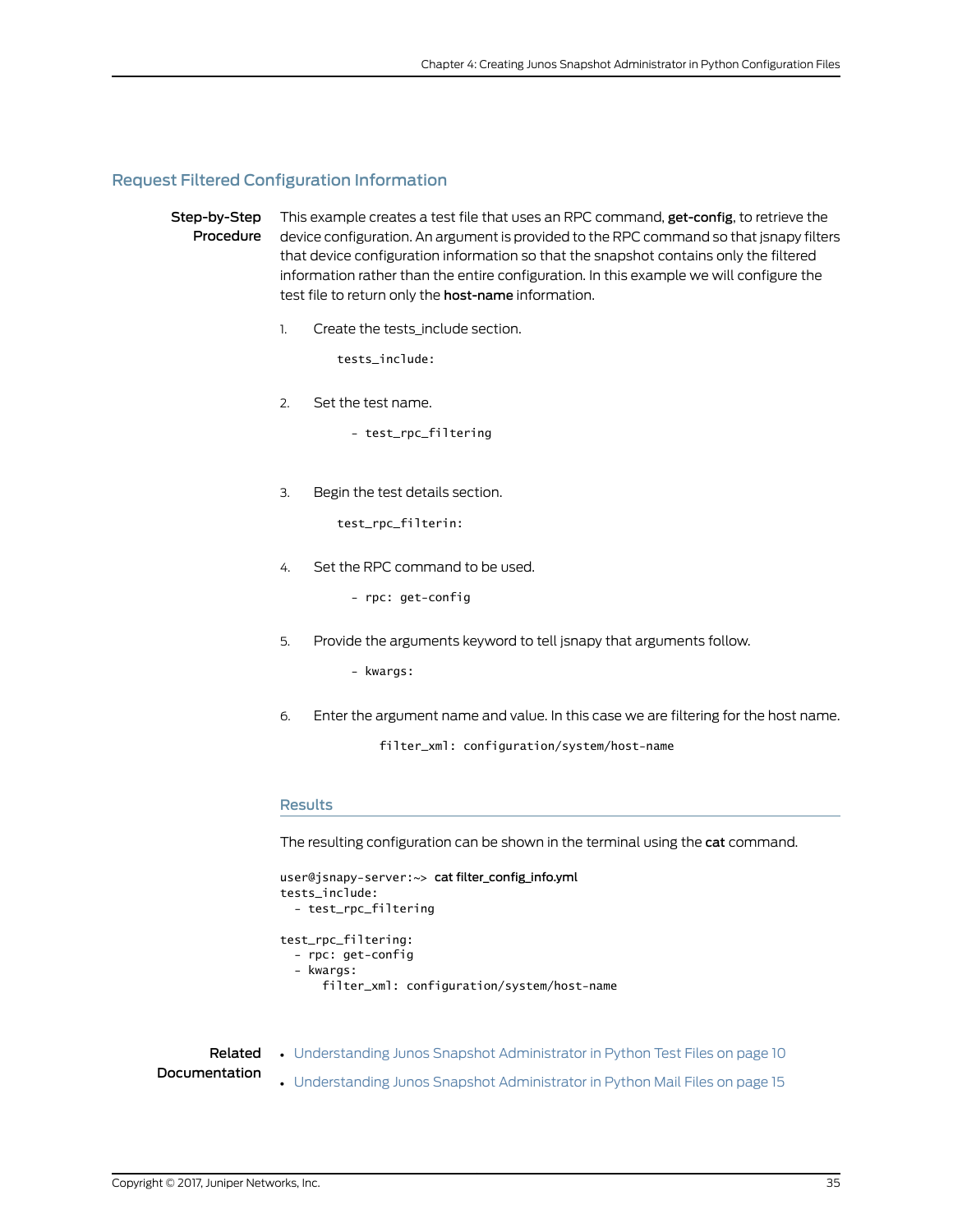- [Understanding](#page-26-0) Junos Snapshot Administrator in Python Device Files on page 13
- Junos Snapshot [Administrator](#page-16-0) in Python Overview on page 3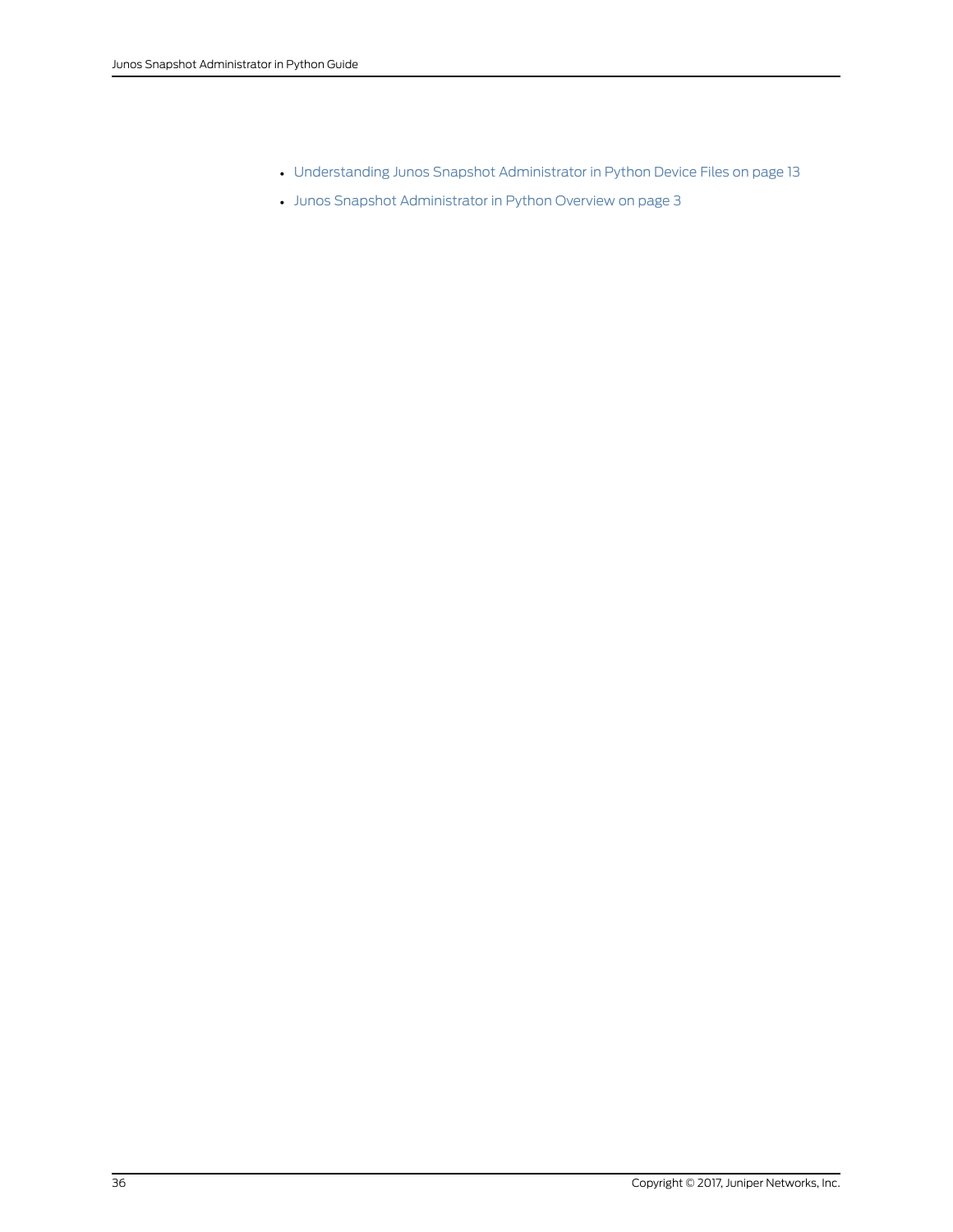# <span id="page-50-0"></span>CHAPTER 5

# Junos Snapshot Administrator in Python Test Operators

- Junos Snapshot [Administrator](#page-50-1) in Python Test Operators Summary on [page](#page-50-1) 37
- [all-same](#page-52-0) operator on [page](#page-52-0) 39
- [contains](#page-53-0) operator on [page](#page-53-0) 40
- delta [operator](#page-54-0) on [page](#page-54-0) 41
- exists [operator](#page-56-0) on [page](#page-56-0) 43
- in-range [operator](#page-57-0) on [page](#page-57-0) 44
- is-equal [operator](#page-57-1) on [page](#page-57-1) 44
- is-gt [operator](#page-58-0) on [page](#page-58-0) 45
- is-in [operator](#page-59-0) on [page](#page-59-0) 46
- is-lt [operator](#page-60-0) on [page](#page-60-0) 47
- [list-not-less](#page-61-0) operator on [page](#page-61-0) 48
- list-not more [operator](#page-62-0) on [page](#page-62-0) 49
- no-diff [operator](#page-63-0) on [page](#page-63-0) 50
- [not-equal](#page-64-0) operator on [page](#page-64-0) 51
- [not-exists](#page-65-0) operator on [page](#page-65-0) 52
- not-in [operator](#page-66-0) on [page](#page-66-0) 53
- [not-range](#page-67-0) operator on [page](#page-67-0) 54

# <span id="page-50-1"></span>Junos Snapshot Administrator in Python Test Operators Summary

Junos Snapshot Administrator in Python (jsnapy) enables you to capture and audit runtime environment snapshots of your networked devices running Junos OS. The Junos Snapshot Administrator configuration file defines the scope of a snapshot and the evaluation criteria for either a single snapshot or a comparison of two snapshots. The configuration files reference the names of test files that define the details of the tests to be run. Within the test file, you can create test cases that evaluate or compare content from specific Junos OS commands. The test cases use test operators to either evaluate data elements in a single snapshot or comparedata elements in two separate snapshots.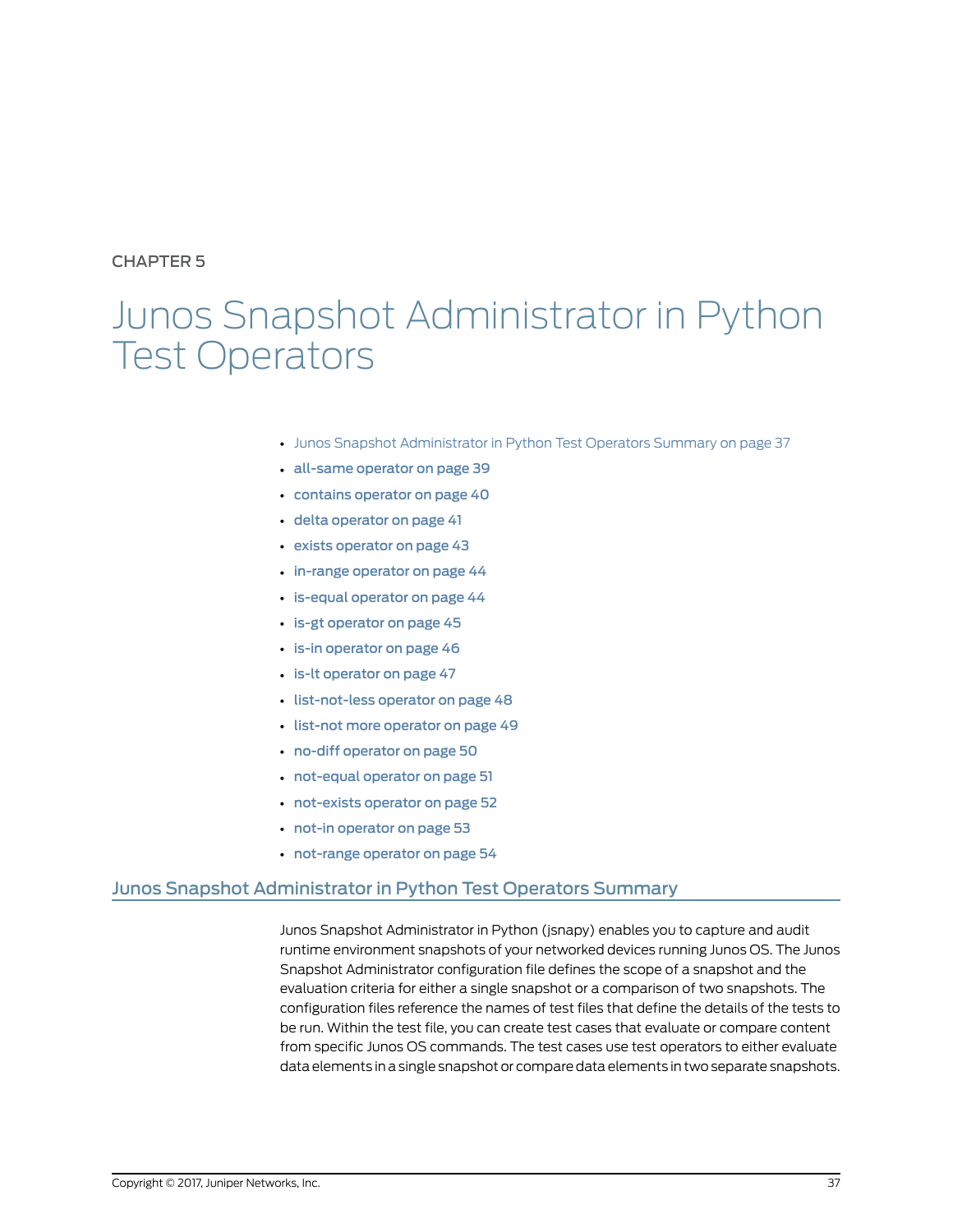[Table](#page-51-0) 9 on page 38 lists the Junos Snapshot Administrator test operators along with a brief description of each operator. Operators are grouped by operand type.

# <span id="page-51-0"></span>Table 9: Junos Snapshot Administrator Test Operators

| Operator                                            | Description                                                                                                                                                                                                                                                     |  |
|-----------------------------------------------------|-----------------------------------------------------------------------------------------------------------------------------------------------------------------------------------------------------------------------------------------------------------------|--|
| Compare Elements or Element Values in Two Snapshots |                                                                                                                                                                                                                                                                 |  |
| delta                                               | Compare the change in value of a specified data element, which must be<br>present in both snapshots, to a specified delta. You can specify the delta as<br>an absolute, positive, or negative percentage, or an absolute, positive, or<br>negative fixed value. |  |
| list-not-less                                       | Determine if the specified items are present in the first snapshot but are not<br>present in the second snapshot.                                                                                                                                               |  |
| list-not-more                                       | Determine if the specified items are present in the second snapshot but are<br>not present in the first snapshot.                                                                                                                                               |  |
| no-diff                                             | Compare specified data elements that are present in both snapshots, and<br>verify that the value is the same.                                                                                                                                                   |  |
|                                                     | Operate on Elements with Numeric or String Values                                                                                                                                                                                                               |  |
| all-same                                            | Check if all content values for the specified elements are the same. Optionally,<br>you can check if all content values for the specified elements are the same<br>as the content value of a reference item.                                                    |  |
| is-equal                                            | Test if an XML element string or integer value matches a given value.                                                                                                                                                                                           |  |
| not-equal                                           | Test if an XML element string or integer value does not match a given value.                                                                                                                                                                                    |  |
|                                                     | Operate on Elements with Numeric Values                                                                                                                                                                                                                         |  |
| in-range                                            | Test if the XML element value is within a given numeric range.                                                                                                                                                                                                  |  |
| is-gt                                               | Test if the XML element value is greater than a given numeric value.                                                                                                                                                                                            |  |
| is-lt                                               | Test if the XML element value is less than a given numeric value.                                                                                                                                                                                               |  |
| not-range                                           | Test if the XML element value is outside a given numeric range.                                                                                                                                                                                                 |  |
| Operate on Elements with String Values              |                                                                                                                                                                                                                                                                 |  |
| contains                                            | Determine if an XML element string-value contains the provided string value.                                                                                                                                                                                    |  |
| is-in                                               | Determine if an XML element string-value is included in a specified list of<br>string values.                                                                                                                                                                   |  |
| not-in                                              | Determine if an XML element string value is excluded from a specified list of<br>string values.                                                                                                                                                                 |  |
| Operate on XML Elements                             |                                                                                                                                                                                                                                                                 |  |
| exists                                              | Verify the existence of an XML element in the snapshot.                                                                                                                                                                                                         |  |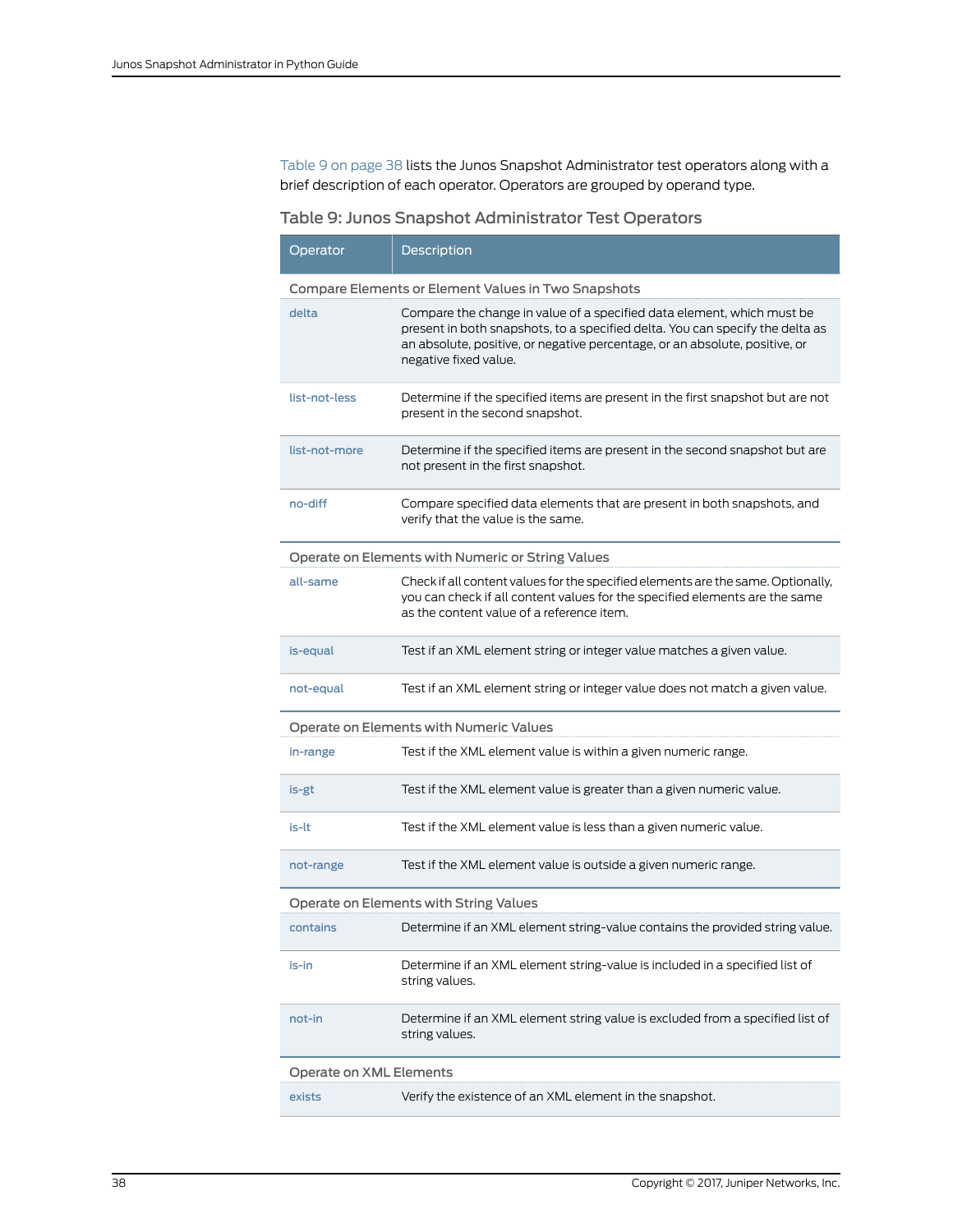<span id="page-52-0"></span>

|                          | Operator                                              | Description                                                                                                                                                                                                                                                                                                                                                                                     |
|--------------------------|-------------------------------------------------------|-------------------------------------------------------------------------------------------------------------------------------------------------------------------------------------------------------------------------------------------------------------------------------------------------------------------------------------------------------------------------------------------------|
|                          | not-exists                                            | Verify the lack of existence of an XML element in the snapshot.                                                                                                                                                                                                                                                                                                                                 |
| Related<br>Documentation |                                                       | • Understanding Junos Snapshot Administrator in Python Test Operators on page 16<br>• Understanding Junos Snapshot Administrator in Python Configuration Files on page 7<br>• Junos Snapshot Administrator in Python Overview on page 3                                                                                                                                                         |
| all-same operator        |                                                       |                                                                                                                                                                                                                                                                                                                                                                                                 |
| Syntax                   | info string;<br>err "string";<br>[err "string";]<br>} | all-same xpath-expression, [ [reference-item] ] {                                                                                                                                                                                                                                                                                                                                               |
| Release Information      |                                                       | Operator introduced in Junos Snapshot Administrator Release 1.0.                                                                                                                                                                                                                                                                                                                                |
| Description              | of the reference item.                                | Junos Snapshot Administrator test operator that checks if all content values for the<br>specified elements are the same. If you include the optional reference item, the operator<br>checks if all content values for the specified elements are the same as the content value                                                                                                                  |
| <b>Parameters</b>        |                                                       | err string-Statement generated when the test case returns false.                                                                                                                                                                                                                                                                                                                                |
|                          |                                                       | info string-Description of the test case.                                                                                                                                                                                                                                                                                                                                                       |
|                          |                                                       | reference-item-(Optional) XPath expression specifying the reference element against<br>which value all other element values are compared.                                                                                                                                                                                                                                                       |
|                          |                                                       | xpath-expression-XPath expression selecting the elements to evaluate.                                                                                                                                                                                                                                                                                                                           |
| <b>Usage Examples</b>    | ospf-check {<br>neighbor-priority;<br>}<br>}          | The following example code checks that all OSPF neighbors have the same priority value.<br>If any priority values are different, the code generates the error message.<br>command show ospf neighbor;<br>iterate ospf-neighbor {<br>all-same neighbor-priority {<br>info OSPF neighbors must have the same priority value;<br>err "OSPF interface %s has mismatch priority %s", interface-name, |

# Table 9: Junos Snapshot Administrator Test Operators *(continued)*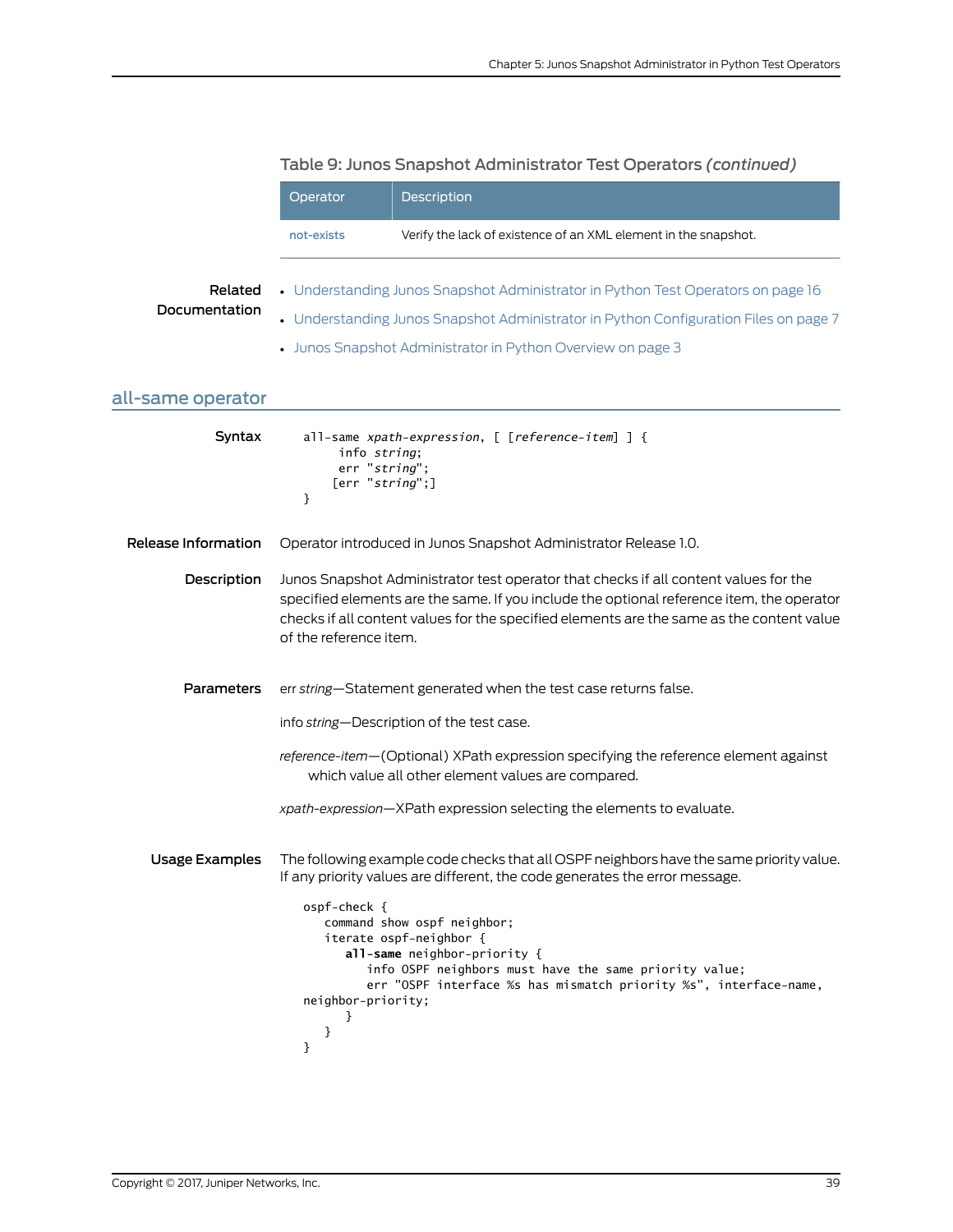The following example code checks that all OSPF neighbors have the same priority value as that of interface ae19.0. If any priority values are different from that of the reference interface, the code generates the error message.

```
ospf-check {
    command show ospf neighbor;
    iterate ospf-neighbor {
      all-same neighbor-priority, [interface-name = 'ae19.0'] {
          info OSPF neighbors must have the same priority value as ae19;
          err "OSPF interface %s has mismatch priority %s", interface-name, 
neighbor-priority;
      }
    }
}
```

|               | <b>Related</b> • Understanding Junos Snapshot Administrator Test Operators |
|---------------|----------------------------------------------------------------------------|
| Documentation | • Junos Snapshot Administrator Test Operators Summary                      |
|               | $\cdot$ is-equal operator on page 44                                       |

• [not-equal](#page-64-0) operator on page 51

# <span id="page-53-0"></span>contains operator

| Syntax                | contains xpath-expression, test-string {<br>info string;<br>err "string":<br>[err "string";]<br>ł                                     |
|-----------------------|---------------------------------------------------------------------------------------------------------------------------------------|
| Release Information   | Operator introduced in Junos Snapshot Administrator Release 1.0.                                                                      |
| Description           | Junos Snapshot Administrator test operator that determines if an XML element string<br>value contains the provided test-string value. |
| <b>Parameters</b>     | err string-Statement generated when the test case returns false.                                                                      |
|                       | info string-Description of the test case.                                                                                             |
|                       | test-string—String searched for in the XML element value. Enclose the string in quotation<br>marks.                                   |
|                       | xpath-expression-XPath expression selecting the elements to evaluate.                                                                 |
| <b>Usage Examples</b> | Given the following partial XML output from the show version operational mode command:                                                |
|                       | <multi-routing-engine-results></multi-routing-engine-results>                                                                         |
|                       | <multi-routing-engine-item></multi-routing-engine-item>                                                                               |
|                       | <re-name>re0</re-name><br><software-information></software-information>                                                               |
|                       | <host-name>R1</host-name>                                                                                                             |
|                       | <product-model>mx960</product-model>                                                                                                  |
|                       | <product-name>mx960</product-name>                                                                                                    |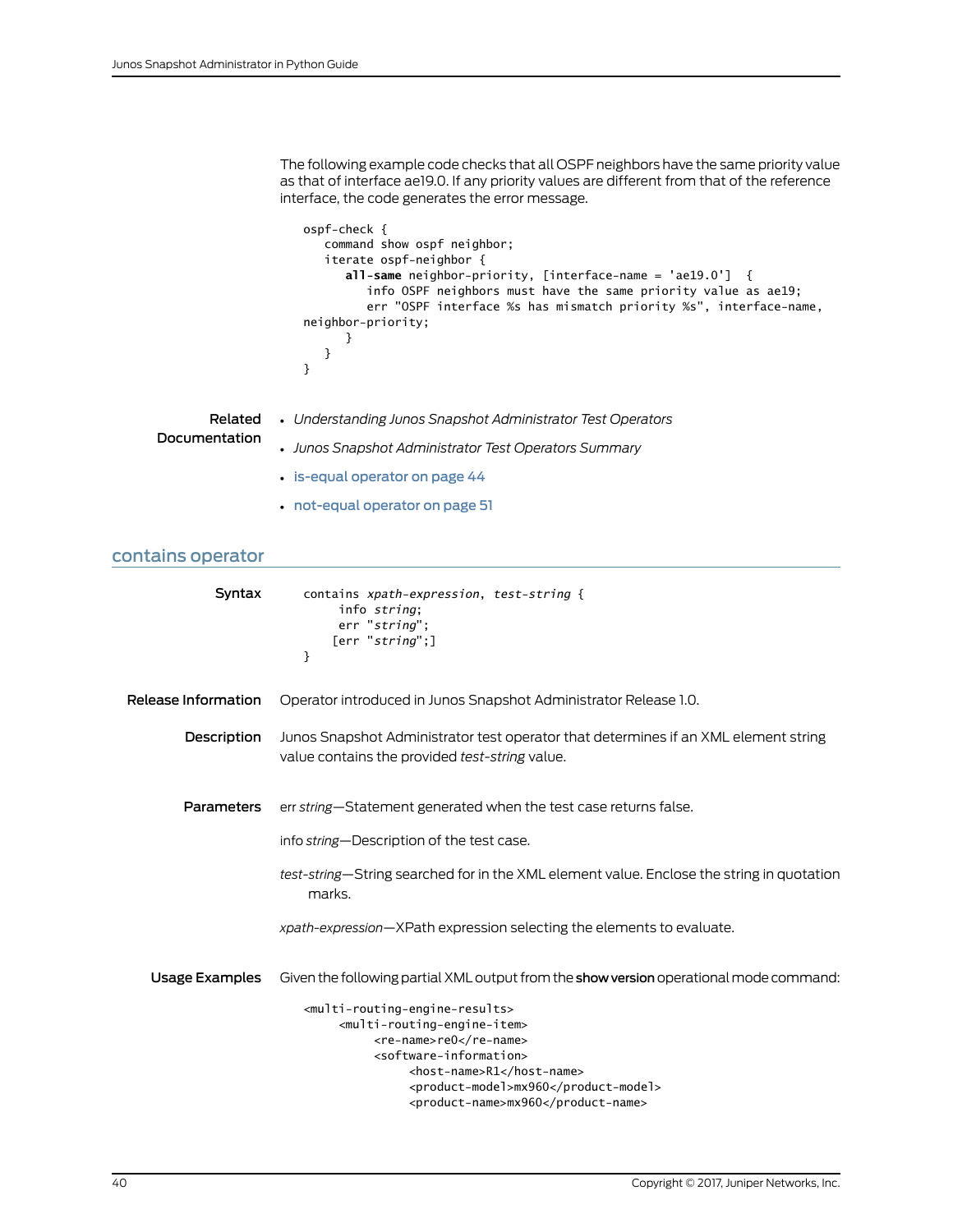```
 <package-information>
                                            <name>junos</name>
                                            <comment>JUNOS Base OS boot [10.4R7.5]</comment>
                                       </package-information>
                                       <package-information>
                                            <name>jbase</name>
                                           <comment>JUNOS Base OS Software Suite [10.4R7.5]</comment>
                                       </package-information>
                      ...
                  The following test case selects the first package-information node set, and checks the
                  child comment element for a Junos OS release number of 10.4. If the 10.4 release string
                  is not found, the code generates the error message. The error string includes the comment
                  value containing the release number found on that Routing Engine.
                      version-check {
                          command show version invoke-on all-routing-engines;
                          iterate //software-information {
                            contains package-information[1]/comment, "10.4R" {
                                info Checking Junos version for 10.4 release;
                                err "Found %s on RE %s", package-information[1]/comment, ../re-name;
                             }
                          }
                      }
        Related
Documentation
                  • Understanding Junos Snapshot Administrator Test Operators
                  • Junos Snapshot Administrator Test Operators Summary
                  • is-in operator on page 46
                  • not-in operator on page 53
```
## <span id="page-54-0"></span>delta operator

| Syntax              | id <i>id</i> :<br>delta xpath-expression, delta-value {<br>info string:<br>err "string":<br>[err "string":]<br>}                                                                                                                                                                                                    |
|---------------------|---------------------------------------------------------------------------------------------------------------------------------------------------------------------------------------------------------------------------------------------------------------------------------------------------------------------|
| Release Information | Operator introduced in Junos Snapshot Administrator Release 1.0.                                                                                                                                                                                                                                                    |
| Description         | Junos Snapshot Administrator test operator that compares the change in value of a<br>specified data element, which must be present in both snapshots, to a specified delta.<br>You can specify the delta as an absolute, positive, or negative percentage, or as an<br>absolute, positive, or negative fixed value. |
| <b>Parameters</b>   | delta-value—Delta value expressed as a percentage or fixed value and against which the<br>change in the element value is compared.                                                                                                                                                                                  |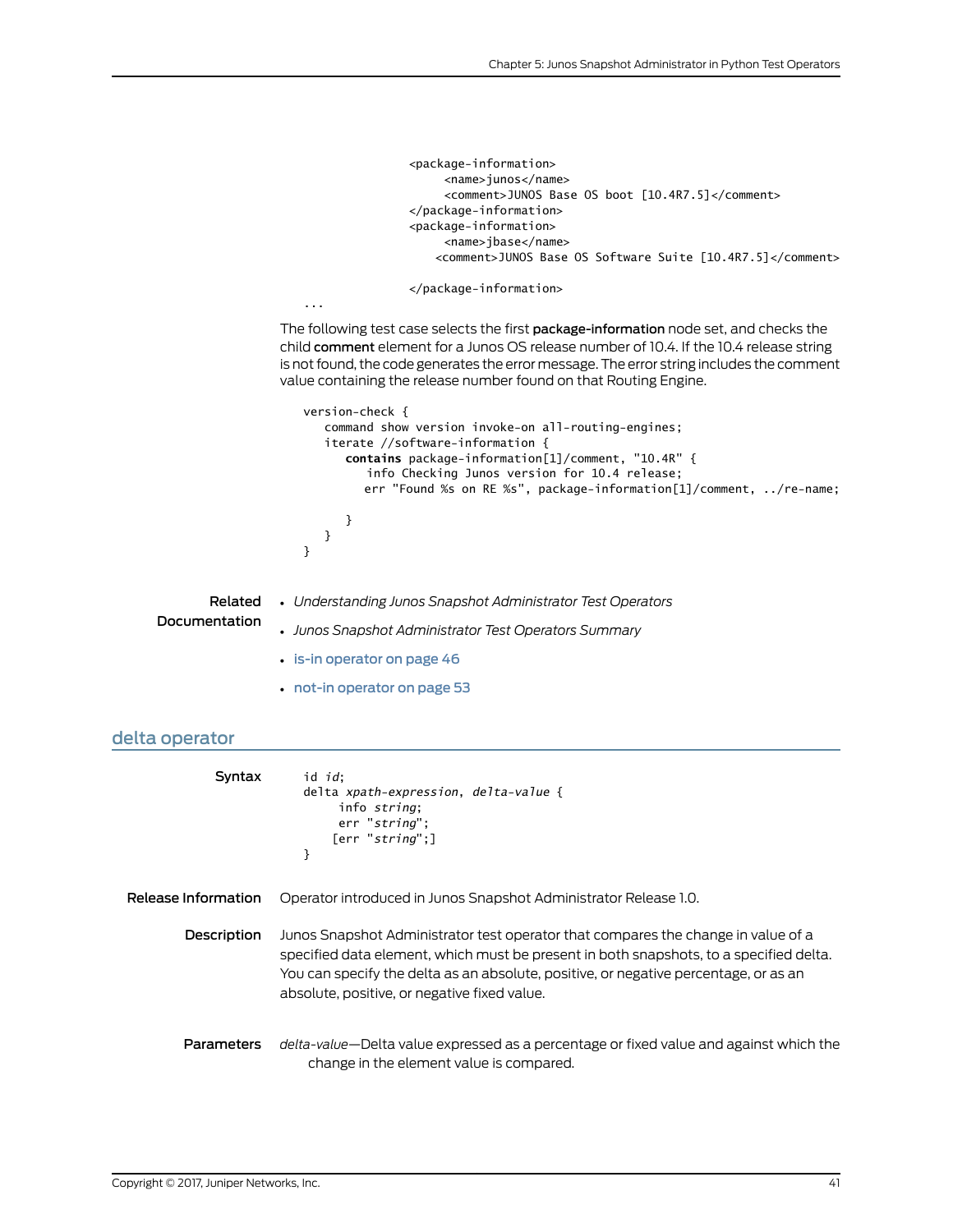Expressed as a percentage:

- Absolute percentage—Indicates that either an increase or decrease in the value greater than the absolute percentage is an error, for example, 10%.
- Positive percentage—Indicates that only an increase in the value greater than the absolute percentage is an error, for example, +10%.
- Negative percentage—Indicates that only a decrease in the value greater than the absolute percentage is an error, for example, -10%.

Expressed as a fixed value:

- Absolute fixed value—Indicates that either an increase or decrease in the value greater than the absolute value is an error, for example, 500.
- Positive fixed value—Indicates that only an increase in the value greater than the absolute value is an error, for example, +500.
- Negative fixed value—Indicates that only a decrease in the value greater than the absolute value is an error, for example, -500.

err *string*—Statement generated when the test case returns false.

id *id*—XPath expression relative to the data content that specifies a unique data element that maps the first snapshot data item to the second snapshot data item. To create a unique ID based on multiple element values, define multiple id statements.

info *string*—Description of the test case.

*xpath-expression*—XPath expression selecting the elements to evaluate.

Usage Examples The following test cases check the BGP route prefix count after a maintenance window. To ensure that the BGP peers were restored, the code checks the prefix counts for a delta change of -10%. That is, if the new prefix count is less than 90% of the original prefix count, the test reports an error.

```
bgp-checks {
    command show bgp summary;
    iterate bgp-rib {
       id name;
      delta total-prefix-count, -10% {
          info BGP total prefix count should not change by more than -10%;
          err " BGP rib: %s total prefix count has exceeded threshold", name;
          err " pre-check: %s, post-check: %s", $PRE/total-prefix-count, 
$POST/total-prefix-count;
       }
      delta active-prefix-count, -10% {
          info BGP active prefix count should not change by more than -10%;
          err " BGP rib: %s total prefix count has exceeded threshold", name;
          err " pre-check: %s, post-check: %s", $PRE/active-prefix-count,
  $POST/active-prefix-count; 
       }
```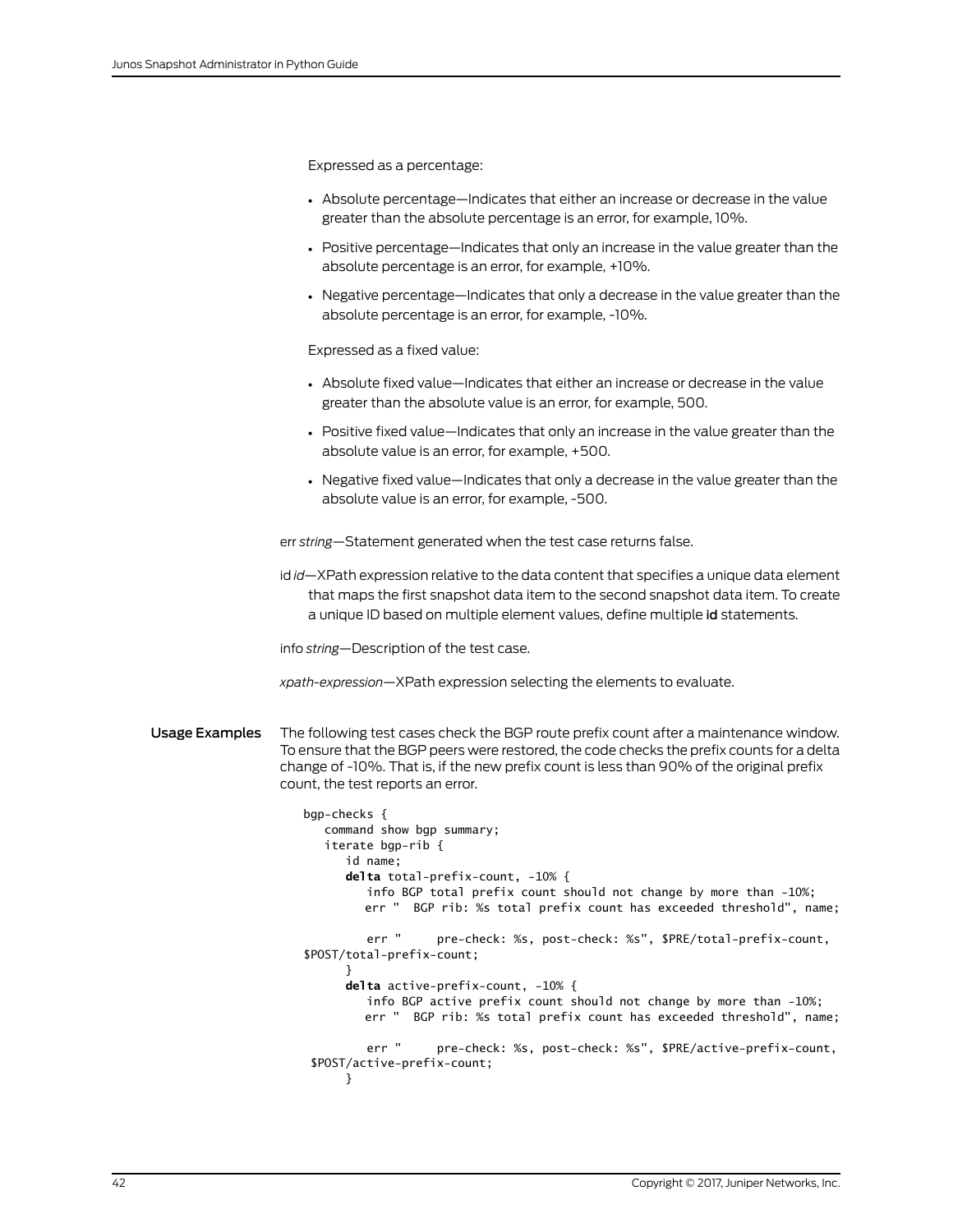<span id="page-56-0"></span>

|                          | }<br>}                                                                                                                                                                                                                   |
|--------------------------|--------------------------------------------------------------------------------------------------------------------------------------------------------------------------------------------------------------------------|
|                          |                                                                                                                                                                                                                          |
| Related<br>Documentation | • Understanding Junos Snapshot Administrator Test Operators                                                                                                                                                              |
|                          | • Junos Snapshot Administrator Test Operators Summary                                                                                                                                                                    |
|                          | · list-not-less operator on page 48                                                                                                                                                                                      |
|                          | · list-not more operator on page 49                                                                                                                                                                                      |
|                          | • no-diff operator on page 50                                                                                                                                                                                            |
| exists operator          |                                                                                                                                                                                                                          |
| Syntax                   | exists xpath-expression {<br>info string;<br>err "string";<br>[err "string";]<br>}                                                                                                                                       |
| Release Information      | Operator introduced in Junos Snapshot Administrator Release 1.0.                                                                                                                                                         |
| Description              | Junos Snapshot Administrator test operator that verifies the existence of an XML element<br>in the snapshot.                                                                                                             |
| Parameters               | err string-Statement generated when the test case returns false.                                                                                                                                                         |
|                          | info string-Description of the test case.                                                                                                                                                                                |
|                          | xpath-expression-XPath expression selecting the elements to test.                                                                                                                                                        |
| <b>Usage Examples</b>    | The following test case checks for active chassis alarms. If the no-active-alarm element<br>exists, there are no active chassis alarms. Otherwise, the code reports an error indicating<br>that there are active alarms. |
|                          | alarm-checks {<br>command show chassis alarms;<br>item alarm-summary {<br>exists no-active-alarm {<br>info No chassis alarms;<br>err "There are %s chassis alarms", active-alarm-count;<br>ł<br>}<br>}                   |
| Related<br>Documentation | • Understanding Junos Snapshot Administrator Test Operators                                                                                                                                                              |
|                          | • Junos Snapshot Administrator Test Operators Summary                                                                                                                                                                    |
|                          | • not-exists operator on page 52                                                                                                                                                                                         |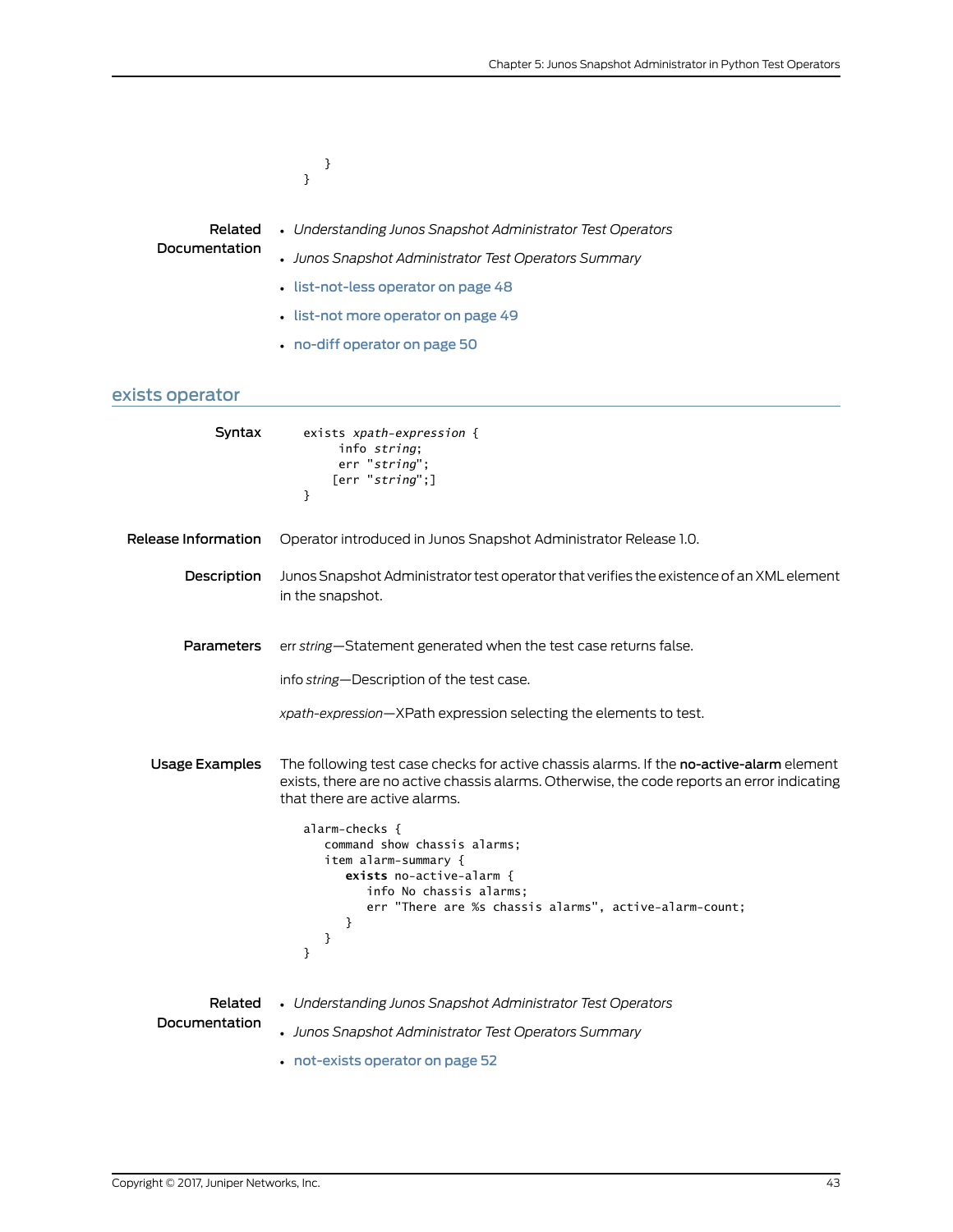# <span id="page-57-0"></span>in-range operator

<span id="page-57-1"></span>

| Syntax                | in-range xpath-expression, integer-start, integer-end {<br>info string:<br>err "string";<br>[err "string";]<br>}                                                                                                                 |
|-----------------------|----------------------------------------------------------------------------------------------------------------------------------------------------------------------------------------------------------------------------------|
| Release Information   | Operator introduced in Junos Snapshot Administrator Release 1.0.                                                                                                                                                                 |
| Description           | Junos Snapshot Administrator test operator that tests if an XML element value is within<br>a given numeric range.                                                                                                                |
| Parameters            | err string-Statement generated when the test case returns false.                                                                                                                                                                 |
|                       | info string-Description of the test case.                                                                                                                                                                                        |
|                       | integer-start-Numeric value defining the start of the range.                                                                                                                                                                     |
|                       | integer-end-Numeric value defining the end of the range.                                                                                                                                                                         |
|                       | xpath-expression-XPath expression selecting the elements to evaluate.                                                                                                                                                            |
| <b>Usage Examples</b> | The following test case checks the OSPF database and tests if each router has between<br>5 and 10 links. If the link-count value falls outside the specified range, the code reports<br>an error.                                |
|                       | ospf-db-checks {<br>command show ospf database detail;<br>iterate //ospf-router-lsa {<br>in-range link-count, $5, 10$ {<br>info OSPF router links $[5 - 10]$ ;<br>err "Router %s has %s links", /advertising-router, link-count; |
|                       | }<br>}<br>}                                                                                                                                                                                                                      |
| Related               | • Understanding Junos Snapshot Administrator Test Operators                                                                                                                                                                      |
| Documentation         | • Junos Snapshot Administrator Test Operators Summary                                                                                                                                                                            |
|                       | • is-gt operator on page 45                                                                                                                                                                                                      |
|                       | · is-It operator on page 47                                                                                                                                                                                                      |
|                       | • not-range operator on page 54                                                                                                                                                                                                  |
| is-equal operator     |                                                                                                                                                                                                                                  |
| Syntax                | is-equal xpath-expression, value {<br>info string;<br>err "string";                                                                                                                                                              |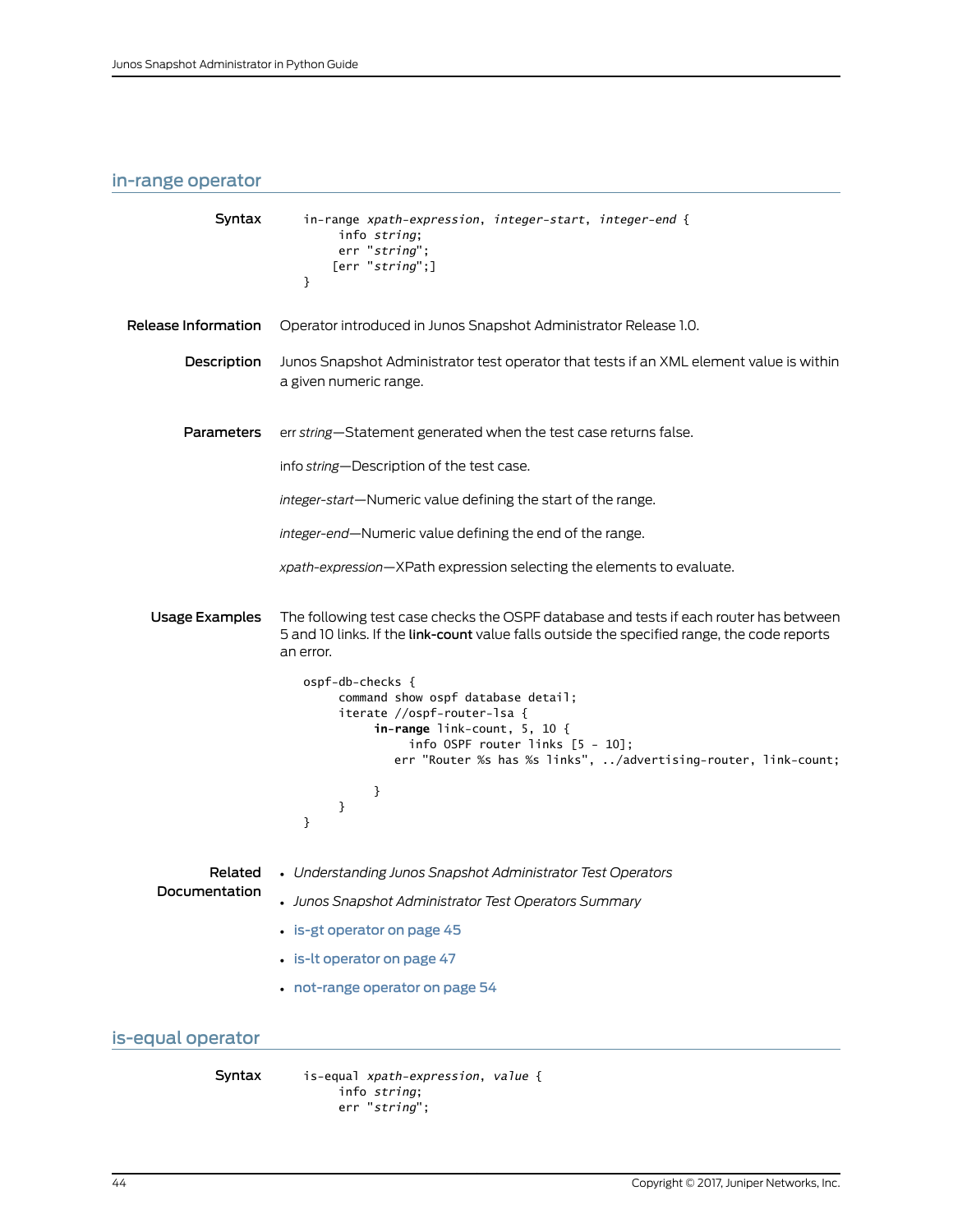<span id="page-58-0"></span>

|                       | [err "string";]<br>ł                                                                                                                                                                                                                                                                                       |
|-----------------------|------------------------------------------------------------------------------------------------------------------------------------------------------------------------------------------------------------------------------------------------------------------------------------------------------------|
| Release Information   |                                                                                                                                                                                                                                                                                                            |
|                       | Operator introduced in Junos Snapshot Administrator Release 1.0.                                                                                                                                                                                                                                           |
| Description           | Junos Snapshot Administrator test operator that tests if the XML element string or integer<br>value matches a given value.                                                                                                                                                                                 |
| <b>Parameters</b>     | err string-Statement generated when the test case returns false.                                                                                                                                                                                                                                           |
|                       | info string-Description of the test case.                                                                                                                                                                                                                                                                  |
|                       | value—String or integer value against which the element value is compared. Enclose<br>string values in quotation marks.                                                                                                                                                                                    |
|                       | xpath-expression-XPath expression selecting the elements to evaluate.                                                                                                                                                                                                                                      |
| <b>Usage Examples</b> | The following test case prints an error if the Routing Engine in slot 0 (re0) is not the<br>master Routing Engine.                                                                                                                                                                                         |
|                       | reO-master {<br>command show chassis routing-engine;<br>item route-engine[slot = $'0'$ ] {<br>is-equal mastership-state, "master" {<br>info reO is always master;<br>err " reO is not master, rather %s", mastership-state;<br>Correct so that re0 is the master Routing Engine!";<br>err "<br>}<br>}<br>ł |
| Related               | • Understanding Junos Snapshot Administrator Test Operators                                                                                                                                                                                                                                                |
| Documentation         | • Junos Snapshot Administrator Test Operators Summary                                                                                                                                                                                                                                                      |
|                       | all-same operator on page 39                                                                                                                                                                                                                                                                               |
|                       | • not-equal operator on page 51                                                                                                                                                                                                                                                                            |
| is-gt operator        |                                                                                                                                                                                                                                                                                                            |
| Syntax                | is-gt xpath-expression, integer-value {<br>info string;<br>err "string";<br>[err "string";]<br>ł                                                                                                                                                                                                           |
| Release Information   | Operator introduced in Junos Snapshot Administrator Release 1.0.                                                                                                                                                                                                                                           |
| Description           | Junos Snapshot Administrator test operator that tests if an XML element value is greater<br>than a given numeric value.                                                                                                                                                                                    |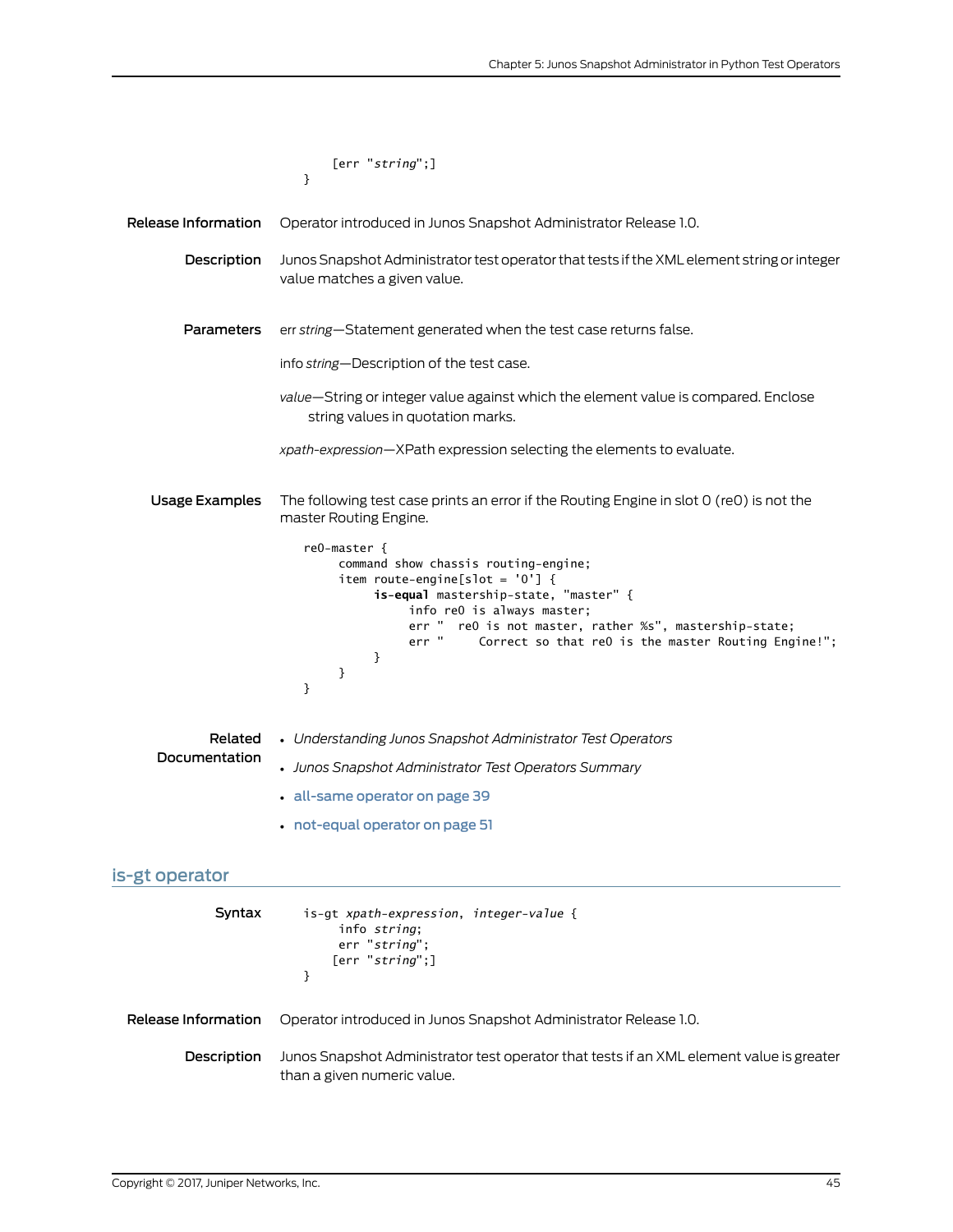Parameters err *string*—Statement generated when the test case returns false. info *string*—Description of the test case. *integer-value*—Numeric value against which to compare the XML element value. *xpath-expression*—XPath expression selecting the elements to evaluate. Usage Examples The following test case checks that each OSPF interface has at least 1 neighbor by verifying that the neighbor-count is greater than 0. If the neighbor count is 0, the code reports an error. ospf-int-checks { command show ospf interface; iterate ospf-interface { **is-gt** neighbor-count, 0 { info OSPF interfaces must have at least 1 neighbor; err "OSPF interface %s does not have any neighbors", interface-name; } } } Related • *Understanding Junos Snapshot Administrator Test Operators*

| newcu         | <b>• Understanding Johns Johnson Of Administrator Fest Operators</b> |
|---------------|----------------------------------------------------------------------|
| Documentation | • Junos Snapshot Administrator Test Operators Summary                |
|               | $\cdot$ in-range operator on page 44                                 |
|               | $\cdot$ is-It operator on page 47                                    |
|               |                                                                      |

• [not-range](#page-67-0) operator on page 54

# <span id="page-59-0"></span>is-in operator

| Syntax              | is-in xpath-expression, string-list {<br>info string:<br>err "string";<br>[err "string"];<br>ł                                                       |
|---------------------|------------------------------------------------------------------------------------------------------------------------------------------------------|
| Release Information | Operator introduced in Junos Snapshot Administrator Release 1.0.                                                                                     |
| Description         | Junos Snapshot Administrator test operator that determines if an XML element string<br>value is included in the specified list of string values.     |
| <b>Parameters</b>   | err string—Statement generated when the test case returns false.                                                                                     |
|                     | info string—Description of the test case.                                                                                                            |
|                     | string-list-Comma-separated list of strings against which to compare the XML element<br>value for inclusion. Enclose each string in quotation marks. |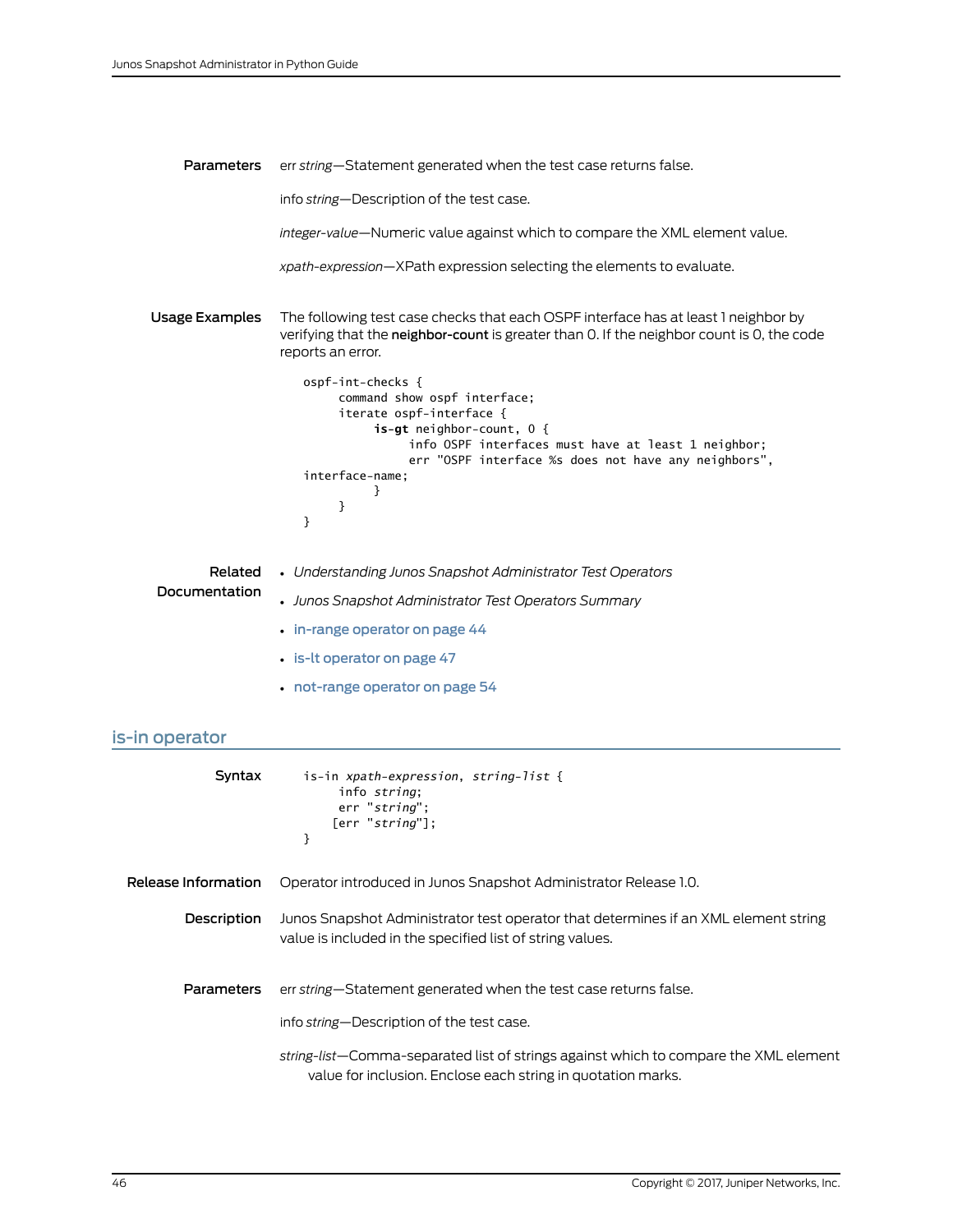|                | xpath-expression-XPath expression selecting the elements to evaluate.                                                                                                                                                                                                                                                                                                                                                                                                                           |
|----------------|-------------------------------------------------------------------------------------------------------------------------------------------------------------------------------------------------------------------------------------------------------------------------------------------------------------------------------------------------------------------------------------------------------------------------------------------------------------------------------------------------|
| Usage Examples | Given the following XML output from the show rsvp session operational mode command:                                                                                                                                                                                                                                                                                                                                                                                                             |
|                | <rsvp-session-data><br/><session-type>Ingress</session-type><br/><count>3</count><br/><rsvp-session junos:style="brief"><br/><destination-address>10.255.20.137</destination-address><br/><source-address>10.255.20.167</source-address><br/><lsp-state>Dn</lsp-state><br/><route-count>0</route-count><br/><rsb-count>0</rsb-count><br/><resv-style>-</resv-style><br/><label-in>-</label-in><br/><label-out>-</label-out><br/><name>test</name><br/></rsvp-session><br/>.</rsvp-session-data> |
|                | The following test case checks if the RSVP session lsp-state has a value of either Up or<br>NotinService. If the Isp-state value is not in the specified string list, the code reports an<br>error.                                                                                                                                                                                                                                                                                             |
|                | nous chaolic f                                                                                                                                                                                                                                                                                                                                                                                                                                                                                  |

```
rsvp-checks {
     command show rsvp session;
      iterate rsvp-session-data/rsvp-session {
         is-in lsp-state, "Up", "NotInService" {
                info RSVP LSP state is [Up | NotInService];
              err " RSVP session to %s has LSP state %s.", destination-address,
  lsp-state;
 }
     }
}
```

```
Related
          • Understanding Junos Snapshot Administrator Test Operators
```

```
Documentation
```
- *Junos Snapshot Administrator Test Operators Summary*
- [contains](#page-53-0) operator on page 40
- not-in [operator](#page-66-0) on page 53

```
is-lt operator
```

| Syntax              | is-1t xpath-expression, integer-value {<br>info string:<br>err "string":<br>[err "string"];                          |
|---------------------|----------------------------------------------------------------------------------------------------------------------|
| Release Information | Operator introduced in Junos Snapshot Administrator Release 1.0.                                                     |
| <b>Description</b>  | Junos Snapshot Administrator test operator that tests if an XML element value is less<br>than a given numeric value. |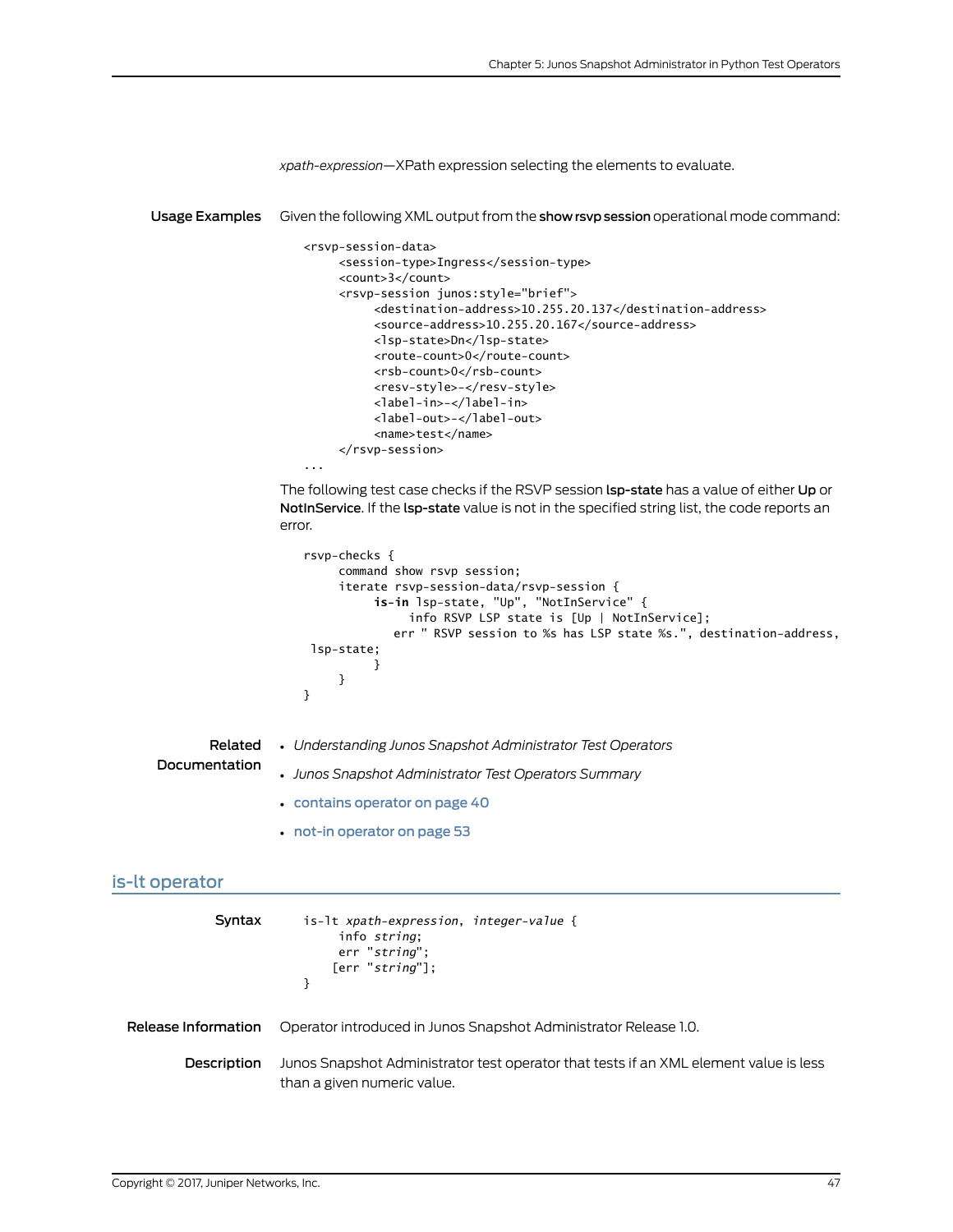Parameters err *string*—Statement generated when the test case returns false. info *string*—Description of the test case. *integer-value*—Numeric value against which to compare the XML element value. *xpath-expression*—XPath expression selecting the elements to evaluate. Usage Examples The following test case checks whether a BGP peer flaps by testing if the flap-count is less than 5. If the flap-count is greater than 5, the code reports an error. bgp-peer-checks { command show bgp neighbor; iterate bgp-peer { **is-lt** flap-count, 5 { info BGP peer flap-count < 5; err "BGP peer %s has %s flaps", peer-address, flap-count; } } }

- Related • *Understanding Junos Snapshot Administrator Test Operators*
- Documentation
- *Junos Snapshot Administrator Test Operators Summary*
- in-range [operator](#page-57-0) on page 44
- is-gt [operator](#page-58-0) on page 45
- [not-range](#page-67-0) operator on page 54

## <span id="page-61-0"></span>list-not-less operator

| Syntax              | id <i>id</i> :<br>list-not-less {<br>info string;<br>err "string";<br>[err "string";]<br>}                                                                                                                                                                                                                  |
|---------------------|-------------------------------------------------------------------------------------------------------------------------------------------------------------------------------------------------------------------------------------------------------------------------------------------------------------|
| Release Information | Operator introduced in Junos Snapshot Administrator Release 1.0.                                                                                                                                                                                                                                            |
| Description         | Junos Snapshot Administrator test operator that determines if the specified XML elements<br>are present in the first snapshot but are not present in the second snapshot. The<br>list-not-less test-operator validates the existence in the second snapshot of the elements<br>defined by the id statement. |
| <b>Parameters</b>   | err string—Statement generated when the test case returns false.                                                                                                                                                                                                                                            |
|                     | id id—XPath expression relative to the data content that specifies a unique data element<br>that maps the first snapshot data item to the second snapshot data item. To create<br>a unique ID based on multiple element values, define multiple id statements.                                              |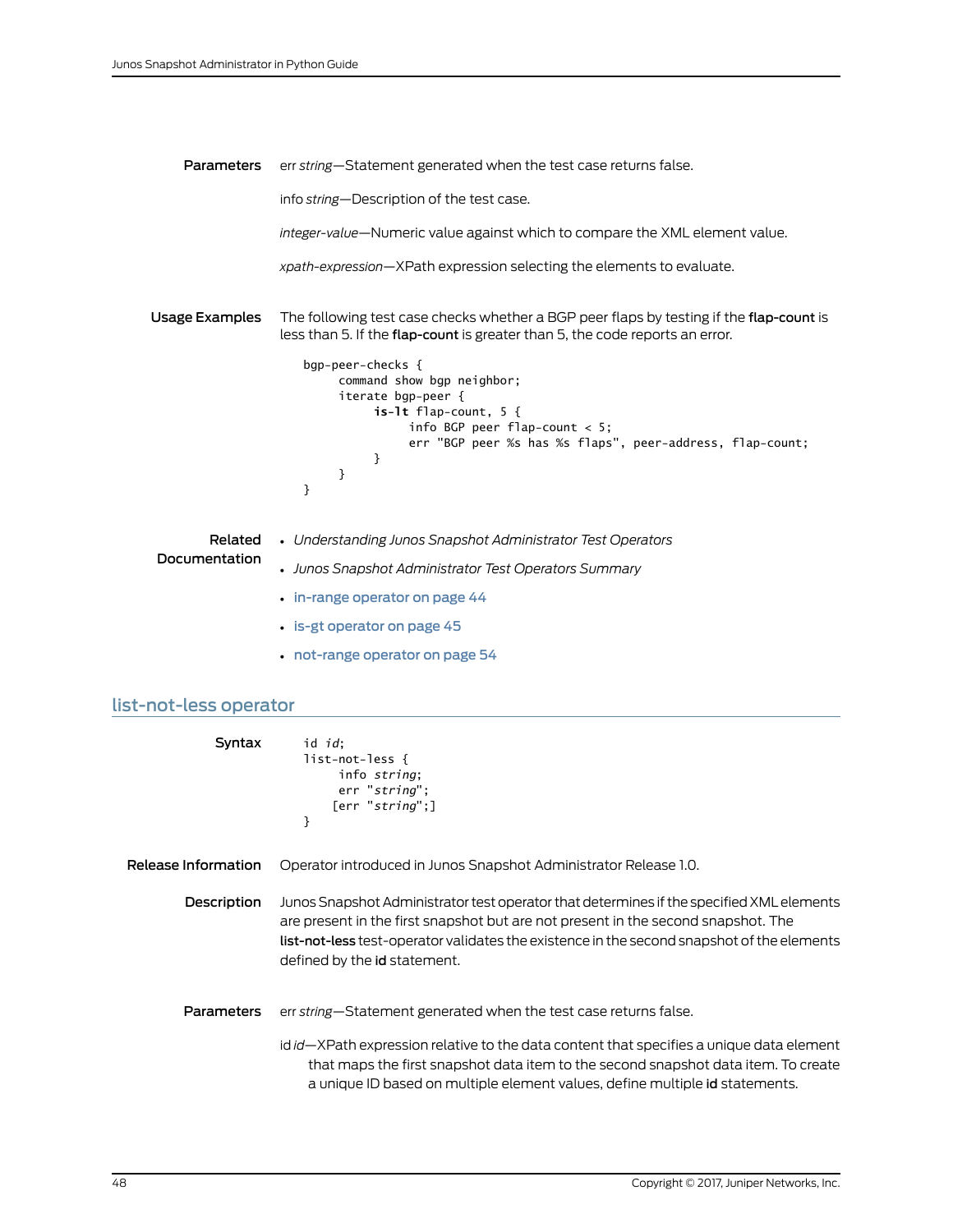| info string-Description of the test case. |  |
|-------------------------------------------|--|
|-------------------------------------------|--|

Usage Examples The following test case checks if the OSPF neighbors that existed before the device maintenance are present after the device maintenance. If any OSPF neighbors present in the first snapshot are missing from the second snapshot, the code reports an error.

```
ospf-check {
      command show ospf neighbor;
      iterate ospf-neighbor {
           id interface-name;
          list-not-less {
                info OSPF interface list check;
                err "OSPF interface gone missing: %s going to %s", 
interface-name, neighbor-address;
           }
      }
}
```
- Related • *Understanding Junos Snapshot Administrator Test Operators*
- Documentation
- *Junos Snapshot Administrator Test Operators Summary*
- delta [operator](#page-54-0) on page 41
- list-not more [operator](#page-62-0) on page 49
- no-diff [operator](#page-63-0) on page 50

#### <span id="page-62-0"></span>list-not more operator

| Syntax              | id <i>id</i> ;<br>$list-not-more$ {<br>info string;<br>err "string";<br>[err "string";]<br>}                                                                                                                                                                                                                      |
|---------------------|-------------------------------------------------------------------------------------------------------------------------------------------------------------------------------------------------------------------------------------------------------------------------------------------------------------------|
| Release Information | Operator introduced in Junos Snapshot Administrator Release 1.0.                                                                                                                                                                                                                                                  |
| Description         | Junos Snapshot Administrator test operator that determines if the specified XML elements<br>are present in the second snapshot but are not present in the first snapshot. The<br><b>list-not-more</b> test-operator validates the existence in the first snapshot of the elements<br>defined by the id statement. |
| <b>Parameters</b>   | err string—Statement generated when the test case returns false.                                                                                                                                                                                                                                                  |
|                     | id id—XPath expression relative to the data content that specifies a unique data element<br>that maps the first snapshot data item to the second snapshot data item. To create<br>a unique ID based on multiple element values, define multiple id statements.                                                    |
|                     | info string-Description of the test case.                                                                                                                                                                                                                                                                         |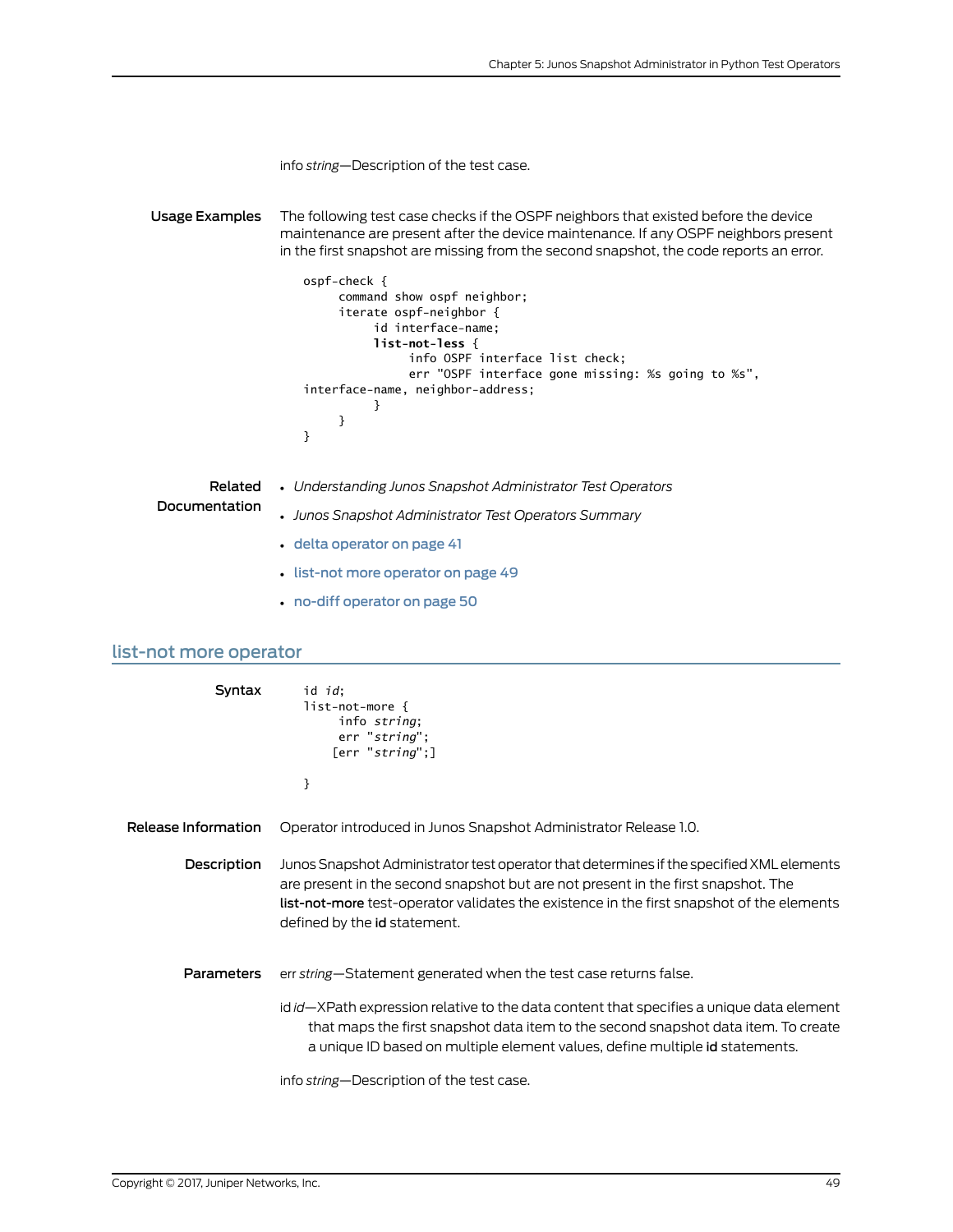Usage Examples The following example check chassis alarms. This configuration uses both list-not-less and list-not-more to check for any changes in the alarms. The data elements referenced in the list-not-more err section are elements from the second snapshot that were not present in the first snapshot.

```
alarm-checks {
      command show chassis alarms;
      item alarm-summary {
           not-exists active-alarm-count {
                info No chassis alarms;
                 err "There are %s chassis alarms", active-alarm-count;
           }
      }
      iterate alarm-detail {
           id alarm-description;
          list-not-less {
                 info Alarm Gone Missing;
                 err "-Alarm: %s", alarm-description;
      }
          list-not-more {
                 info Alarm Got More;
                 err "+Alarm: %s", alarm-description;
           }
      }
}
```

|               | <b>Related</b> • Understanding Junos Snapshot Administrator Test Operators |
|---------------|----------------------------------------------------------------------------|
| Documentation | • Junos Snapshot Administrator Test Operators Summary                      |
|               | · delta operator on page 41                                                |
|               |                                                                            |

- [list-not-less](#page-61-0) operator on page 48
- no-diff [operator](#page-63-0) on page 50

# <span id="page-63-0"></span>no-diff operator

Related

| Syntax              | id <i>id</i> :<br>no-diff $xpath-expression$ {<br>info string:<br>err "string":<br>[err "string":]<br>}                                                                                            |
|---------------------|----------------------------------------------------------------------------------------------------------------------------------------------------------------------------------------------------|
| Release Information | Operator introduced in Junos Snapshot Administrator Release 1.0.                                                                                                                                   |
| Description         | Junos Snapshot Administrator test operator that compares specified data elements that<br>are present in both the first and second snapshot collections and verifies that the value<br>is the same. |
| Parameters          | err string—Statement generated when the test case returns false.                                                                                                                                   |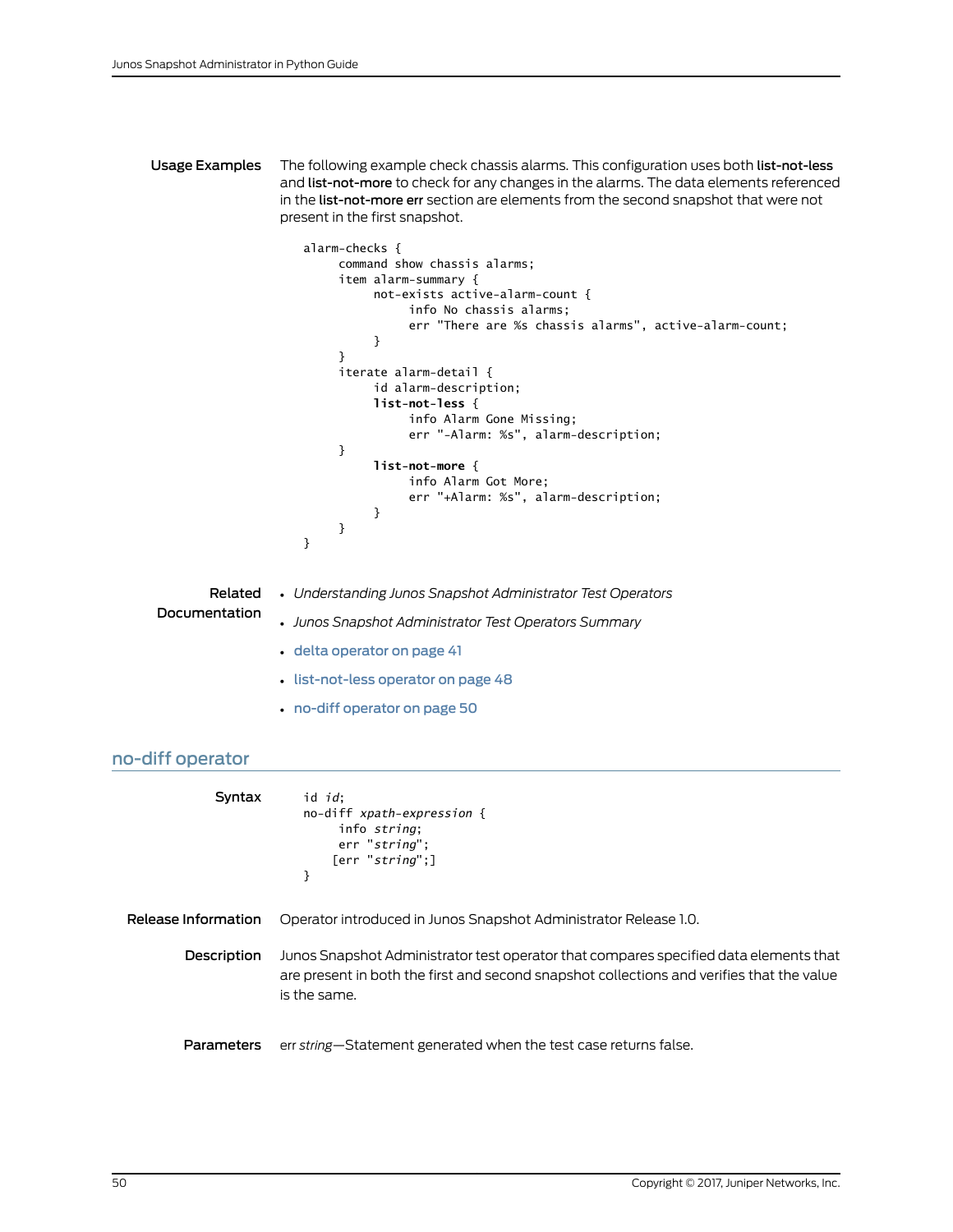id *id*—XPath expression relative to the data content that specifies a unique data element that maps the first snapshot data item to the second snapshot data item. To create a unique ID based on multiple element values, define multiple id statements. info *string*—Description of the test case. *xpath-expression*—XPath expression selecting the elements to evaluate. Usage Examples The following test case reports an error if the OSPF neighbor address has changed. The \$PRE and \$POST variables in the second err statement reference the first and second data collections, respectively. ospf-check { command show ospf neighbor; iterate ospf-neighbor { id interface-name; **no-diff** neighbor-address { info OSPF neighbor change check; err "OSPF interface %s neighbor changed!", interface-name; err " was going to %s, now going to %s", \$PRE/neighbor-address, \$POST/neighbor-address; } } } Related Documentation • *Understanding Junos Snapshot Administrator Test Operators* • *Junos Snapshot Administrator Test Operators Summary* • delta [operator](#page-54-0) on page 41 • [list-not-less](#page-61-0) operator on page 48

• list-not more [operator](#page-62-0) on page 49

# <span id="page-64-0"></span>not-equal operator

| Syntax              | not-equal xpath-expression, value {<br>info string:<br>err "string":<br>[err "string":]<br>}                                      |
|---------------------|-----------------------------------------------------------------------------------------------------------------------------------|
| Release Information | Operator introduced in Junos Snapshot Administrator Release 1.0.                                                                  |
| Description         | Junos Snapshot Administrator test operator that tests if the XML element string or integer<br>value does not match a given value. |
| <b>Parameters</b>   | err string—Statement generated when the test case returns false.                                                                  |
|                     | info string-Description of the test case.                                                                                         |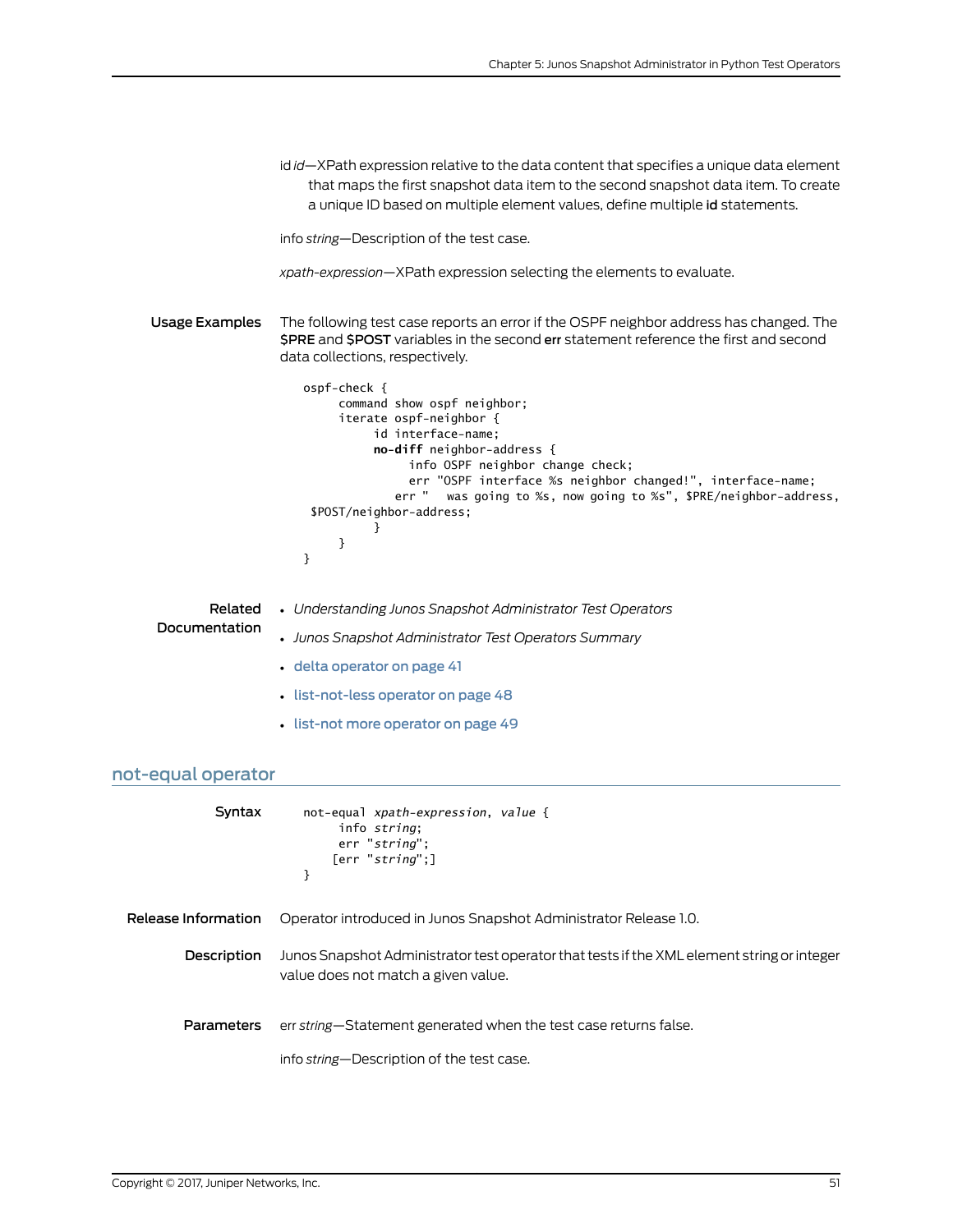<span id="page-65-0"></span>

|                          | value—String or integer value against which the element value is compared. Enclose<br>string values in quotation marks.                                                                                                                                                                                                                                                      |
|--------------------------|------------------------------------------------------------------------------------------------------------------------------------------------------------------------------------------------------------------------------------------------------------------------------------------------------------------------------------------------------------------------------|
|                          | xpath-expression-XPath expression selecting the elements to evaluate.                                                                                                                                                                                                                                                                                                        |
| Usage Examples           | The following test case prints an error if the Routing Engine in slot 0 (re0) is the master<br>Routing Engine.<br>reO-master {<br>command show chassis routing-engine;<br>item route-engine[slot = $'0'$ ] {<br>not-equal mastership-state, "master" {<br>info reO must not be master;<br>err "<br>Correct so that reO is not the master Routing<br>Engine!";<br>ł<br>}<br>ł |
| Related<br>Documentation | • Understanding Junos Snapshot Administrator Test Operators<br>• Junos Snapshot Administrator Test Operators Summary                                                                                                                                                                                                                                                         |
|                          | all-same operator on page 39                                                                                                                                                                                                                                                                                                                                                 |
|                          | · is-equal operator on page 44                                                                                                                                                                                                                                                                                                                                               |
|                          |                                                                                                                                                                                                                                                                                                                                                                              |
| not-exists operator      |                                                                                                                                                                                                                                                                                                                                                                              |
| Syntax                   | not-exists xpath-expression {<br>info string;<br>err "string";<br>[err "string";]<br>}                                                                                                                                                                                                                                                                                       |
| Release Information      | Operator introduced in Junos Snapshot Administrator Release 1.0.                                                                                                                                                                                                                                                                                                             |
| Description              | Junos Snapshot Administrator test operator that verifies the lack of existence of an XML<br>element in the snapshot.                                                                                                                                                                                                                                                         |
| <b>Parameters</b>        | err string-Statement generated when the test case returns false.                                                                                                                                                                                                                                                                                                             |
|                          | info string-Description of the test case.                                                                                                                                                                                                                                                                                                                                    |
|                          | xpath-expression-XPath expression specifying the elements to test.                                                                                                                                                                                                                                                                                                           |
| <b>Usage Examples</b>    | The following test case checks for active chassis alarms. If the active-alarm-count element<br>does not exist, there are no active chassis alarms. Otherwise, the code reports an error<br>indicating that there are active alarms.                                                                                                                                          |
|                          | alarm-checks {                                                                                                                                                                                                                                                                                                                                                               |

 command show chassis alarms; item alarm-summary {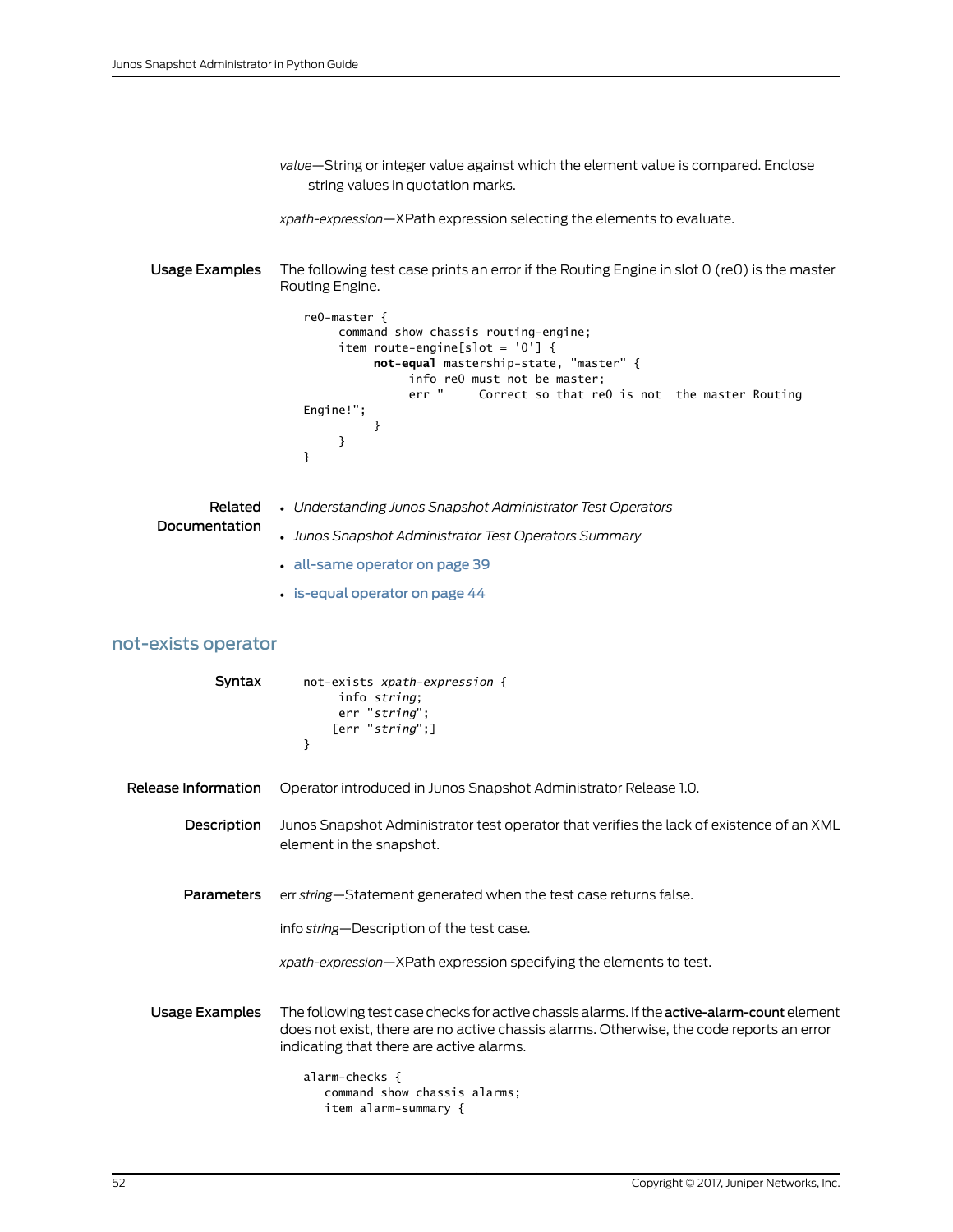```
not-exists active-alarm-count {
                                       info No chassis alarms;
                                       err "There are %s chassis alarms", active-alarm-count;
                                   }
                                }
                            }
              Related
      Documentation
                         • Understanding Junos Snapshot Administrator Test Operators
                         • Junos Snapshot Administrator Test Operators Summary
                         • exists operator on page 43
not-in operator
               Syntax not-in xpath-expression, string-list {
                                   info string;
                             err "string";
                             [err "string";]
                            }
  Release Information Operator introduced in Junos Snapshot Administrator Release 1.0.
           Description Junos Snapshot Administrator test operator that determines if an XML element string
                         value is excluded from the specified list of string values.
           Parameters err string—Statement generated when the test case returns false.
                         info string—Description of the test case.
                         string-list—Comma-separated list of strings against which to compare the XML element
                             value for exclusion. Enclose each string in quotation marks.
                         xpath-expression—XPath expression selecting the elements to evaluate.
     Usage Examples The following test case checks that the RSVP session lsp-state element does not have
                         a value of Dn or Failed. If the lsp-state value is in the specified string list, the code reports
                         an error.
                            rsvp-checks {
                                   command show rsvp session;
                                   iterate rsvp-session-data/rsvp-session {
                                       not-in lsp-state, "Dn", "Failed" {
                                             info RSVP LSP state is not [Dn | Failed];
                                           err " RSVP session to %s has LSP state %s.", destination-address,
                              lsp-state;
                             }
                                  }
                            }
```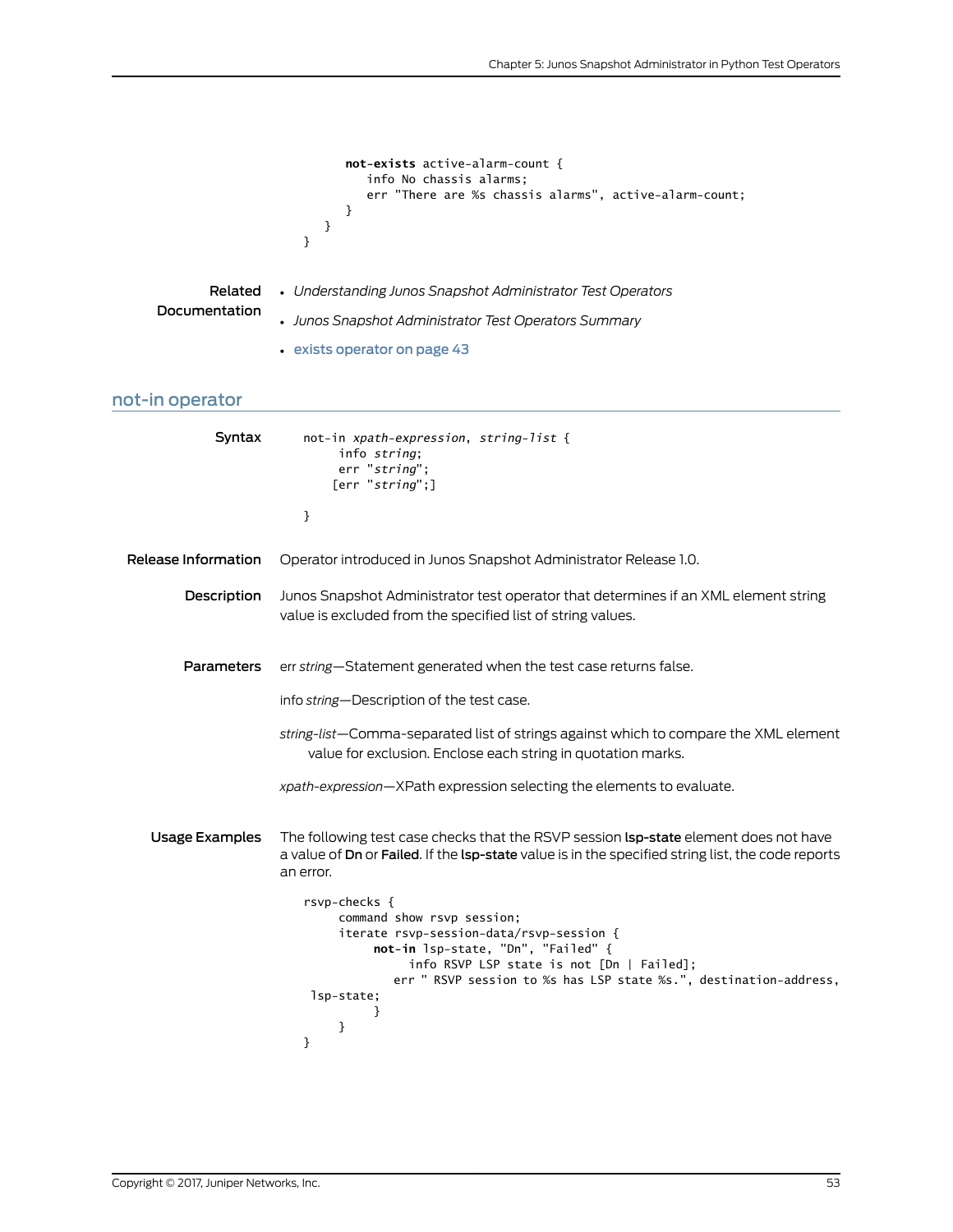|               | <b>Related</b> • Understanding Junos Snapshot Administrator Test Operators |
|---------------|----------------------------------------------------------------------------|
| Documentation | • Junos Snapshot Administrator Test Operators Summary                      |
|               | • contains operator on page 40                                             |
|               | $\cdot$ is-in operator on page 46                                          |

# <span id="page-67-0"></span>not-range operator

| Syntax                   | not-range xpath-expression, integer-start, integer-end {<br>info string;<br>err "string";<br>[err "string";]<br>ł                                                                                                                                                                                                                                                                                |
|--------------------------|--------------------------------------------------------------------------------------------------------------------------------------------------------------------------------------------------------------------------------------------------------------------------------------------------------------------------------------------------------------------------------------------------|
| Release Information      | Operator introduced in Junos Snapshot Administrator Release 1.0.                                                                                                                                                                                                                                                                                                                                 |
| Description              | Junos Snapshot Administrator test operator that tests if an XML element value is outside<br>of a given numeric range.                                                                                                                                                                                                                                                                            |
| <b>Parameters</b>        | err string-Statement generated when the test case returns false.                                                                                                                                                                                                                                                                                                                                 |
|                          | info string-Description of the test case.                                                                                                                                                                                                                                                                                                                                                        |
|                          | integer-start-Numeric value defining the start of the range.                                                                                                                                                                                                                                                                                                                                     |
|                          | integer-end-Numeric value defining the end of the range.                                                                                                                                                                                                                                                                                                                                         |
|                          | xpath-expression-XPath expression selecting the elements to evaluate.                                                                                                                                                                                                                                                                                                                            |
| <b>Usage Examples</b>    | The following example checks the OSPF database and tests if each router has either<br>less than 5 links or greater than 10 links. If the link-count value falls inside the specified<br>range, the code reports an error.<br>ospf-db-checks {<br>command show ospf database detail;<br>iterate //ospf-router-lsa {<br>not-range link-count, $5, 10$ {<br>info OSPF router links $<$ 5 or $>$ 10; |
|                          | err "Router %s has %s links", /advertising-router, link-count;                                                                                                                                                                                                                                                                                                                                   |
|                          | }<br>}<br>ł                                                                                                                                                                                                                                                                                                                                                                                      |
| Related<br>Documentation | • Understanding Junos Snapshot Administrator Test Operators                                                                                                                                                                                                                                                                                                                                      |
|                          | • Junos Snapshot Administrator Test Operators Summary                                                                                                                                                                                                                                                                                                                                            |
|                          | $\cdot$ in-range operator on page 44                                                                                                                                                                                                                                                                                                                                                             |
|                          | • is-gt operator on page 45                                                                                                                                                                                                                                                                                                                                                                      |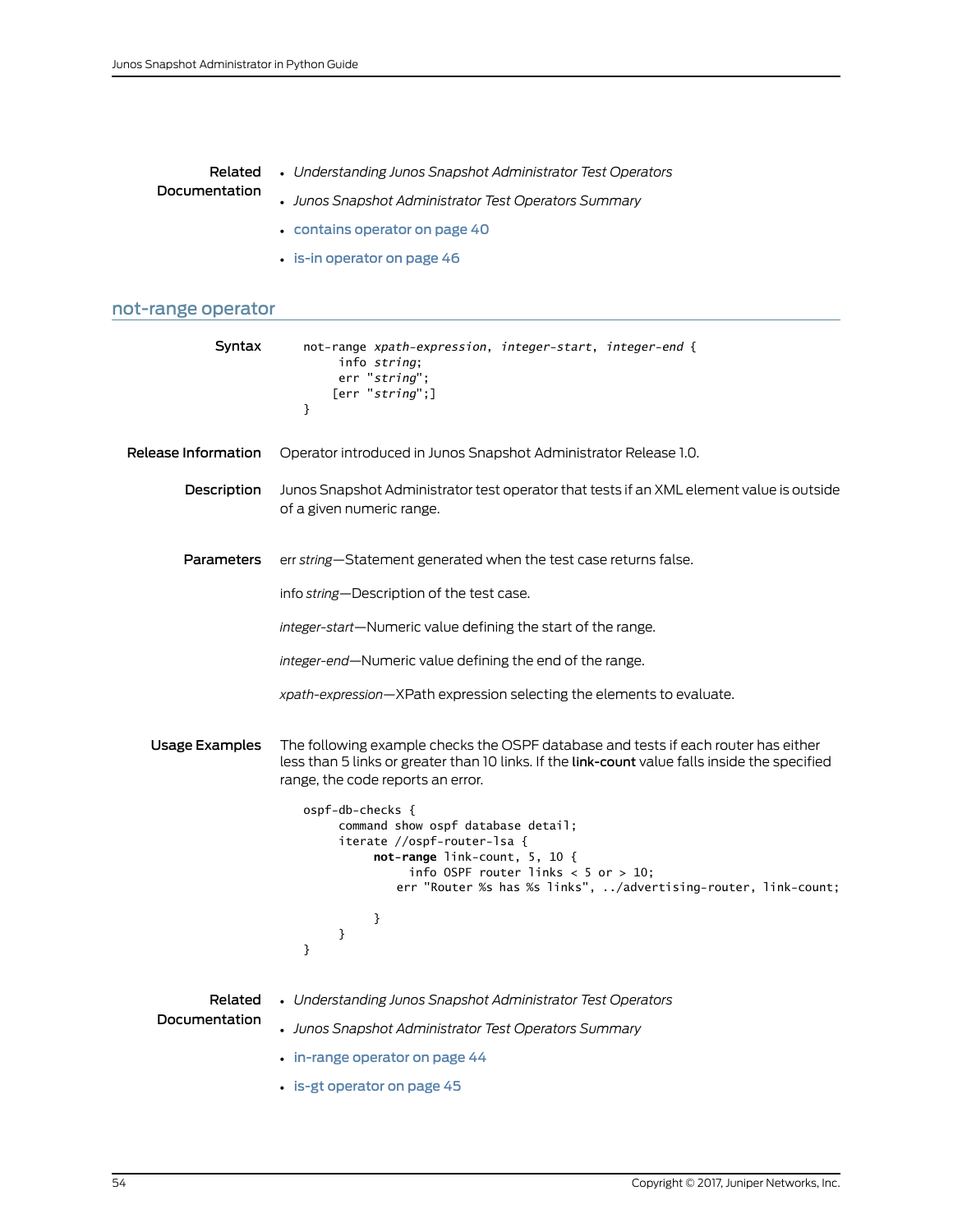• is-lt [operator](#page-60-0) on page 47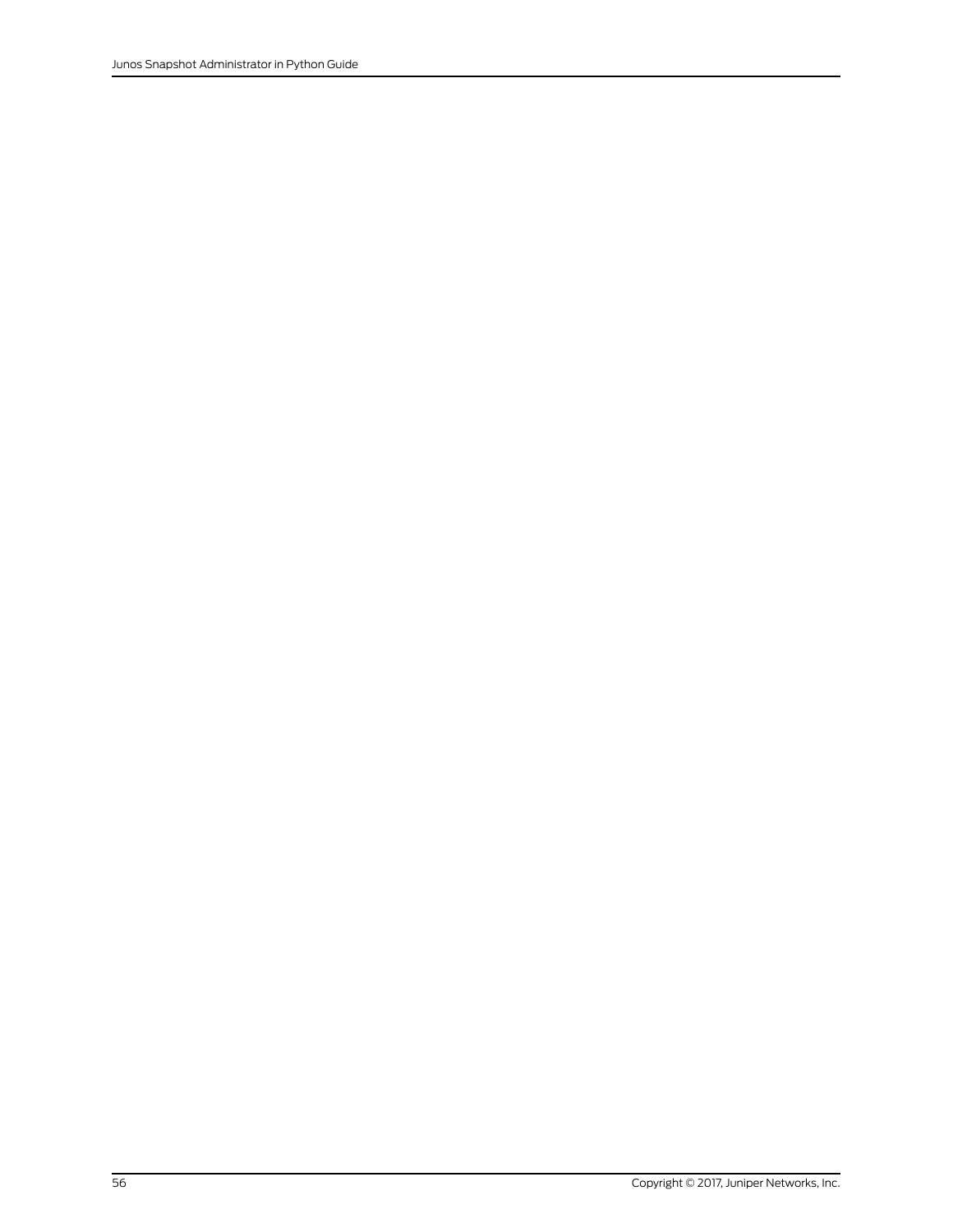PART 4 Administration

• Using Junos Snapshot [Administrator](#page-72-0) in Python on [page](#page-72-0) 59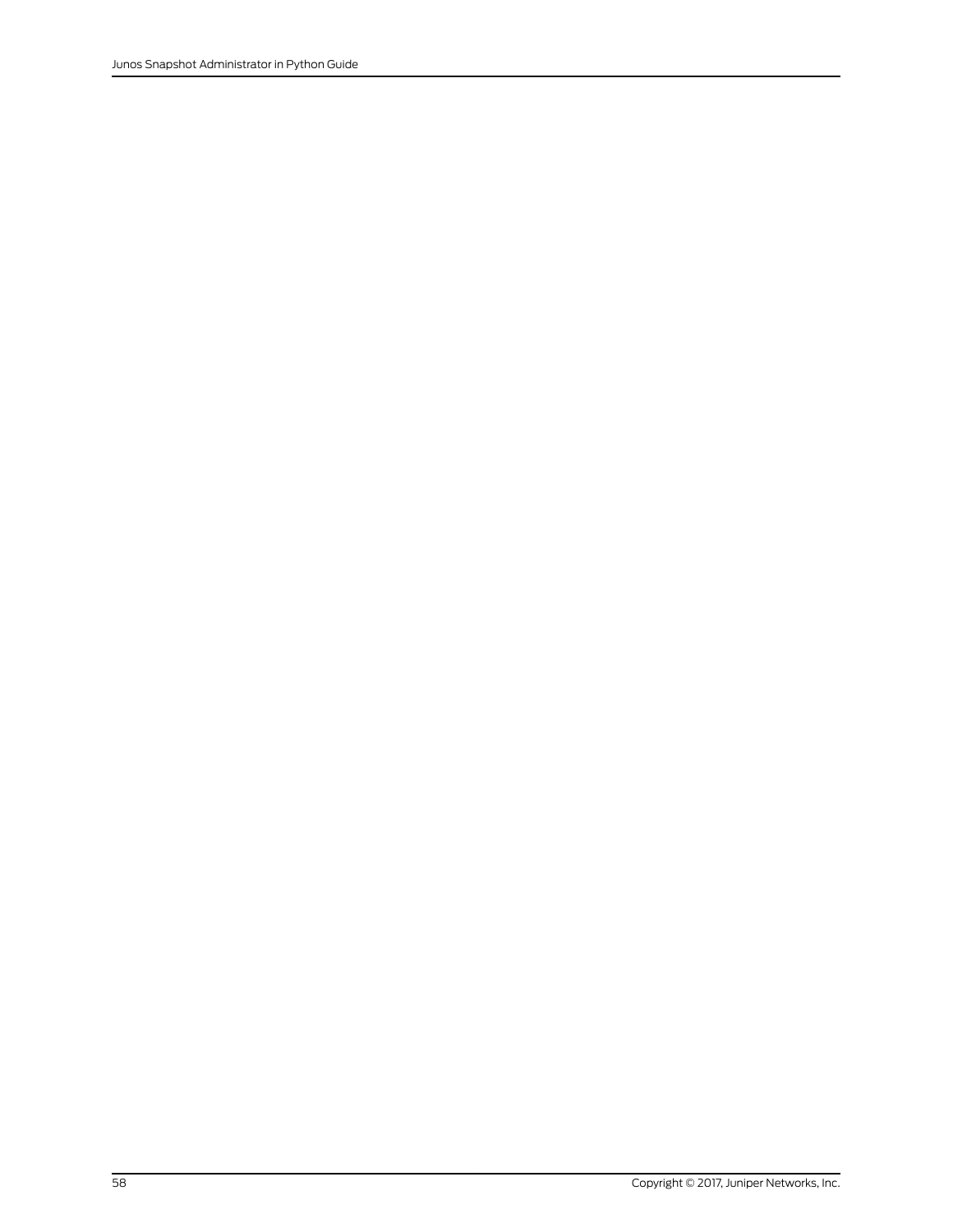# CHAPTER 6

# Using Junos Snapshot Administrator in Python

- Using Junos Snapshot [Administrator](#page-72-0) in Python on [page](#page-72-0) 59
- [Example:](#page-74-0) Use Jsnapy as a Python module on [page](#page-74-0) 61

# <span id="page-72-0"></span>Using Junos Snapshot Administrator in Python

You can use Junos Snapshot Administrator in Python (jsnapy) on a device running Junos OS to capture and save a runtime environment snapshot, compare two snapshots, or capture a snapshot and immediately evaluate it.

When you take a snapshot, you provide a snapshot name. Jsnapy uses the snapshot name, target device name from the configuration.yml or device.yml file, and test file test section strings to generate snapshot filenames that uniquely identify that snapshot. For example, say you are collecting data from device junos-device.example.com, you define the snapshot name SNAP1, and your test file has two test sections named ospf-checks and bgp-checks. When you take a snapshot, Junos Snapshot Administrator creates the following output files:

- junos-device.example.com\_SNAP1\_ospf\_checks.xml
- junos-device.example.com\_SNAP1\_bgp\_checks.xml

The snapshot files are stored on the jsnapy server in the location specified by the snapshot\_path parameter in the YAML file /etc/jsnapy/jsnapy.cfg. By default, the location is /etc/jsnapy/snapshots.

The following sections outline the Junos Snapshot Administrator commands:

- Taking a [Snapshot](#page-72-1) on [page](#page-72-1) 59
- [Comparing](#page-73-0) Two Snapshots on [page](#page-73-0) 60
- Taking and [Evaluating](#page-74-1) a Snapshot on [page](#page-74-1) 61

# <span id="page-72-1"></span>Taking a Snapshot

To take a snapshot of a device, enter the following on the jsnapy server's command line:

user@jsnapy-server\$ jsnapy --snap *snapshot-name* -f *configuration-filename*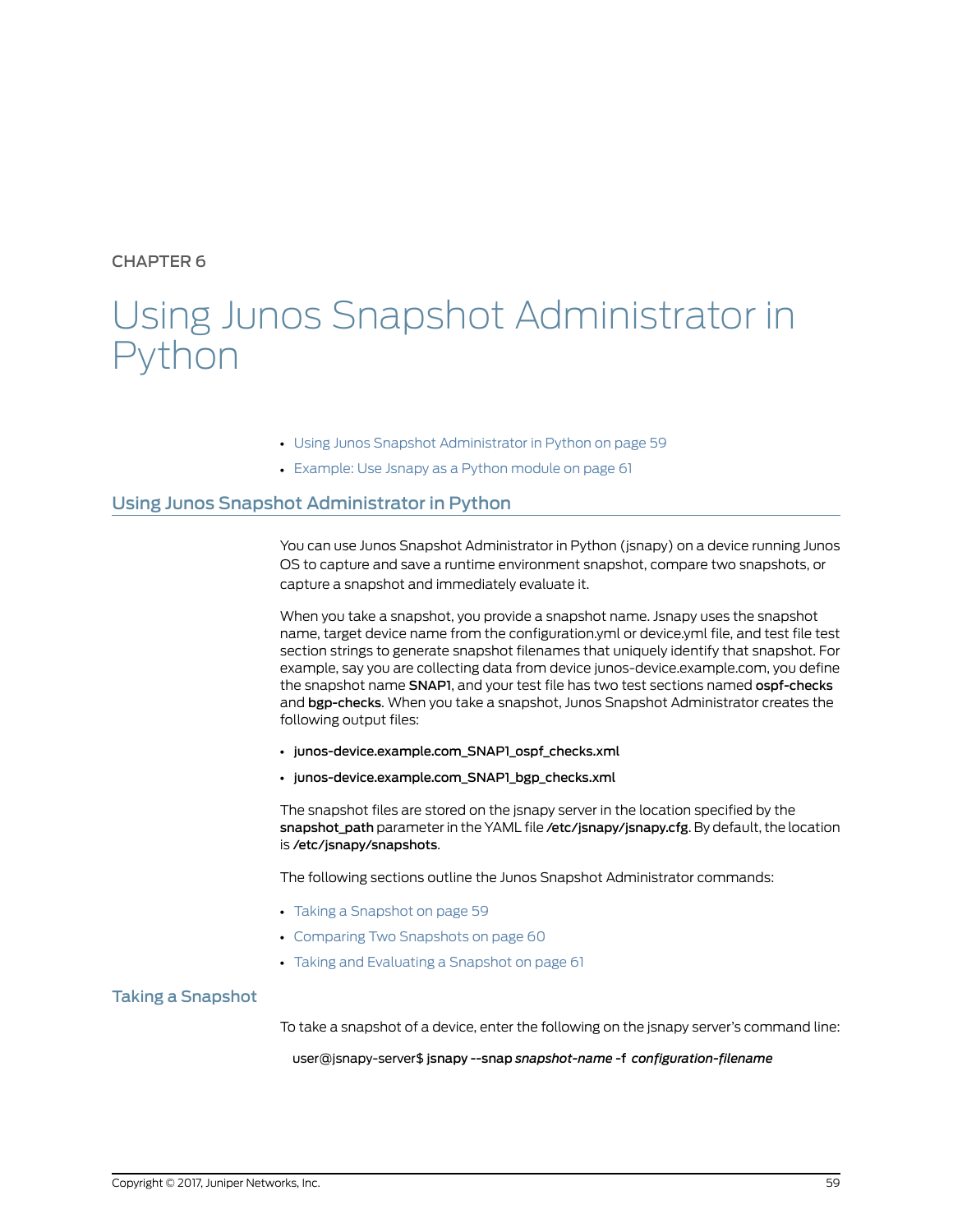The command parameters are:

- *snapshot-name*—String used in the output filenames to uniquely identify that snapshot.
- *configuration-filename*—Snapshot configuration filename.

For example, prior to a maintenance upgrade, user bsmith takes a snapshot of the device. The snapshot name is preupgrade and the configuration filename is config-snapshot.conf. Since bsmith did not specify his password in the configuration file config-snapshot.yml, upon connecting, the device prompts for the user's password.

#### bsmith@server\$ jsnap --snap preupgrade -f config-snapshot.yml

Connecting to device junos-device.example.com ................

Enter Password for username <br/>bsmith> : Connecting to device junos-device.example.com ................ Tests Included: test\_version\_check Taking snapshot of COMMAND: show version Tests Included: check\_chassis\_fpc Taking snapshot of COMMAND: show chassis fpc

## <span id="page-73-0"></span>Comparing Two Snapshots

To compare two existing snapshots using the test criteria, enter the following on the jsnapy server's command line:

#### user@jsnapy-server\$ jsnapy --check *snapshot1 snapshot2* -f *configuration-filename*

The command parameters are:

- *snapshot1*–String used in the output filename to uniquely identify the first snapshot. Often this is entered as PRE, preupgrage, pre-change, or some name to denote that this snapshot came first.
- *snapshot2*—String usedin the output filename to uniquely identify the secondsnapshot. Often this is entered as POST, postupgrage, post-change, or some name to denote that this snapshot came second.
- *configuration-filename*–Snapshot configuration file name.

For example, prior to and immediately following a maintenance upgrade, user bsmith takes a snapshot of the device. The snapshot names are preupgrade and postupgrade. To compare these two snapshots using the criteria defined in the configuration file config-snapshot.yml, bsmith issues the following command:

#### bsmith@server\$ jsnap --check preupgrade postupgrade -f config-snapshot.yml

The Junos Snapshot Administrator output displays the target router and the test results for each of the active test sections in the configuration file. Sample output is shown here:

\*\*\*\*\*\*\*\*\*\*\*\*\*\*\*\*\*\*\*\*\*\*\*\*\*\*\* Device: junos-device.example.com \*\*\*\*\*\*\*\*\*\*\*\*\*\*\*\*\*\*\*\*\*\*\*\*\*\*\* Tests Included: test\_version\_check \*\*\*\*\*\*\*\*\*\*\*\*\*\*\*\*\*\*\*\*\*\*\* Command: show version \*\*\*\*\*\*\*\*\*\*\*\*\*\*\*\*\*\*\*\*\*\*\*\* PASS | All "junos-version" was changed between the pre and post snapshot. It is now 15.1R3.3 [ 1 matched ]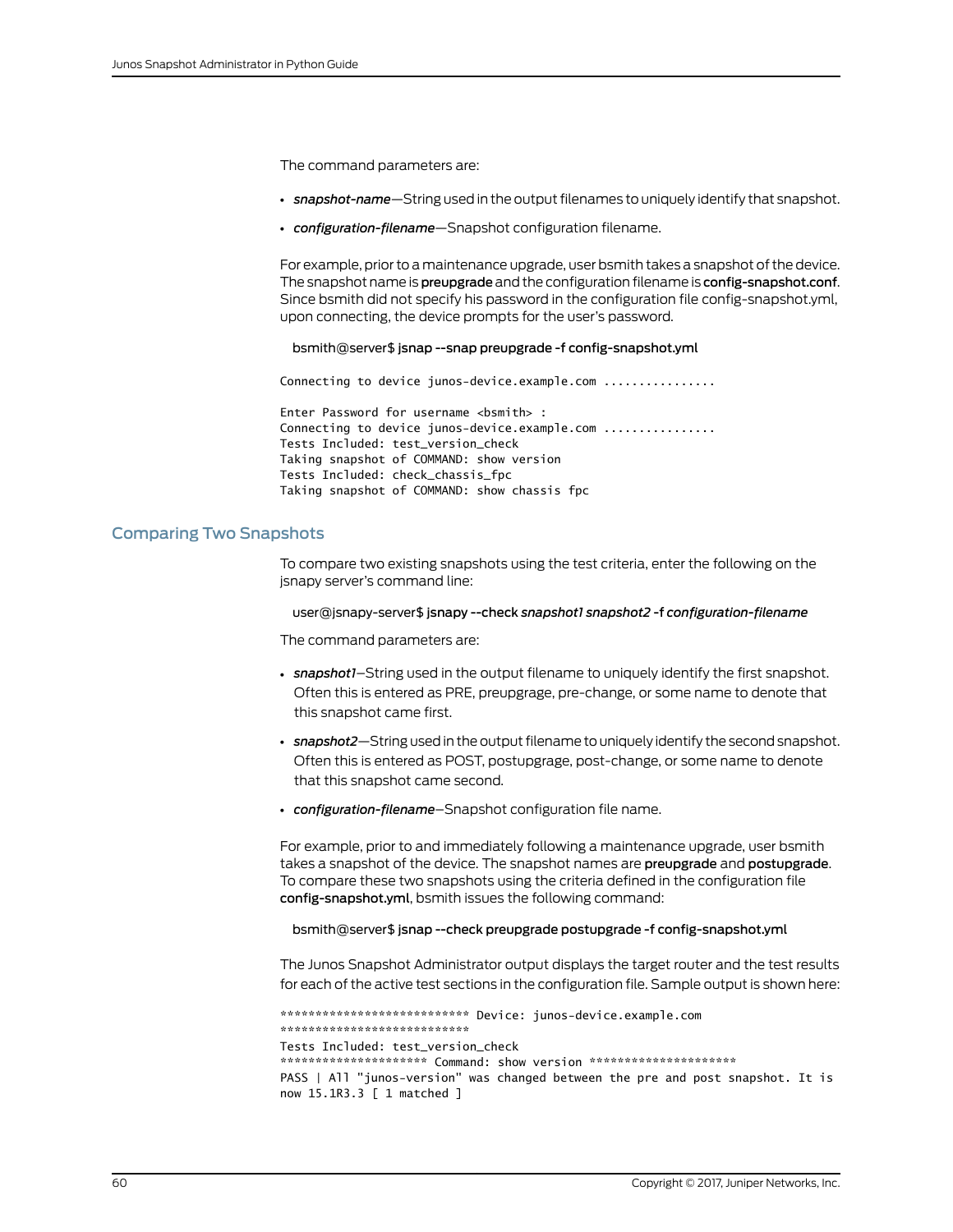```
Total No of tests passed: 1
Total No of tests failed: 0
Overall Tests passed!!!
```
## <span id="page-74-1"></span>**Taking and Evaluating a Snapshot**

To take a snapshot and immediately evaluate it based on a pre-defined set of criteria, enter the following on the jsnapy server's command line:

user@jsnapy-server\$ jsnap --snapcheck snapshot-name -f configuration-filename

The command parameters are:

- snapshot-name-String used in the output filenames to uniquely identify that snapshot.
- configuration-filename-Snapshot configuration filename.

For example, a user wants to confirm the number of software packages installed on the router junos-device.example.com. To do this, he runs the following command on the jsnapy server's command line:

#### user@jsnapy-server\$ jsnapy --snapcheck postupgrade -f config-software-check.yml

The Junos Snapshot Administrator output displays the target router and the test results for each of the active test sections in the configuration file. Sample output is shown here:

Connecting to device junos-device.example.com ................

Taking snapshot of COMMAND: show version \*\*\*\*\*\*\*\*\*\*\*\*\*\*\*\*\*\*\*\*\*\*\*\*\* Device: junos-device.example.com \*\*\*\*\*\*\*\*\*\*\*\*\*\*\*\*\*\*\*\*\*\*\*\*\*\*\* Tests Included: test\_version\_check \*\*\*\*\*\*\*\*\*\*\*\*\*\*\*\*\*\*\*\*\*\*\*\*\*\*\* Command: show version \*\*\*\*\*\*\*\*\*\*\*\*\*\*\*\*\*\*\*\*\*\*\*\*\*\*\*\*\* PASS | All "//package-information/name" exists at xpath "//software-information" [ 59 matched ] --------------------------- Final Result!! -------------------------------Total No of tests passed: 1 Total No of tests failed: 0 Overall Tests passed!!!

<span id="page-74-0"></span>Related . Junos Snapshot Administrator in Python Overview on page 3 Documentation • Understanding Junos Snapshot Administrator in Python Configuration Files on page 7

• Understanding Junos Snapshot Administrator in Python Test Operators on page 16

## Example: Use Jsnapy as a Python module

This example shows how to use the features of Junos Snapshot Administrator in Python (jsnapy) in a python script or program. When username and password entries are required in this script, replace <username> and <password> with appropriate values.

A default installation of jsnapy includes many sample configuration and test files in the /etc/jsnapy/samples/ directory, including several Python script examples named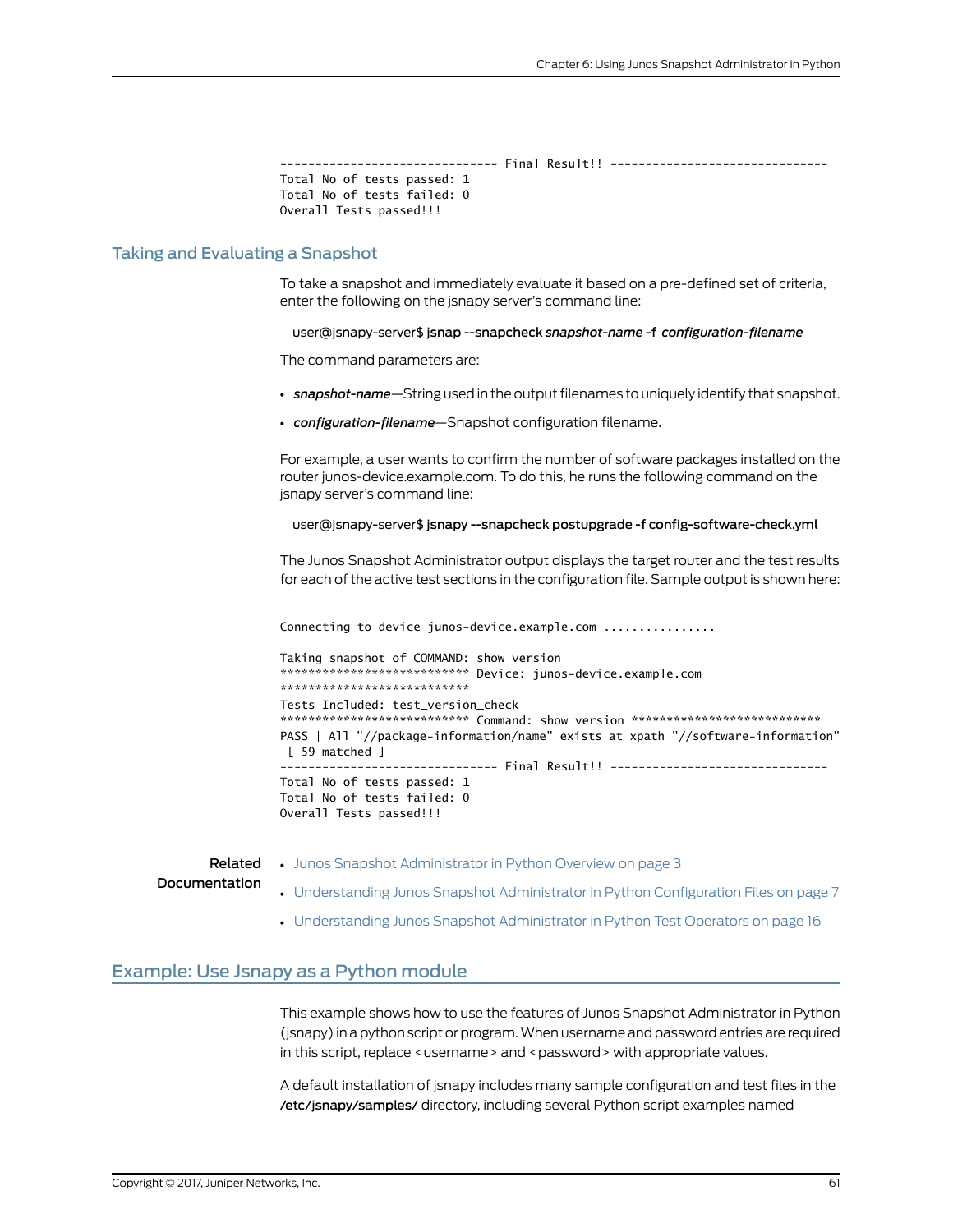module\_check.py, module\_data.py, module\_device.py, and module\_snapcheck.py. These files each demonstrate different features of jsnapy running as a module within a python script.

This example will use a slightly modified version of the Python script file, module data.py, to demonstrate running jsnapy with the snapcheck option. The script demonstrates how to pass YAML configuration data from within the Python script.

- [Requirements](#page-75-0) on [page](#page-75-0) 62
- [Overview](#page-75-1) on [page](#page-75-1) 62
- [Examining](#page-75-2) the Python Script on [page](#page-75-2) 62
- [Verification](#page-79-0) on [page](#page-79-0) 66
- [Troubleshooting](#page-80-0) on [page](#page-80-0) 67

# <span id="page-75-0"></span>**Requirements**

This example uses the following hardware and software components:

- A device running Junos OS
- An instance of jsnapy installed on a server (jsnapy server)
- A text editor with which to view and change the script

Before you write your own Python scripts for jsnapy, be sure you have a thorough understanding of both Python programming concepts and jsnapy operation.

## <span id="page-75-1"></span>**Overview**

In this example, we examine the provided Python script /etc/jsnapy/samples/module\_data.py. We will see how the script imports jsnapy as a module, how it defines jsnapy configuration parameters, and how it displays the results of the snapcheck operation on a remote Junos OS device.

## Topology

This example uses a simple topology where the jsnapy server connects to a single remote Junos OS device. Connections to more than one device can be achieved but will not be discussed in this example.



# <span id="page-75-2"></span>Examining the Python Script

The python script performs these tasks: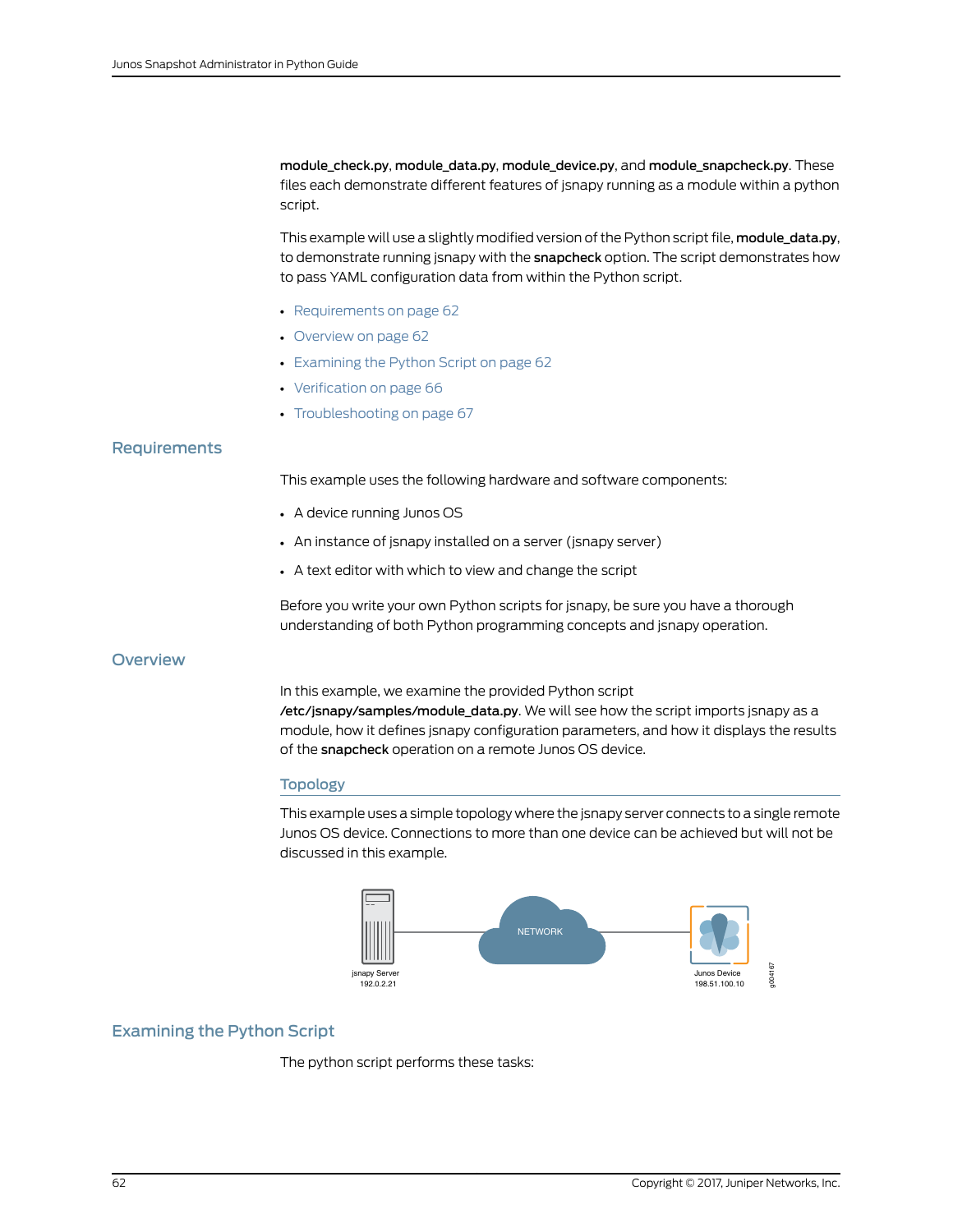- Imports the required Python modules into the script.
- Defines a variable that is used to call the SnapAdmin() function from the jsnapy module.
- Defines the jsnapy configuration parameters and assigns them to a variable.
- Calls jsnapy with the snapcheck option using the previously defined configuration variable as the configuration argument and the snapshot filename pre.
- Prints the results to the terminal of the jsnapy server.



NOTE: In its original form, the Python script, module\_data.py, imports and calls the Data pretty printer module, pprint. When called from the script, this module causes python to print all of the snapshot data that jsnapy receives from the Junos OS device to the terminal of the jsnapy server. Due to the length of this data, the call to pprint is commented out for this example by prepending the call with the pound sign (#).

- Note the [Comments](#page-77-0) on [page](#page-77-0) 64
- Import Python [Modules](#page-77-1) on [page](#page-77-1) 64
- Define a Variable for the Call to [SnapAdmin](#page-77-2) on [page](#page-77-2) 64
- Define jsnapy [Configuration](#page-77-3) Parameters on [page](#page-77-3) 64
- Call jsnapy With the Defined [Configuration](#page-78-0) Data on [page](#page-78-0) 65
- Print the Results to the [Terminal](#page-78-1) on [page](#page-78-1) 65
- [Results](#page-79-1) on [page](#page-79-1) 66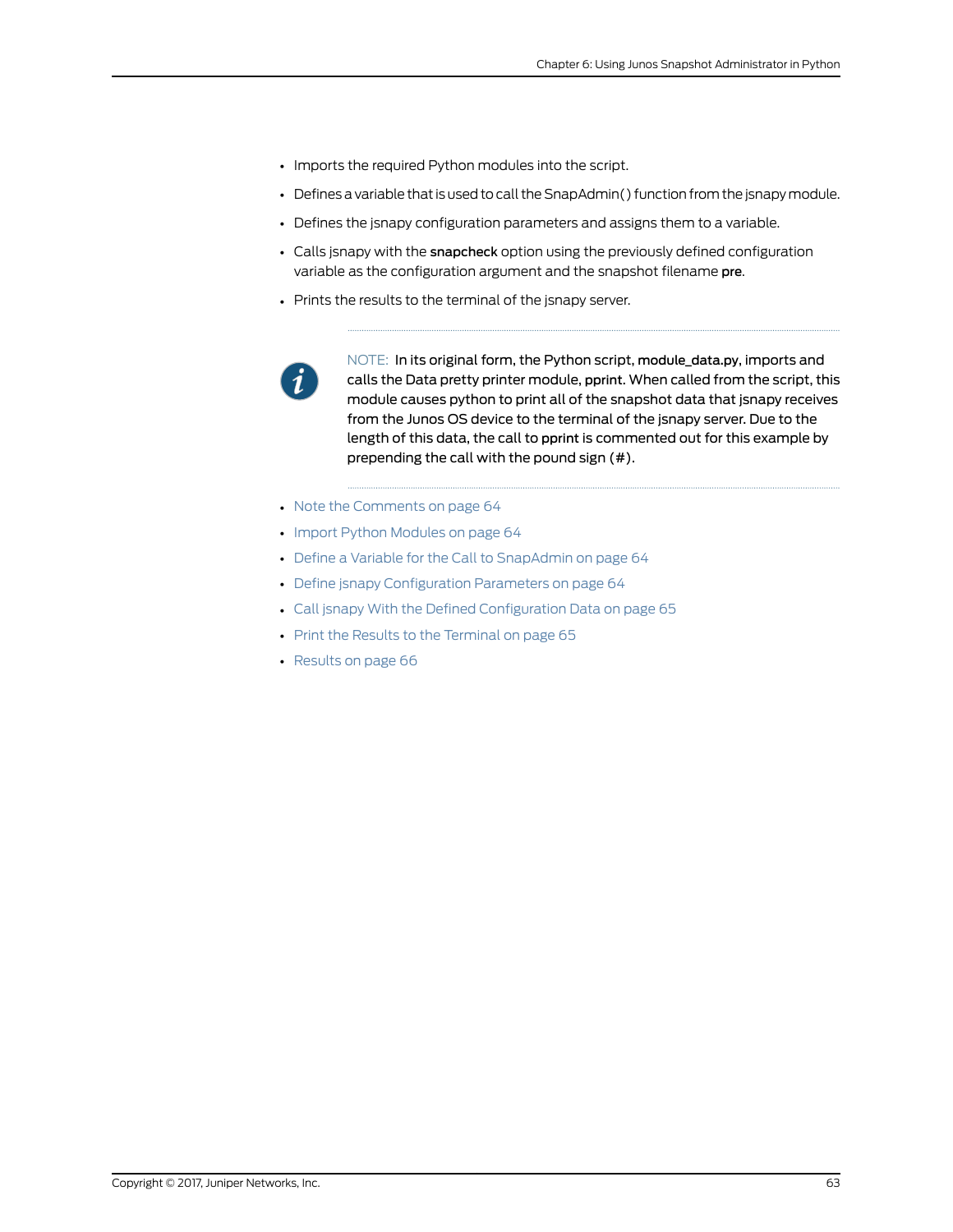## <span id="page-77-0"></span>Note the Comments

Step-by-Step Procedure • Because we are examining an existing script in this example, we will point out the comments that appear as the first line of the file. Comments can be placed anywhere within the script by beginning the comment with the pound sign (#). ### Example showing how to pass yaml data in same file ### from jnpr.junos import Device Import Python Modules

<span id="page-77-1"></span>Step-by-Step Procedure • This script uses three imported modules, one for jsnapy, one for printing complex data to the terminal, and one for working with Junos OS devices. from jnpr.jsnapy import SnapAdmin from pprint import pprint from jnpr.junos import Device

## <span id="page-77-2"></span>Define a Variable for the Call to SnapAdmin

Step-by-Step Procedure • Here the script assigns the SnapAdmin() function from the jsnapy module to a variable named js for ease of use and to be able to pass arguments when calling jsnapy.

<span id="page-77-3"></span>js = SnapAdmin()

## Define jsnapy Configuration Parameters

Step-by-Step Procedure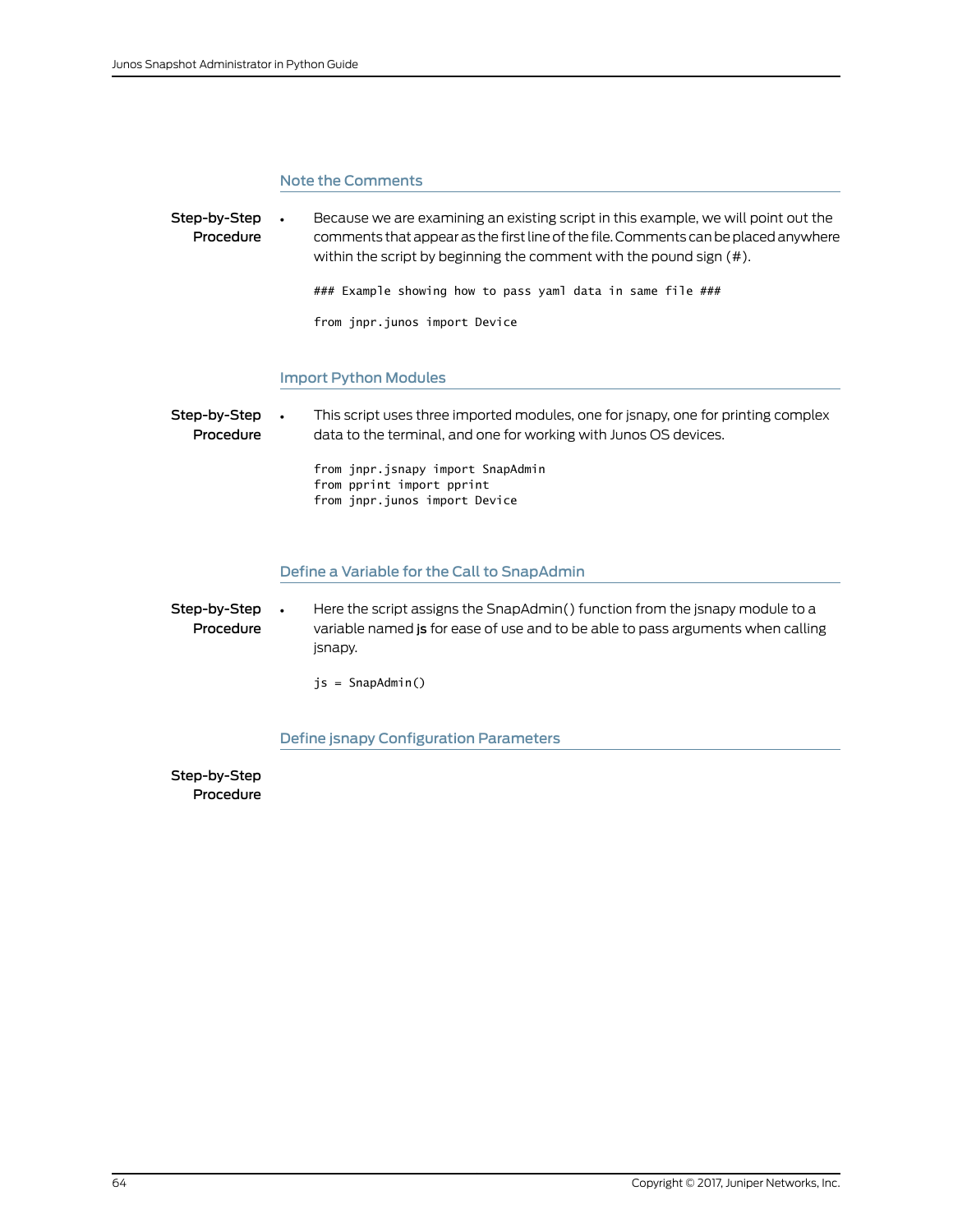• Here the script defines the Junos OS host and which tests will be performed on that host. It assigns these parameters to the variable config\_data. The triple quotes allow config\_data to contain new-line characters.



NOTE: Another way to specify the Junos Os hosts and tests to be performed is to reference a jsnapy configuration file. The configuration file can define one or more hosts and one or more test files. Because the configuration data is contained within the python script in this example, the config data variable does not reference a configuration file outside of the script but is filled with the key-value pairs that appear between the triple-quotes (" " ").

```
config_data = """
hosts:
   - device: 198.51.100.10
     username : <username>
    passwd: <password>
tests:
   - test_exists.yml
   - test_contains.yml
   - test_is_equal.yml
"""
```
### <span id="page-78-0"></span>Call jsnapy With the Defined Configuration Data

Step-by-Step Procedure • Here the script calls jsnapy with the snapcheck option and passes the configuration information and the name of the snapshot file. The information returned as a result of this call is stored as values in the snapchk variable.



NOTE: You can access all of the available jsnapy options, check, snap, and snapcheck by appending the option after the call to SnapAdmin(). For example, js.check(*config\_file*, *"snapshot1", "snapshot2"*), js.snap(*config\_file*, *"snapshot\_name"*), and js.snapcheck(*config\_file*, *"snapshot\_name"*).

<span id="page-78-1"></span>snapchk = js.snapcheck(config\_data, "pre")

### Print the Results to the Terminal

Step-by-Step Procedure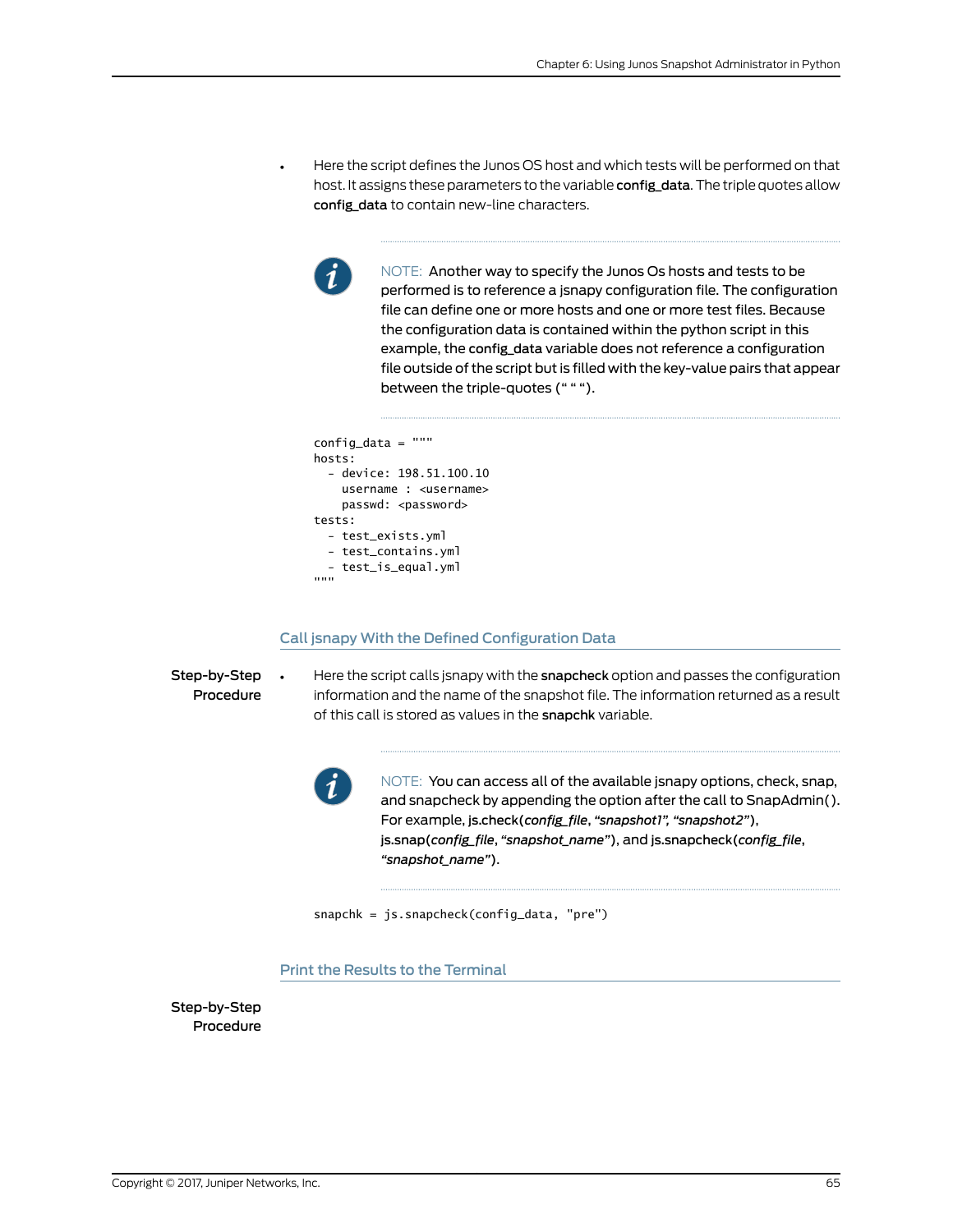• Here the script loops through the returned values and prints them to the jsnapy server terminal in a readable format. This is also where we alter the script to prevent it from printing the entire snapshot to the terminal.

```
for val in snapchk:
    print "Tested on", val.device
 print "Final result: ", val.result
 print "Total passed: ", val.no_passed
 print "Total failed:", val.no_failed
    #pprint(dict(val.test_details))
```
#### <span id="page-79-1"></span>Results

For ease of viewing, the contents of the modified script are shown below by running the cat command on the file module\_data.py.

```
user@jsnapy-server$ cat module_data.py
```

```
### Example showing how to pass yaml data in same file ###
from jnpr.jsnapy import SnapAdmin
from pprint import pprint
from jnpr.junos import Device
js = SnapAdmin()
config_data = """
hosts:
   - device: 198.51.100.10
    username : <username>
   passwd: <password>
tests:
   - test_exists.yml
   - test_contains.yml
 - test_is_equal.yml
"""
snapchk = js.snapcheck(config_data, "pre")
for val in snapchk:
     print "Tested on", val.device
     print "Final result: ", val.result
     print "Total passed: ", val.no_passed
     print "Total failed:", val.no_failed
     #pprint(dict(val.test_details))
```
# <span id="page-79-0"></span>Verification

<span id="page-79-2"></span>• Verifying the [Operation](#page-79-2) of the Script on [page](#page-79-2) 66

Verifying the Operation of the Script

Purpose Once your Python script and the needed jsnapy configuration and test files are complete, you can verify the operation of the script by running it from the jsnapy server terminal.